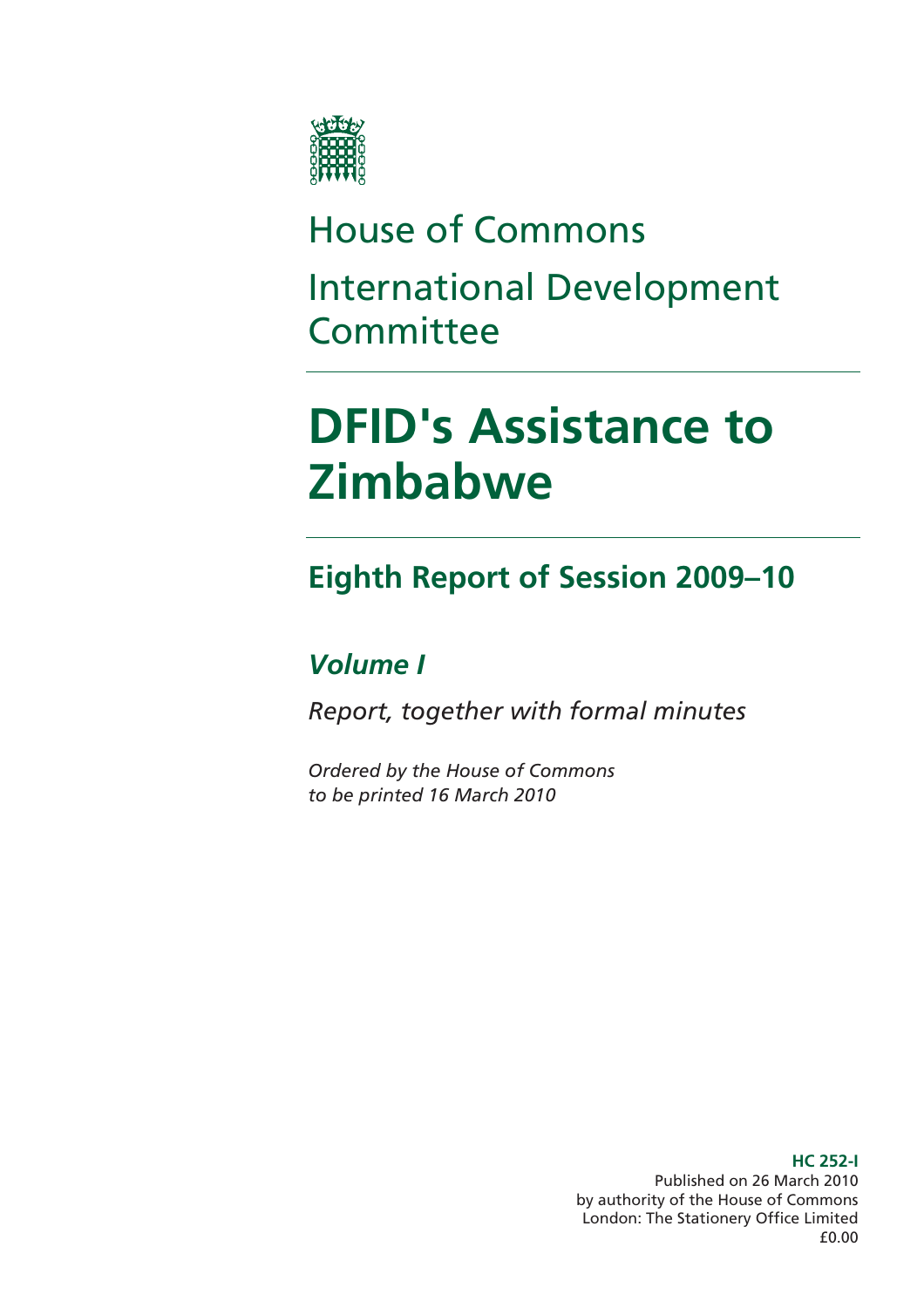### **International Development Committee**

The International Development Committee is appointed by the House of Commons to examine the expenditure, administration, and policy of the Department for International Development and its associated public bodies.

#### **Current membership**

Malcolm Bruce MP (*Liberal Democrat, Gordon*) (Chairman) John Battle MP (*Labour, Leeds West*) Hugh Bayley MP (*Labour, City of York*) Richard Burden MP (*Labour, Birmingham Northfield*) Mr Nigel Evans MP (*Conservative, Ribble Valley)*  Mr Mark Hendrick MP (*Labour Co-op*, *Preston*) Daniel Kawczynski MP (*Conservative, Shrewsbury and Atcham*) Mr Mark Lancaster MP (*Conservative, Milton Keynes North East)*  Mr Virendra Sharma (*Labour, Ealing Southall)* Mr Marsha Singh MP (*Labour, Bradford West*) Andrew Stunell *(Liberal Democrat, Hazel Grove)* 

#### **Powers**

The Committee is one of the departmental select committees, the powers of which are set out in House of Commons Standing Orders, principally in SO No 152. These are available on the Internet via www.parliament.uk.

#### **Publications**

The Reports and evidence of the Committee are published by The Stationery Office by Order of the House. All publications of the Committee (including press notices) are on the Internet at www.parliament.uk/indcom

#### **Committee staff**

The staff of the Committee are Carol Oxborough (Clerk), Keith Neary (Second Clerk), Anna Dickson (Committee Specialist), Ian Hook (Senior Committee Assistant), Vanessa Hallinan (Committee Assistant), and Alex Paterson (Media Officer).

#### **Contacts**

All correspondence should be addressed to the Clerk of the International Development Committee, House of Commons, 7 Millbank, London SW1P 3JA. The telephone number for general enquiries is 020 7219 1223; the Committee's email address is indcom@parliament.uk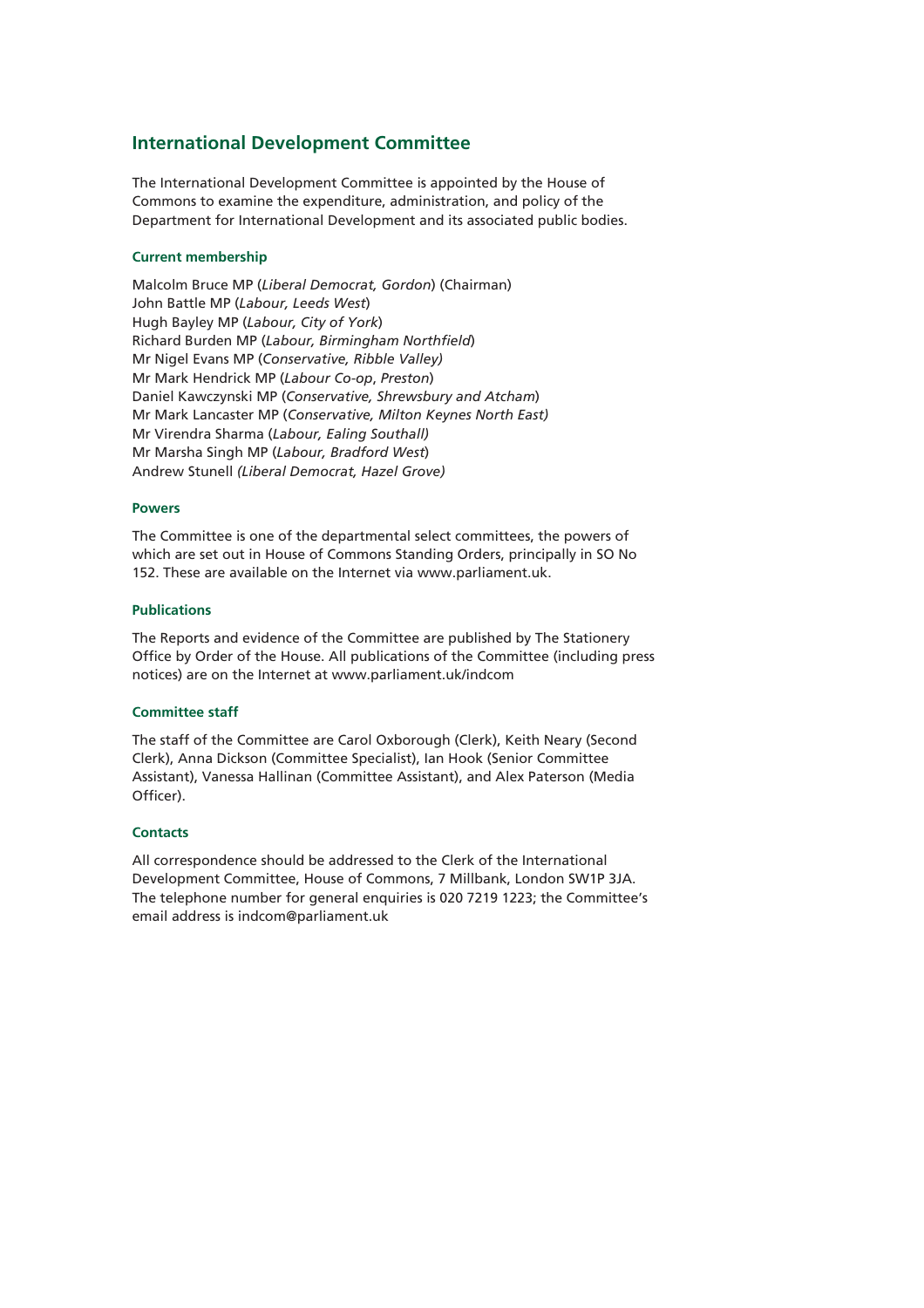### **Contents**

|   | <b>Report</b>                                                       | Page           |
|---|---------------------------------------------------------------------|----------------|
|   | <b>Summary</b>                                                      | 3              |
| 1 | <b>The Inquiry</b>                                                  | 5              |
|   | Report structure                                                    | 6              |
| 2 | The development context                                             | 7              |
|   | Political background                                                | $\overline{7}$ |
|   | The Global Political Agreement and the Government of National Unity | 8              |
|   | The new Constitution                                                | 10             |
|   | DFID support for the Prime Minister's Office                        | 10             |
|   | Political violence and lack of security                             | 11             |
|   | The economy                                                         | 12             |
|   | Relations with the International Monetary Fund                      | 14             |
|   | EU restrictive measures                                             | 14             |
|   | Land reform                                                         | 16             |
| 3 | <b>Regional relations</b>                                           | 19             |
|   | Migration                                                           | 20             |
|   | Southern African Development Community                              | 20             |
| 4 | <b>DFID's work in Zimbabwe</b>                                      | 23             |
|   | DFID's current approach                                             | 23             |
|   | Working with NGOs                                                   | 25             |
|   | Working with other donors                                           | 26             |
|   | World Bank and African Development Bank                             | 27             |
|   | Humanitarian aid                                                    | 27             |
|   | Food aid                                                            | 29             |
|   | Internally displaced people                                         | 29             |
|   | <b>Protracted Relief Programme</b>                                  | 31             |
|   | Managing agents                                                     | 33             |
|   | Conservation agriculture                                            | 35             |
| 5 | <b>Health services</b>                                              | 37             |
|   | <b>HIV/AIDS</b>                                                     | 39             |
|   | Maternal health                                                     | 40             |
|   | Infant mortality                                                    | 41             |
|   | Sanitation and water                                                | 42             |
|   | Cholera                                                             | 42             |
| 6 | <b>Children</b>                                                     | 44             |
|   | Education                                                           | 44             |
|   | Orphans and vulnerable children                                     | 45             |
| 7 | <b>Conclusion: DFID's future engagement</b>                         | 48             |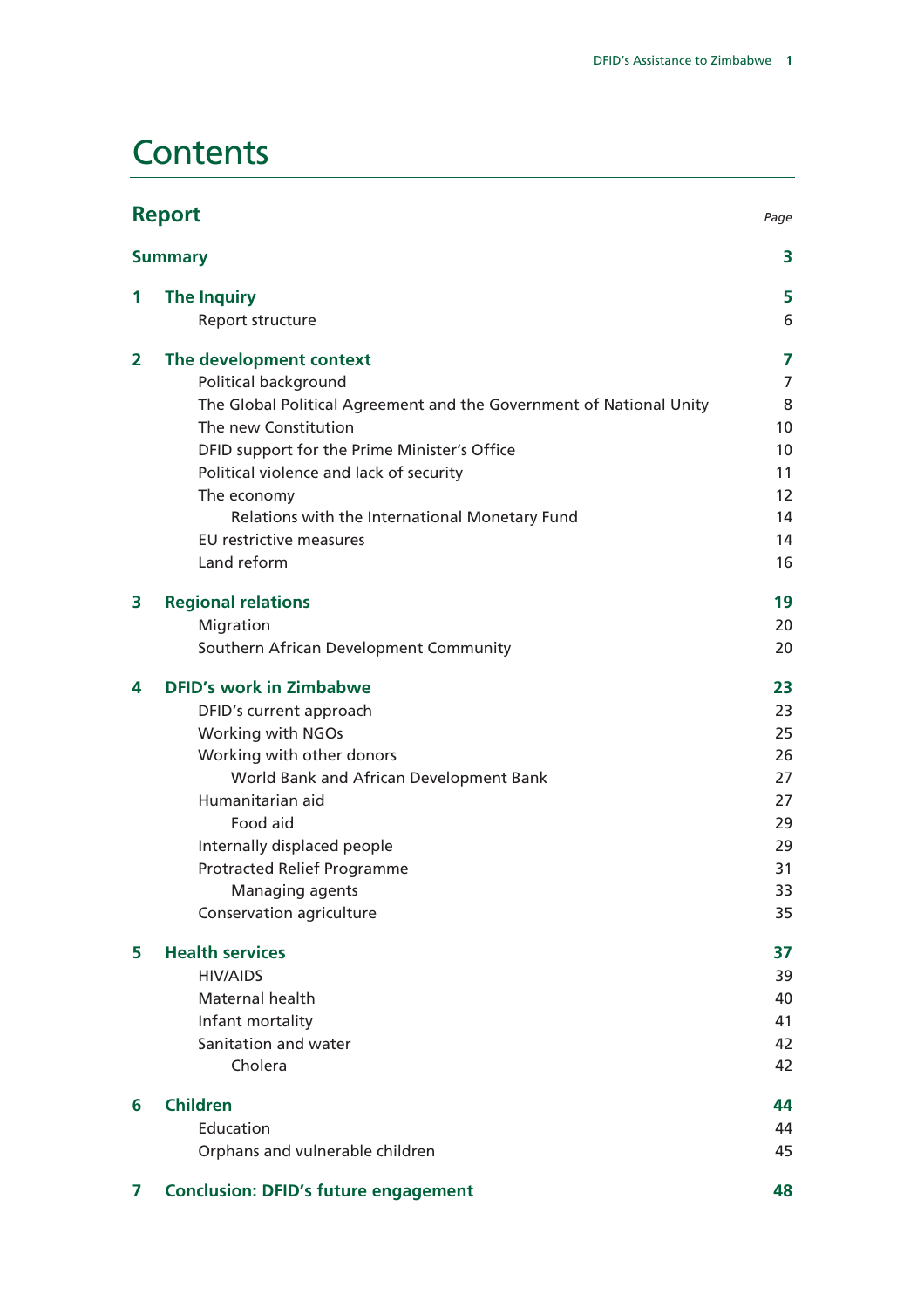| <b>Conclusions and recommendations</b>                           | 51 |
|------------------------------------------------------------------|----|
| <b>Annex: Committee's Visit Programme in Zimbabwe</b>            | 57 |
| <b>Formal Minutes</b>                                            | 60 |
| <b>Witnesses</b>                                                 | 61 |
| List of written evidence                                         | 61 |
| List of unprinted evidence                                       | 61 |
| List of Reports from the Committee during the current Parliament | 62 |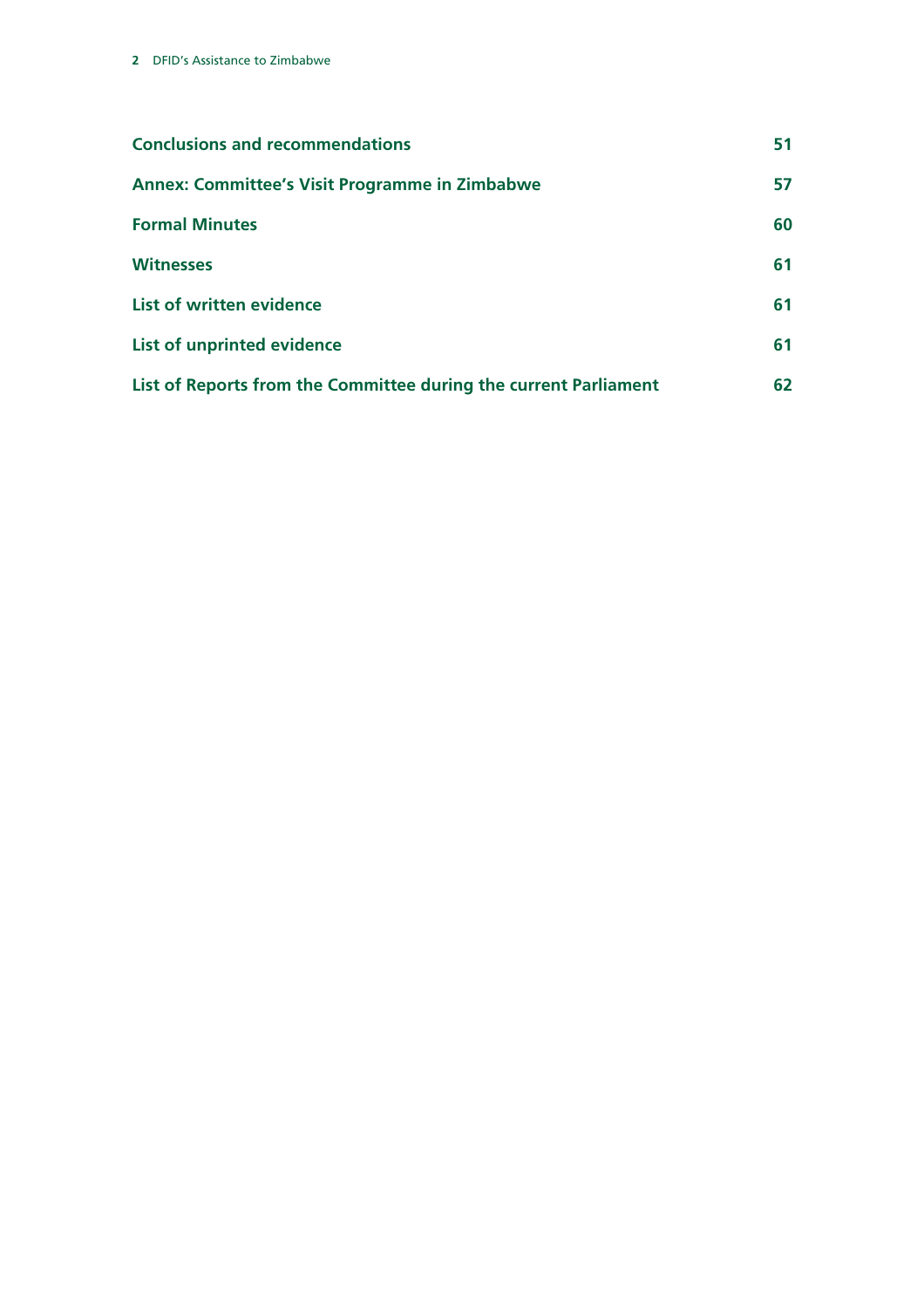### **Summary**

The Global Political Agreement between the two main parties in Zimbabwe was a significant step towards political stability. It resulted in the formation of the Government of National Unity (GNU) which has initiated welcome recovery in the economy. However, the political situation remains fragile. The prospect of free and fair elections taking place, with the result accepted by all sides, still seems unlikely. Zimbabwe also faces enormous challenges on governance, respect for human rights and delivery of basic services. DFID says that the ZANU-PF regime reacted to the country's decline "with electoral manipulation, abuse of state power and increasing intimidation of political opponents and civil society". We agree with this assessment.

Zimbabwe will need the long-term support of the international community. Much remains to be done to rebuild the economy, including normalising relations with the international financial institutions. The livelihoods of millions of people have been destroyed by the collapse of the agricultural sector. Migration and displacement have resulted in the loss of vast numbers of skilled workers, including health professionals and teachers, exacerbating the decline of health and education.

The countries in Southern Africa which are Zimbabwe's neighbours are best-placed to assist in its political progress and economic recovery, particularly South Africa. The Southern African Development Community (SADC) brokered the Global Political Agreement. It must continue to support Zimbabwe's progress. The mediation of the South African President is a vital part of this support.

The collapse of the economy led to a humanitarian crisis. Although the situation has improved, two million people are estimated to require food aid this year. The UK Department for International Development (DFID) has provided vital humanitarian assistance and this will continue to be necessary for the next few years. However, DFID should work towards a smooth transition to longer-term development assistance as conditions improve. DFID has already demonstrated an innovative and effective approach to this transition through its Protracted Relief Programme (PRP). Its success is evident in the number of other donors who have decided to direct their resources to the second phase of the PRP.

The challenges in the health sector are clear: life expectancy rates are amongst the lowest in the world; maternal and child mortality rates are particularly worrying; and HIV/AIDS is a massive problem. Continued donor support is needed to restore Zimbabwe's health services to the capability and capacity they had 20 years ago, when they were amongst the best in Africa. This is also true of education where a lack of teachers has resulted in a sharp decline in the number of children who are in school and the quality of provision they receive.

The plight of Zimbabwe's children, many of whom have been orphaned as a result of HIV/AIDS, is a serious international concern. Many are being cared for in extended families and are vulnerable to abuse and deprivation. Communities are left to care for orphans with very little financial or other support. DFID's Programme of Support has been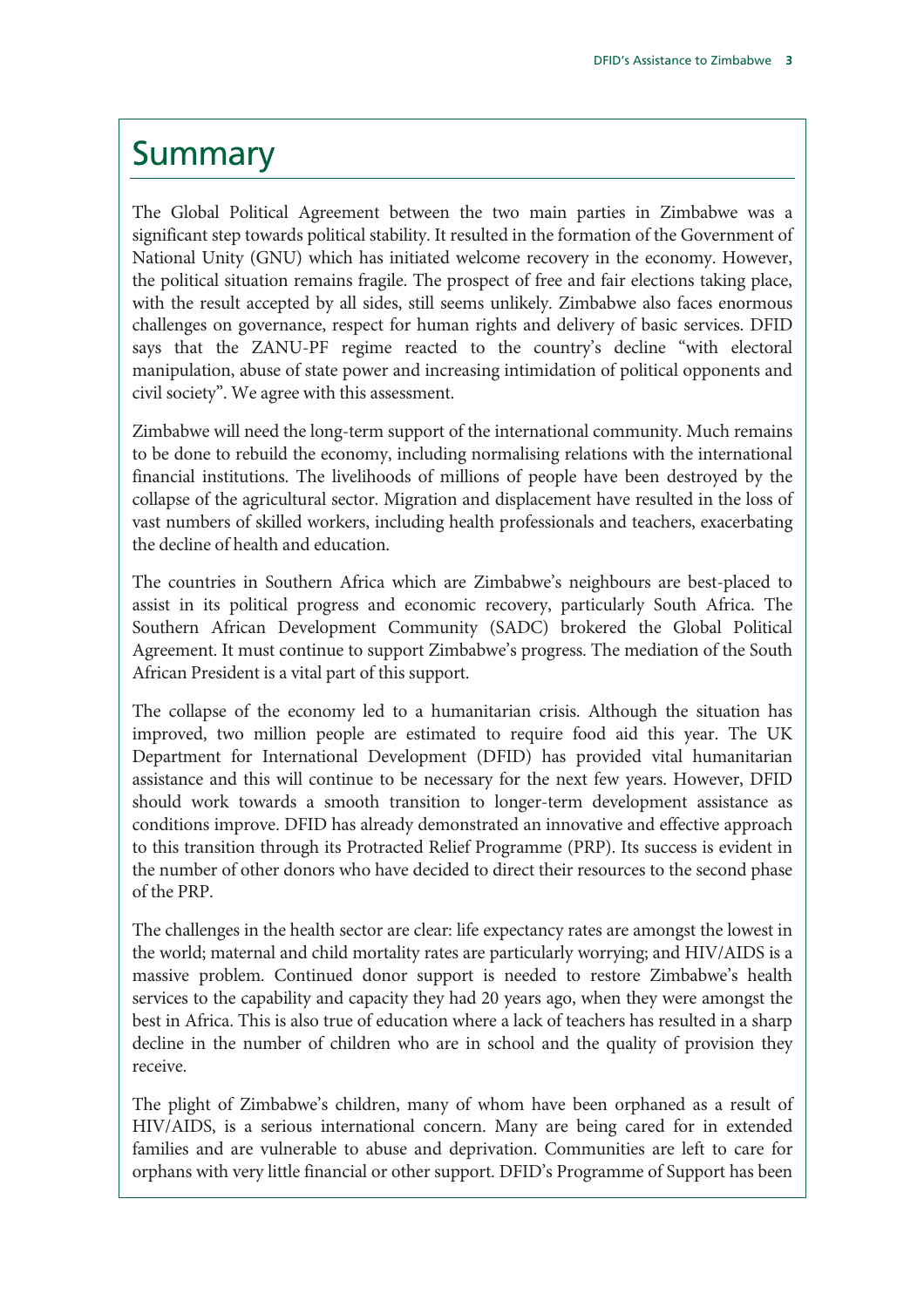effective in rescuing thousands of children from dire living conditions and ensuring they are fed and educated. Psychosocial support is available to try to reduce the damage done by their experiences. DFID should ensure that this area of its work continues to be a priority.

Many of DFID's programmes are implemented by non-governmental organisations which are making a significant contribution to providing basic services and supporting the country's progress. The main mechanisms for delivering UK aid should remain joint programmes with other bilateral and multilateral donors, in co-operation with partners from civil society and local communities.

Zimbabwe's recovery will not only benefit its own people but neighbouring countries and the wider international community. The UK should continue to provide substantial support. The international community's longer-term focus should be on strengthening the capacity of the Government of National Unity so that it is better placed to determine its own development priorities and to deliver them. For this to happen, the rights of all parties to function without intimidation must be implemented in practice. It also requires a willingness within all elements of the Government to meet the needs of the people, especially the poor. Continuing political violence and harassment is incompatible with this.

Progress on human rights and democracy needs to be demonstrated before all the EU's restrictive measures placed on named individuals and organisations can be lifted. In the meantime, donors need to continue to provide humanitarian and development assistance. DFID has shown leadership amongst donor partners, evidenced by their willingness to support effective DFID programmes. It should continue to innovate and identify development priorities.

The nature and scale of DFID's future engagement in Zimbabwe should reflect the level of need and the capacity for this assistance to be absorbed. Its continued support must be based on strong co-ordination with development partners and alignment of its approach with the pro-poor elements of the Government's own policies.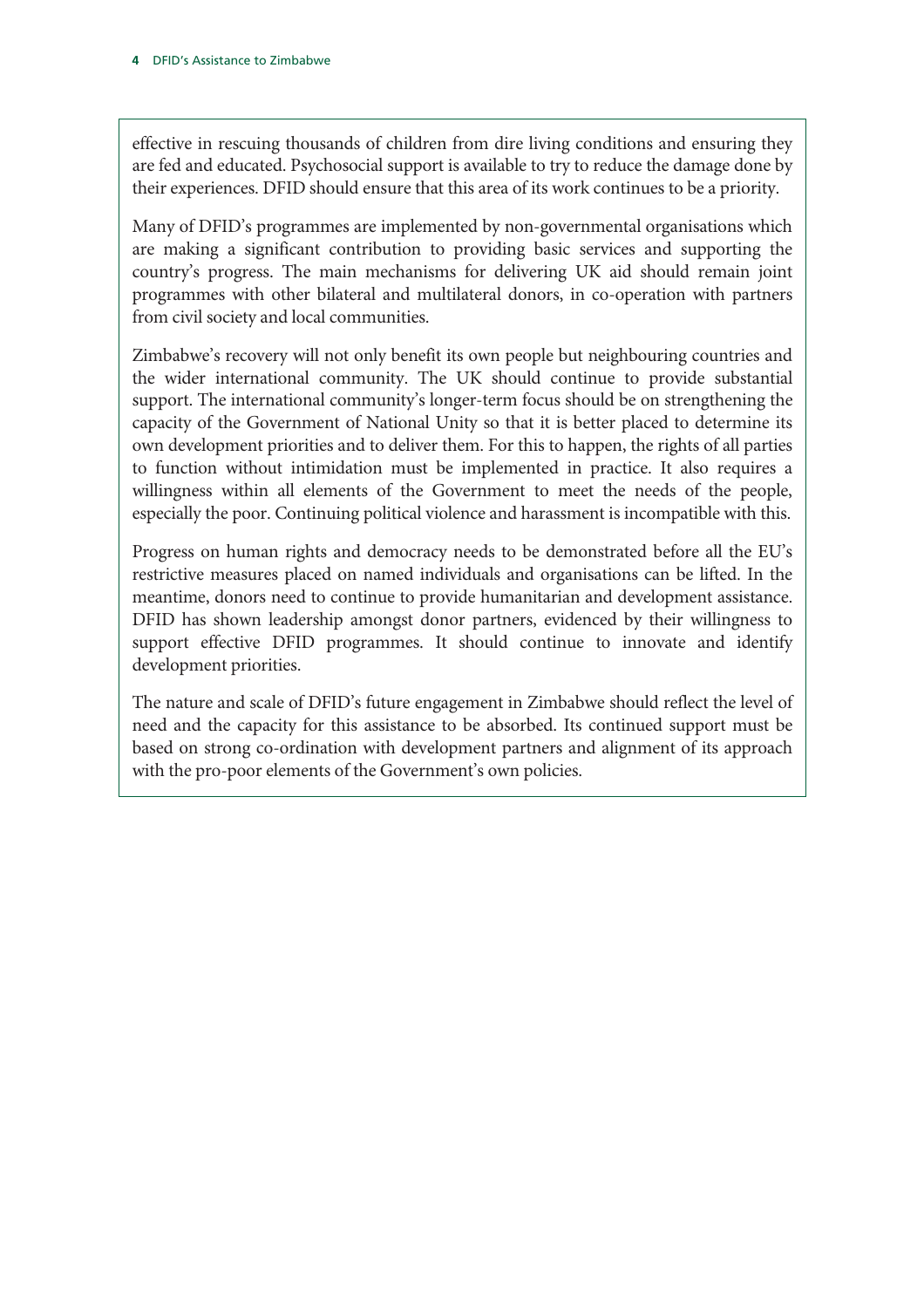## 1 The Inquiry

1. Zimbabwe is in a period of fragile transition, following a decline caused by years of "neglect, repression and economic mismanagement."<sup>1</sup> The economy has shrunk by over 80% since 1999.<sup>2</sup> The last decade saw consistent negative growth, with levels of poverty worsening steadily, in the face of hyper-inflation, high unemployment, collapse of the agricultural sector and the devastating impact of HIV/AIDS.<sup>3</sup>

2. Bad government and political instability led to economic and social decline. Political turmoil increased further after the 2008 elections, leading to greater instability and even more desperate living conditions for ordinary Zimbabweans. The disputed outcome of the 2008 presidential elections was accompanied by the ruling ZANU-PF party subjecting the opposition Movement for Democratic Change (MDC) to violence and intimidation. Mediation by the Southern African Development Community (SADC) and South Africa eventually resulted in a Global Political Agreement (GPA) being signed between the parties.

3. The GPA provided for the establishment of the Government of National Unity (GNU) in February 2009 (also known as the "Inclusive Government"), which included representatives of both main parties and the MDC-M.<sup>4</sup> Given that the MDC won the parliamentary elections and the first round of the presidential elections, the Inclusive Government is anything but satisfactory as it ensures that all the main levers of power remain with Mr Mugabe and ZANU-PF who have not fulfilled their undertakings and have sought to undermine the MDC's ability to deliver their limited areas of government. The GNU's first year in office has therefore been far from smooth, but some progress has been made in governance reforms and in addressing the significant humanitarian and development challenges.

4. Support from the international community continues to be essential in Zimbabwe. There are, however, many challenges to delivering it effectively. DFID says that "the transition from crisis to full recovery is promising to be messy, protracted and complex".5 Its assistance has evolved to reflect the changed conditions under the GNU but it is not yet possible for DFID to "sustain a full development relationship" with the Government of Zimbabwe.<sup>6</sup> The future scale and nature of DFID's assistance to Zimbabwe therefore remain uncertain.

5. Our concern about the situation in Zimbabwe and the uncertainty over the future of DFID's work there led to our decision in December 2009 to launch this inquiry. Given the imminence of a UK General Election, our inquiry has had to be very brief. In Chapter 2, we include some examination of the political context in which donor support is provided.

5 Ev 48

<sup>1</sup> Ev 48

<sup>2</sup> Ev 69

<sup>3</sup> World Health Organisation, *WHO Country Cooperation Strategy 2008-2013*, 2009, p 2

The MDC split into two factions following the 2005 Senate elections; MDC-T, under the leadership of Morgan Tsvangirai, and MDC-M, under the leadership of Arthur Mutambara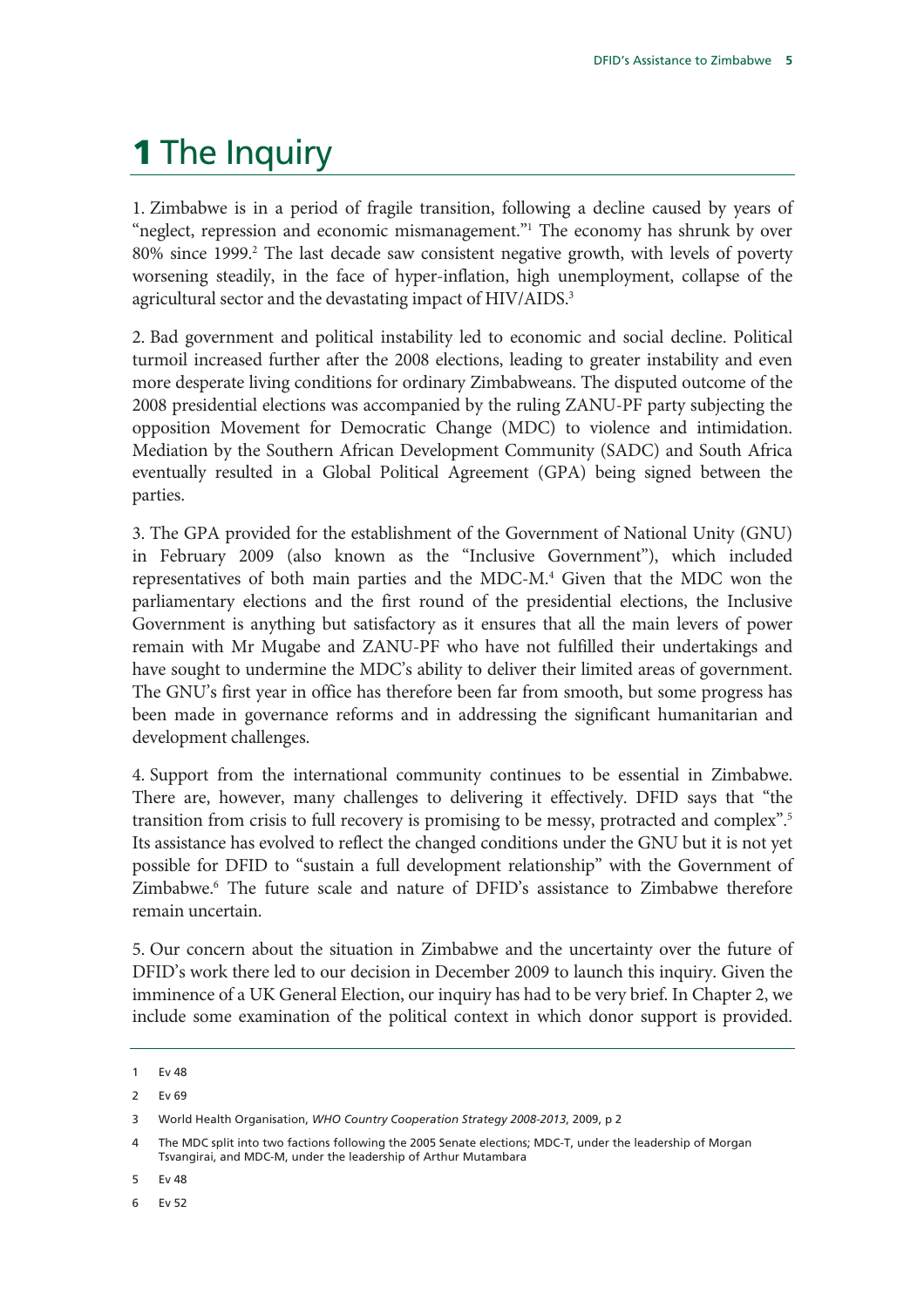However, we have not attempted to conduct an in-depth analysis of the past and present political situation. Instead we have focused on the aspects of the situation in Zimbabwe which fall within our remit: the humanitarian situation and DFID's programme of assistance. Nevertheless, the current need for aid in Zimbabwe is a direct result of poor Government and the UK's relationship with the Government affects its ability to deliver aid effectively.

6. We received 13 submissions of written evidence, including from the UK Government, academics and non-governmental organisations (NGOs). We held two evidence sessions in January and February 2010. We also met informally with NGOs working in Zimbabwe to discuss the current situation and their work in the country. We are grateful to all those who took the time to engage with the inquiry.

7. We visited Zimbabwe in February 2010. We travelled first to Harare, the national capital, and then to Bulawayo, capital of Matabeleland. We saw a variety of projects which DFID is supporting, and held discussions with a broad range of people including: the Prime Minister, Morgan Tsvangirai, and other government ministers; the Speaker of the House of Assembly, Lovemore Moyo; the Governor of Bulawayo; the Mayor of Bulawayo; NGOs and delivery partners; a wide range of civil society representatives; and other donors. We visited hospitals, HIV clinics, schools and livelihoods projects. Our full visit programme is set out in the Annex to this Report. We were greatly impressed with the DFID staff and programme in Zimbabwe and would like to thank everyone who made the visit so worthwhile and interesting.

### **Report structure**

8. The next chapter assesses the development context for DFID's work in Zimbabwe, including the implications of the recent changes in the political and economic situation. Chapter 3 examines Zimbabwe's regional relations and the role of neighbouring countries in supporting its recovery. We then look at the ways DFID has adapted its activities in Zimbabwe to reflect the particular circumstances there, including working through NGOs and multilateral bodies, and providing both humanitarian aid and wider development assistance (Chapter 4). Chapter 5 assesses DFID's support for health services and Chapter 6 focuses on its work with children, particularly those made vulnerable by HIV/AIDS. In the concluding chapter we discuss DFID's future engagement with Zimbabwe.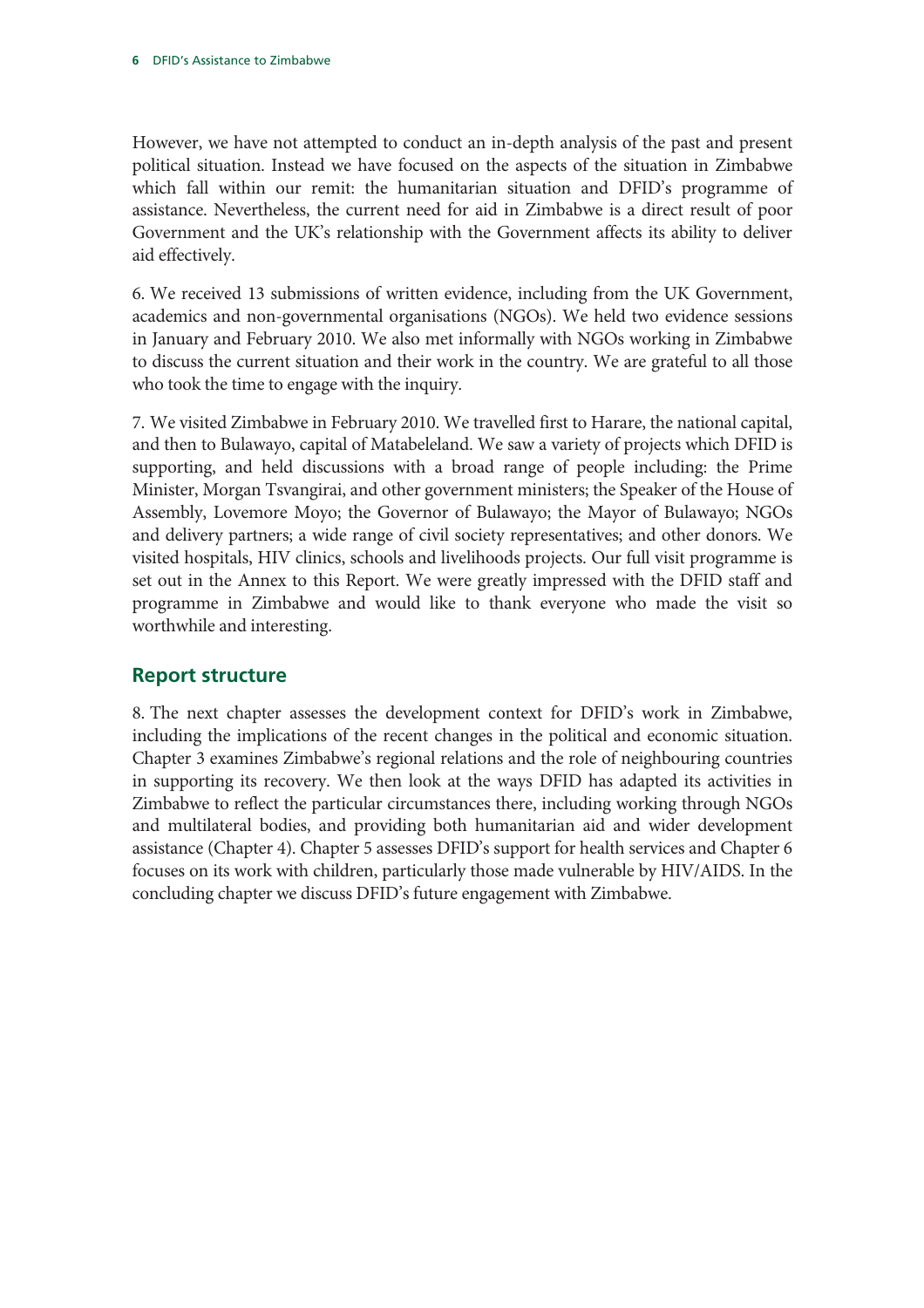## 2 The development context

### **Political background**

9. An illegal "Unilateral Declaration of Independence" by white settlers in 1965 delayed independence and majority rule by 15 years. Zimbabwe finally became independent on 18 April 1980. For almost the entire period since then it has been ruled by the ZANU-PF party, under the leadership of President Robert Mugabe.<sup>7</sup> In that time it has declined from a well-run state to one that depends on remittances and aid for food and basic services, due to political turmoil and economic maladministration. DFID says that the ZANU-PF regime reacted to the country's decline "with electoral manipulation, abuse of state power and increasing intimidation of political opponents and civil society".<sup>8</sup> This was made clear to us during our visit.

10. Professor Brett of the London School of Economics (LSE) believed that the decline began when the ZANU-PF government's political monopoly was challenged in the late 1990s. He says that it responded to the confrontation from radical civic groups and the Movement for Democratic Change (MDC) by using a variety of measures, including currency and financial market controls, restrictions on the press, a grain and fuel market monopoly and land seizures to transfer resources to political associates, the security services and war veterans. Through these actions, ZANU-PF was able to win elections, but at the same time it destroyed the economic system, which has led to "fiscal, food, fuel and foreign exchange crises."9

11. In the 2008 parliamentary elections, ZANU-PF lost its majority for the first time since independence. Morgan Tsvangirai's MDC-T faction of the Movement for Democratic Change became the largest party in parliament. In the presidential elections, Morgan Tsvangirai won the first vote with 47.9%, while President Robert Mugabe gained 43.2%. As Morgan Tsvangirai did not achieve the 50% of the votes cast in the first round necessary to be declared the winner of the election, the Zimbabwe Election Commission announced in May that a second round of voting should take place. In June, before the votes could be cast, Morgan Tsvangirai announced that he was withdrawing from the run-off because of the increased violence and intimidation aimed at his supporters. In the second round election, Mr Mugabe took a majority of the vote and was sworn in as President on 29  $I$ une. $10$ 

12. Controversy over the presidential vote led to a protracted period of uncertainty. Finally, in September 2008, a Global Political Agreement (GPA) between the parties was brokered by the then South African President Thabo Mbeki, acting on behalf of the Southern African Development Community (SADC). After a four-month delay, on 30 January 2009, Morgan Tsvangirai's wing of the MDC agreed to form a coalition government with President Mugabe's ZANU-PF, and the Government of National Unity (GNU) came into

- 8 Ev 48
- 9 Ev 38

10 See FCO Zimbabwe Country Brief available at www.fco.gov.uk

Ev 48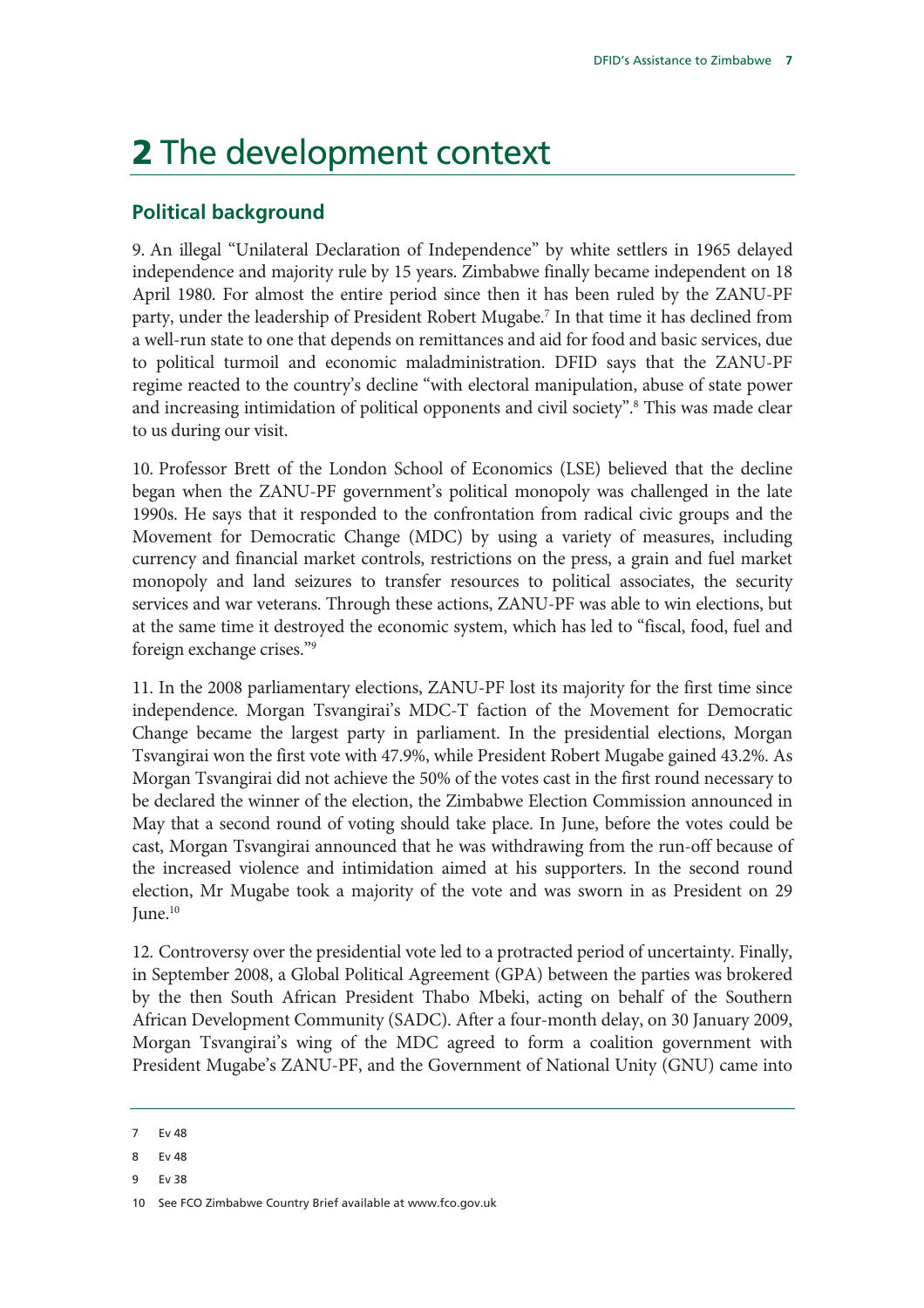existence.11 Under the GNU Robert Mugabe retained his position as President, and Morgan Tsvangirai became Prime Minister.

### **The Global Political Agreement and the Government of National Unity**

13. Dr Steve Kibble of the Zimbabwe European Network considered the GPA to be "a very badly drafted document" and one that:

[...] in the context of the problems facing Zimbabwe (especially on human rights violations and related security sector reform needs) is replete with omissions. Most analysts agreed that it lacked a time-frame, was riddled with contradictory statements and laid up as many problems as it solved [...].<sup>12</sup>

Nevertheless, DFID's view is that "the Inclusive Government remains Zimbabwe's best hope". It has "largely succeeded" in stabilising the economy but "there has been far less progress in restoring the rule of law and ensuring human rights are respected."13 Donald Steinberg, Deputy President of the International Crisis Group, believed that the new government "started out reasonably well":

Schools and hospitals re-opened. Civil servants were paid a small stipend and returned to work. As the Zimbabwe dollar was shelved, goods returned to empty store shelves. A cholera epidemic was brought under control; and a bipartisan parliamentary committee was formed to reform the constitution. Human rights activists reported a significant drop in government abuses. An ambitious yet pragmatic reconstruction programme—the Short-Term Economic Recovery Programme—called for about \$8.5 billion in resources, including foreign assistance and investment, and was generally well-received by foreign donors and the Bretton Woods institutions. 14

14. However, he also highlighted serious concerns, including the continuation of farm seizures and the decline of human rights. Security forces "continued to arrest and detain activists and MDC parliamentarians". He pointed to the reappointment of ZANU-PF stalwarts Reserve Bank Governor Gideon Gono and the Attorney General Johannes Tomana as very negative developments. He said that "top generals boycotted the new national security establishments and showed public disdain for Tsvangirai, and ZANU-PF delayed or ignored key commitments under the GPA." He believed that "some old regime elements, especially hard-line generals and other Mugabe loyalists" had "actively thwarted the new government, and undermined it by refusing to implement its decisions".15 Professor Brett agreed that ZANU-PF had not implemented most of the agreements in the

- 12 Ev 64
- 13 Ev 48
- 14 Ev 77
- 15 Ev 77

<sup>11</sup> International Crisis Group, *Zimbabwe: Engaging the Inclusive Government,* April 2009. See also Ev 48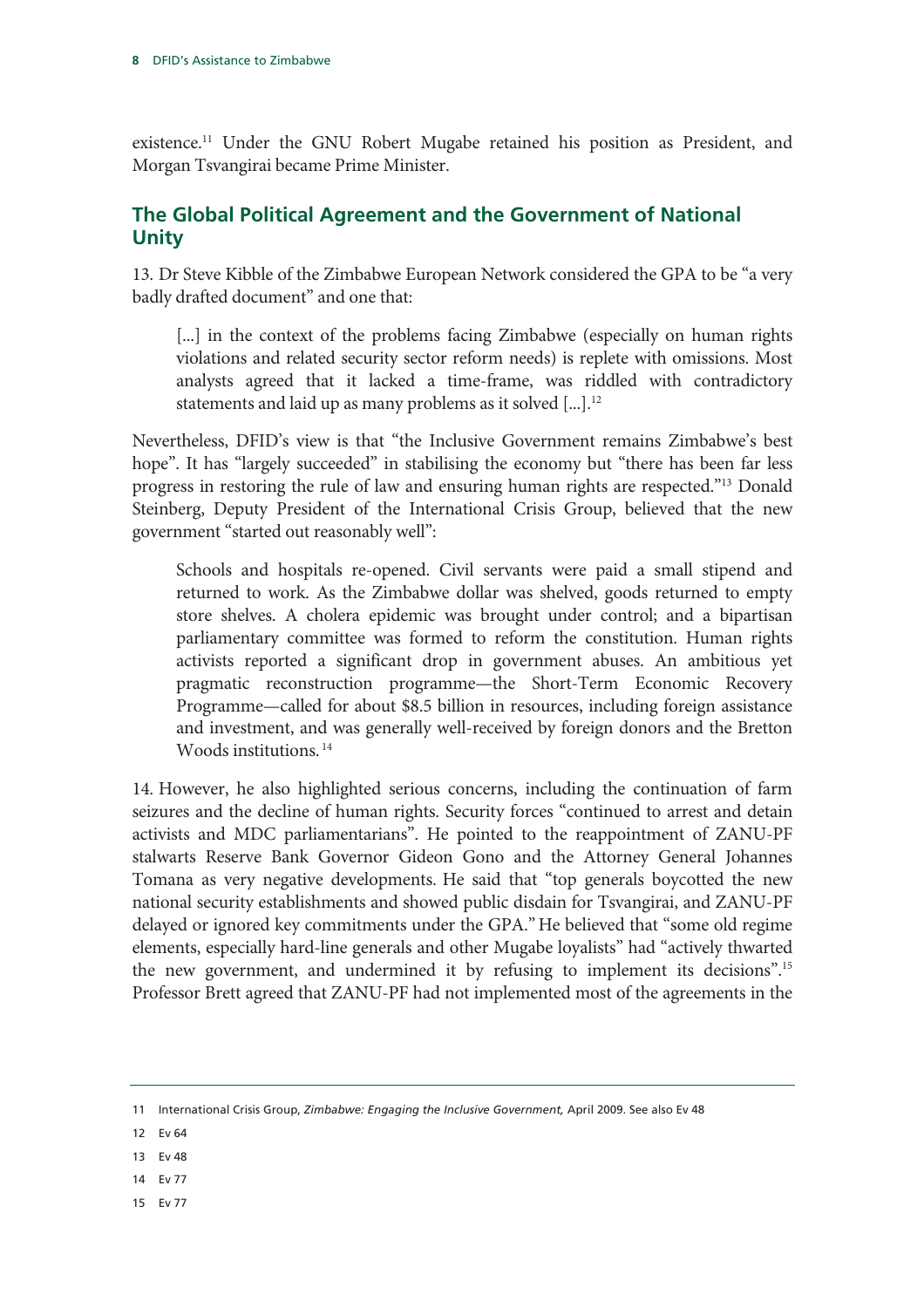GPA, and believed that it "still intended to extricate itself from it in order to retain its mantle as the only dominant and ascendant political party."16

15. Witnesses believed that a stable political environment in Zimbabwe was far from guaranteed. Donald Steinberg identified a number of "formal" challenges which the GNU had to meet. These were: completion of the GPA; agreement of a new Constitution; and the holding of elections. In addition, there were a set of "informal" challenges: a need for political maturity in the process; resolution of the security situation; and rebuilding of the economy.17 He told us that:

[...] major threats could still derail the process, including the resistance of intransigent senior security officials; fractious political in-fighting, especially within [ZANU-PF]; a growing gap between the political class and civil society; a battered economy unable to address a 90% unemployment rate and meet the immediate expectations for a peace dividend; and the capricious and ever-dangerous whims of President Robert Mugabe.18

16. The GNU has continued to function for just over a year, albeit with sporadic breakdowns. Particularly serious divisions arose in October 2009 following the arrest of Roy Bennett, a senior MDC member. The Prime Minister and the MDC announced that they were boycotting Cabinet meetings and refusing to engage with the rest of government.<sup>19</sup> DFID says that this period "saw a particular ramping up of violence".<sup>20</sup> The immediate crisis was resolved the following month, following intervention by SADC, and the MDC re-engaged with the GNU.21

17. Mr Tsvangirai remains publicly optimistic about the GNU. In an address to Zimbabwean expatriates at Southwark Cathedral in June last year he said that Zimbabwe had already made great strides towards recovery after years of a downward economic spiral.22 When we met him during our visit, he reiterated his comments about progress since the formation of the Inclusive Government. He believed that there were two main objectives for the transitional government: to revive the economy and to implement a constitutional agenda. His view was that there would be no reversal in the political progress which had been made.

18. **We welcome the Global Political Agreement (GPA), which, although not perfect, created the basis for formation of the Government of National Unity. Progress has been made since the settlement was reached, including the re-opening of schools and hospitals, the introduction of a budget and stabilisation of the economy. However, movement towards full implementation of the Agreement has been slow and important provisions have been ignored by some of the parties involved. Adherence to the rule of** 

18 Ev 77

<sup>16</sup> Ev 39

 $17 \quad \Omega$  1

<sup>19 &</sup>quot;MDC boycotting Zimbabwe Cabinet", BBC News website, 16 October 2009

<sup>21 &</sup>quot;Zimbabwe back from brink as Morgan Tsvangirai calls off boycott", *The Guardian*, 6 November 2009

<sup>22 &</sup>quot;UK Zimbabweans jeer Tsvangirai as he urges them to return home", *The Independent*, 21 June 2009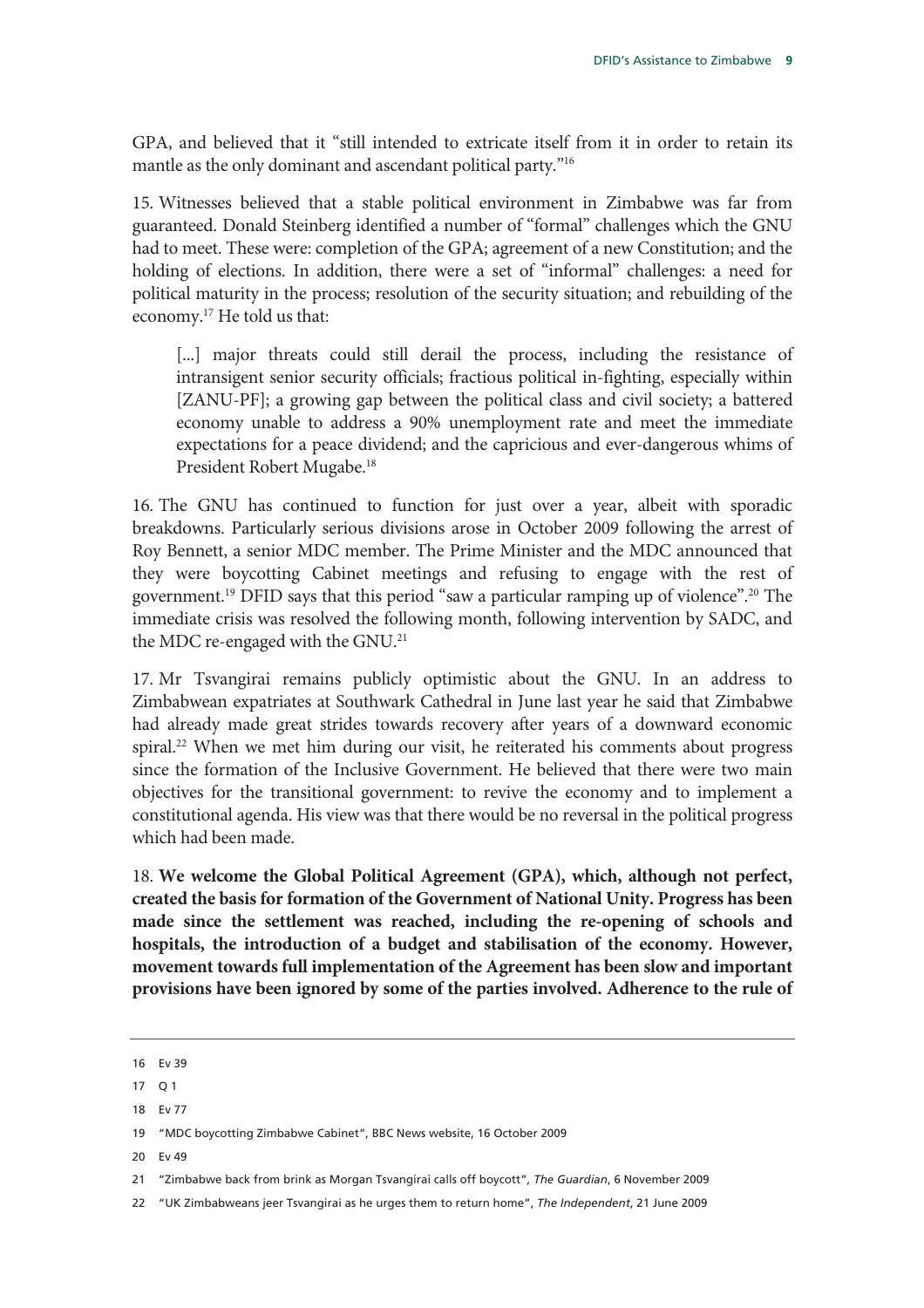**law and respect for human rights are two areas requiring urgent and significant improvement.** 

### **The new Constitution**

19. Article 6 of the GPA provides for the adoption of a new Constitution for Zimbabwe within 18 months of implementation of the GPA, subject to approval in a referendum.<sup>23</sup> A parliamentary select committee, comprising the three parties (ZANU-PF, MDC-T and MDC-M) has been established to guide the constitution-making process. DFID believes that a "successful review and implementation of the Constitution would likely strengthen the separation of powers and could increase the prospects of free and fair elections." It says that, together with other donors, it "is considering support which can make this a more open and accountable process, including strengthening parliamentary oversight and supporting wider civil society engagement."<sup>24</sup>

20. There are differences over whether the "Kariba Draft" for a new Constitution, which provides for substantial presidential executive powers, or a more "people-driven" approach, as called for by civil society and some within MDC-T, should form the basis of the new Constitution.25 Dr Kibble questioned the scope for public involvement in the process: "Despite the existence of a Constitutional Parliamentary Committee (COPAC), one of its three chairs has recognised that a culture of fear gripping a population that has endured years of political violence [...] could hamper free debate."26

21. **We regret that development of a new Constitution for Zimbabwe is making such slow progress. We agree with DFID's assessment that its implementation could increase the prospects for free and fair elections in the future. We recommend that, in response to this Report, DFID provide us with more information about the support it is giving, jointly with other donors, to the constitution-drafting process.** 

### **DFID support for the Prime Minister's Office**

22. DFID's governance support has included technical assistance to the Office of the Prime Minister (OPM). The aim of the support was to enable the OPM to fulfil its functions set out in the GPA to lead policy design and implementation. DFID's £450,000 funding has supported a core team of two consultants from the Adam Smith International, with experience in supporting central government systems. The aim of the programme, which started in June 2009 and operated until the end of December, was to "strengthen the systems for designing, monitoring and communication of Government of Zimbabwe's policies and priorities."27

<sup>23</sup> Government of Zimbabwe, *Global Political Agreement, Article 6*, September 2008

<sup>24</sup> Ev 49

<sup>25</sup> Although the Kariba draft was agreed by senior party members from each of the three groupings in the context of negotiations in 2007, it is now rejected by many in MDC-T. It is, however, specifically referred to in the GPA document

<sup>27</sup> Q 58, Ev 51; see also information available on the Project Details section of the DFID website at www.dfid.gov.uk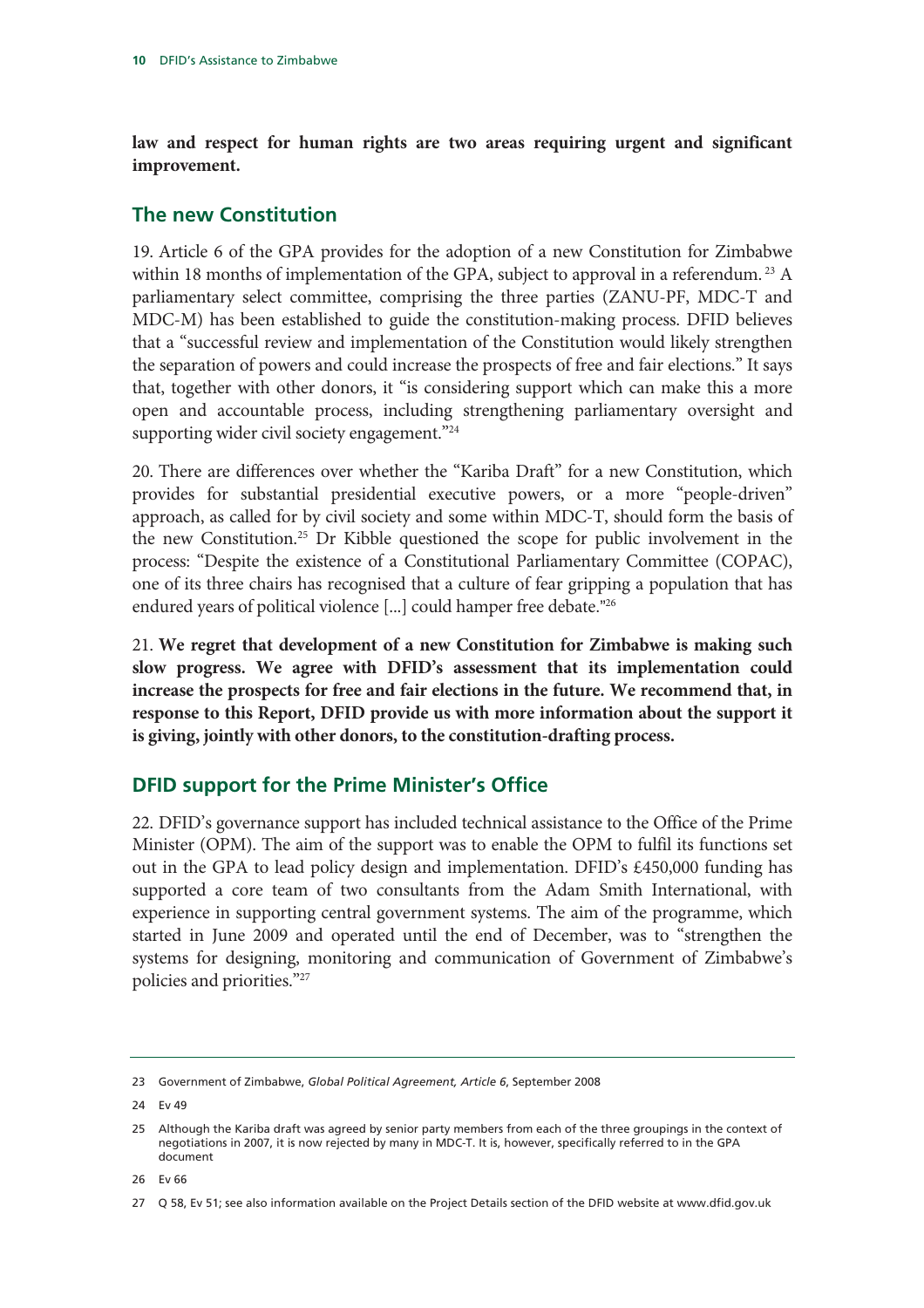23. Mr Tsvangirai has written to DFID requesting an extension of the support which would maintain the same focus, including to the Prime Minister's role in leading executive business in Parliament. When we met him, he reiterated his appreciation of the support his Office had received and the need for this to be extended. The DFID Minister of State told us that he would look sympathetically at further requests for assistance from the Prime Minister. DFID's support was designed to enable the Office of the Prime Minister to perform the normal functions that a head of government's office would usually undertake, including oversight of the budget, ensuring ministries followed through on the Government's agreed work plan and helping to resolve disputes between government departments.<sup>28</sup>

24. **DFID's support for the Office of the Prime Minister has clearly been valuable and has been much appreciated by him. We recommend that DFID extend this support for a further period. This will enable progress achieved to date to continue, in terms of strengthening the capacity of the Office to oversee the smooth running of government departments and implementation of policy, and to lead on executive business in Parliament.** 

### **Political violence and lack of security**

25. The UN Office for the Coordination of Humanitarian Affairs (OCHA) states that "political instability and related violence in Zimbabwe has placed considerable strain on coping mechanisms and income-generating activities, and contributed to [an] increase in unemployment".29 Widespread repression and human rights abuses occurred before, during, and after the 2008 elections. OCHA has estimated that post-election violence in May 2008 displaced over 36,000 Zimbabweans.<sup>30</sup> DFID reports that incidents have decreased under the GNU. However, arrests of civil society activists and trade unionists have continued, as well as land invasions and politically motivated attacks against parliamentarians, with "weak and inconsistent responses from the judiciary." There have also been recent reports of serious human rights abuses in the Marange diamond fields.<sup>31</sup> We were also told that diamonds were probably being illegally expropriated and proceeds diverted to ZANU-PF.<sup>32</sup>

26. DFID stresses that "reform of the security and justice sector into a set of professional and accountable institutions is essential."<sup>33</sup> Dr Kibble was concerned that the militarisation of the state which had occurred over the last 10 years had not been challenged.<sup>34</sup> He told us that:

31 Ev 49

33 Ev 49

34 Q 2 [Dr Kibble]

<sup>28</sup> Q 58

<sup>29</sup> UN Office for the Coordination of Humanitarian Affairs (OCHA), *Zimbabwe Consolidated Appeal: Mid-year Review 2008*, p 1

<sup>30</sup> UN OCHA, *Annual Report 2008, p 95*

<sup>32</sup> This information was provided in informal discussions. It was also referred to in the Zimbabwean press— see for example "ZANU-PF looting natural resources", *The Zimbabwean*, 12 January 2010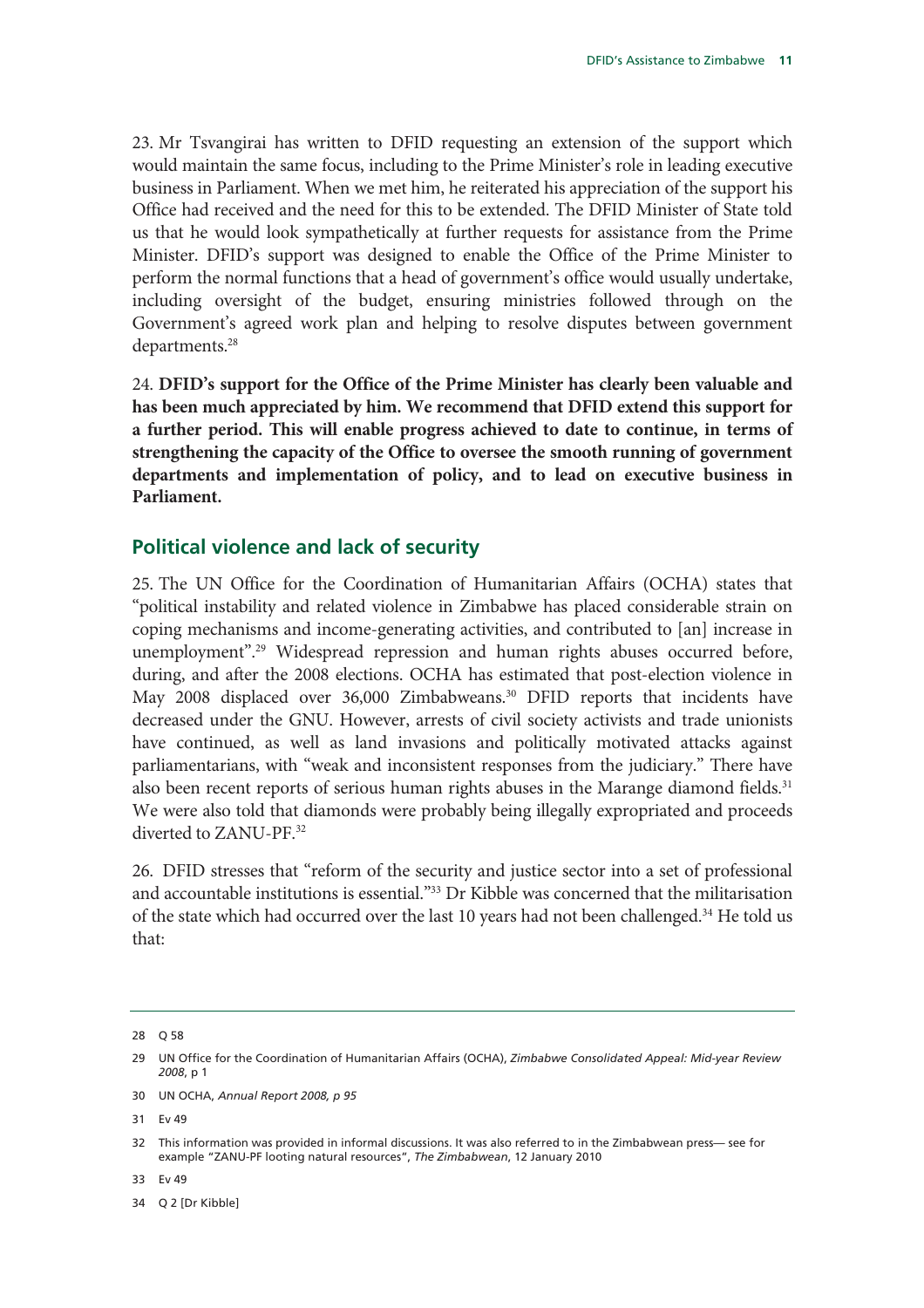[...] despite the signing of the [...] GPA [...] little progress has been made in the protection and promotion of human rights in Zimbabwe as seen by the sustained levels of violence from month to month [...] Some reports received by the Human Rights Forum indicate that ZANU-PF bases that were used as places to torture and maim supporters and purported supporters of the MDC during the electoral violence […] are still operational or re-activated. [...] The harassment and intimidation of human rights and MDC activists was persistent [...] Rape is also reported to be used as a political weapon. The legacy of nine years of abuses against Zimbabwean citizens still has to be addressed. An estimated 25,000 people have been the victims of human rights abuses, along with 200,000 displaced, endemic torture, beatings and murders.35

It has been reported that Gertrude Hambira, Secretary-General of the General Agricultural and Plantation Workers Union of Zimbabwe, whom we met during our visit, is in hiding and fears for her safety after police raided the union's head office.<sup>36</sup> This illustrates the continuing threat of political violence and the need for such cases to be highlighted internationally.

27. **Continuing political violence and lack of security has resulted in the displacement of many Zimbabweans, the migration of many thousands to neighbouring countries and the closure of many schools and medical facilities throughout the country. It compromises donors' ability to provide support to Zimbabwe's development and should be an ongoing concern to the international community.**

### **The economy**

28. Article 3.1 of the Global Political Agreement (GPA) states that the parties agree:

To give priority to the restoration of economic stability and growth in Zimbabwe. The Government will lead the process of developing and implementing an economic recovery strategy and plan. To that end, the parties are committed to working together on a full and comprehensive economic programme to resuscitate Zimbabwe's economy, which will urgently address the issues of production, food security, poverty and unemployment and the challenges of high inflation, interest rates and the exchange rate.<sup>37</sup>

29. According to the World Bank, Zimbabwe's economy grew strongly in the decade following independence, and living standards improved considerably. Economic growth started to slow down in the 1990s due to a balance of payments crisis and droughts. In 1998 agriculture accounted for 22% of GDP.<sup>38</sup> The effect of land seizures and drought on agricultural productivity has therefore been one of the key elements in the economic decline (see below). Zimbabwe's economy has continued to deteriorate, reaching critical

<sup>35</sup> Ev 71–72

<sup>36</sup> See"Zimbabwean union leader in hiding after police raid", Amnesty International website, 24 February 2010 and "Union leader flees to South Africa", zimonline, 2 March 2010

<sup>37</sup> Government of Zimbabwe, *Global Political Agreement,* Article 3.1, September 2008

<sup>38</sup> World Bank, *Zimbabwe At A Glance*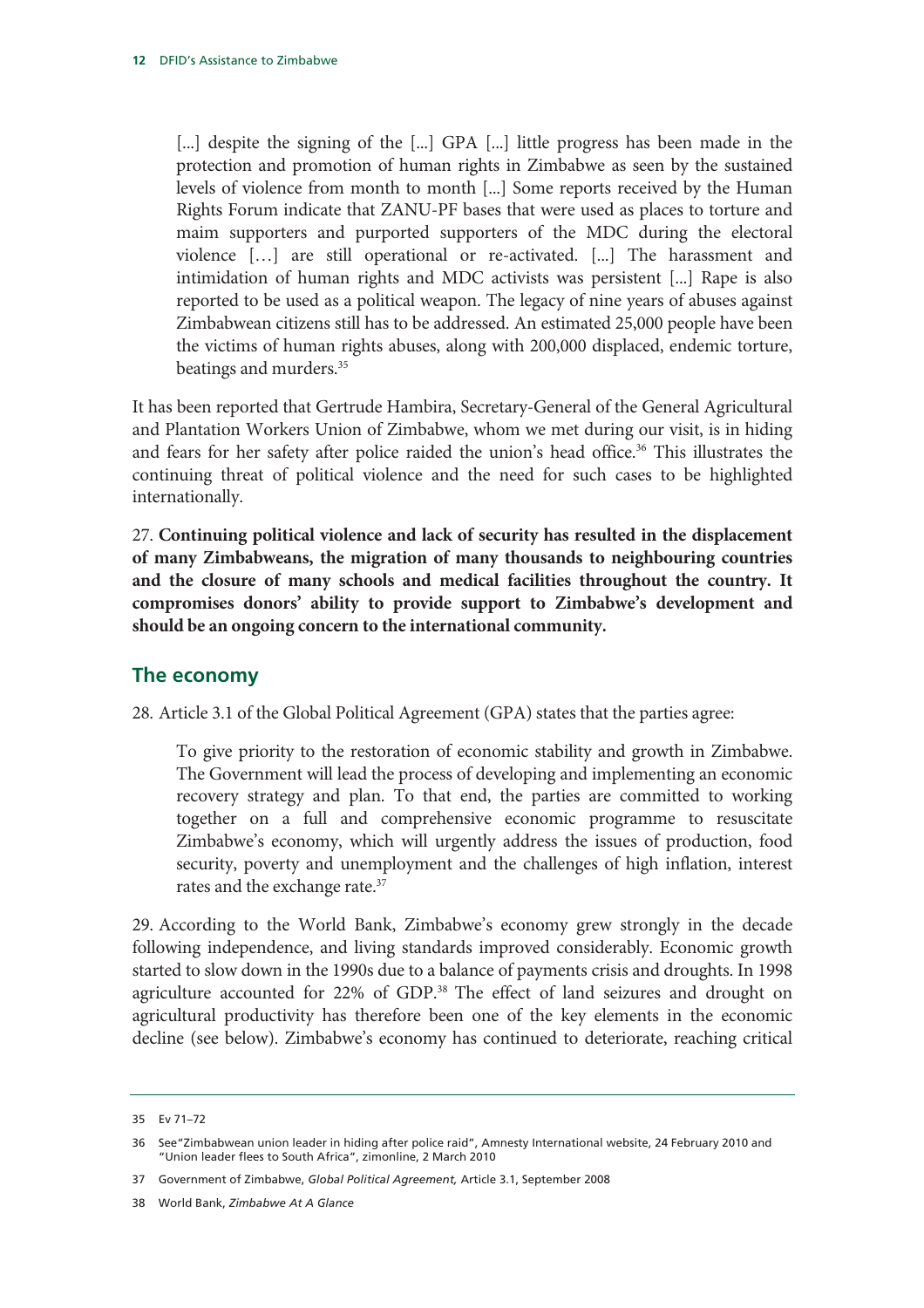levels. GDP fell by a third between 1999 and 2006.39 Economic decline was accompanied by hyper-inflation: in July 2008, Zimbabwe's Central Statistical Office announced the official inflation rate to be 231 million per cent. However, some international economists considered that the real rate was substantially higher.<sup>40</sup>

30. Unemployment reached 94% in January 2008. Out of the country's 12 million people, only 480,000 had formal jobs, a reduction from 3.6 million (30%) in 2003.<sup>41</sup> The high rate of unemployment has, according to Dr Kibble, "driven tens of thousands of professionals to leave the country to find work abroad [and] millions of less-skilled others into the southern Africa region and Europe."<sup>42</sup>

31. In January 2009 the Zimbabwean Government decided to abandon the Zimbabwean dollar and use the US dollar.<sup>43</sup> A budget statement in the same month indicated that the Reserve Bank of Zimbabwe would be taking a less prominent role in economic management of the country. The Finance Minister, Tendai Biti, announced a revised budget in March, which introduced an economic plan (the Short Term Emergency Recovery Programme) aimed at reinstating fiscal discipline and resuscitating productivity. These changes have had a positive impact in many areas.<sup>44</sup> GDP growth for 2009 is estimated at 3.7% and forecast to be 6.0% in 2010.<sup>45</sup>

32. Concern about the economy increased again in February 2010 when President Mugabe introduced a law, which came into effect on 1 March, that required white-owned companies with an asset value of over \$500,000 to surrender 51% of their shareholdings to black Zimbabweans. The law was introduced by the President without consultation with his partners in the coalition government.<sup>46</sup> He compared it to his "revolutionary land reforms" (see below). He said that only "indigenous" people could control the country's resources. He had previously declared that white Zimbabweans were not "indigenous, even though they were born here [Zimbabwe]. They are the offspring of settlers." It has been reported that when the new law was announced there was an immediate halt on billions of dollars of investment plans, including a \$500 million project for the expansion of a platinum mine by a South African-based company.47 **The** *Financial Times* **has reported that economists, business leaders and trade unionists have warned that the new "indigenisation" law would "wreck any chance of attracting foreign investment and strangle the economy's weak recovery."**<sup>48</sup> **We agree with this assessment.** 

- 41 "Zimbabwe unemployment soars to 94%", *AFP*, 29 January 2009
- 42 Dr Steve Kibble, "Who Controls the 'New' Zimbabwe?", February 2009, p 3 [Unpublished paper]
- 43 Ev 49. The South African Rand is also widely used in some parts of the country, Ev 69. See also "Has Zimbabwe's runaway inflation been tamed?", *Time*, 26 March 2009
- 44 Stuart Doran, "Zimbabwe's Economy: A Report Card, mid-2009", The Brenthurst Foundation, p 4
- 45 Global Finance magazine, *Zimbabwe Country Report*, available at www.gfmag.com
- 46 "Mugabe seeks local ownership for every company", *Financial Times*, 2 March 2010, p 11. The law is referred to in the press as the "Indigenisation Act" but is in fact a Statutory Instrument, *Indigenisation and Economic Empowerment (General) Regulations 2010.*

<sup>39</sup> World Bank, *Zimbabwe Country Brief*, March 2009

<sup>40 &</sup>quot;Dollarization of Zimbabwe's economy appears to vanquish hyperinflation", *VoANews.com*, 24 March 2009

<sup>47 &</sup>quot;Mugabe forces handover of white-owned companies to black Zimbabweans", *Times Online*, 1 March 2010

<sup>48 &</sup>quot;Mugabe seeks local ownership for every company", *Financial Times*, 2 March 2010, p 11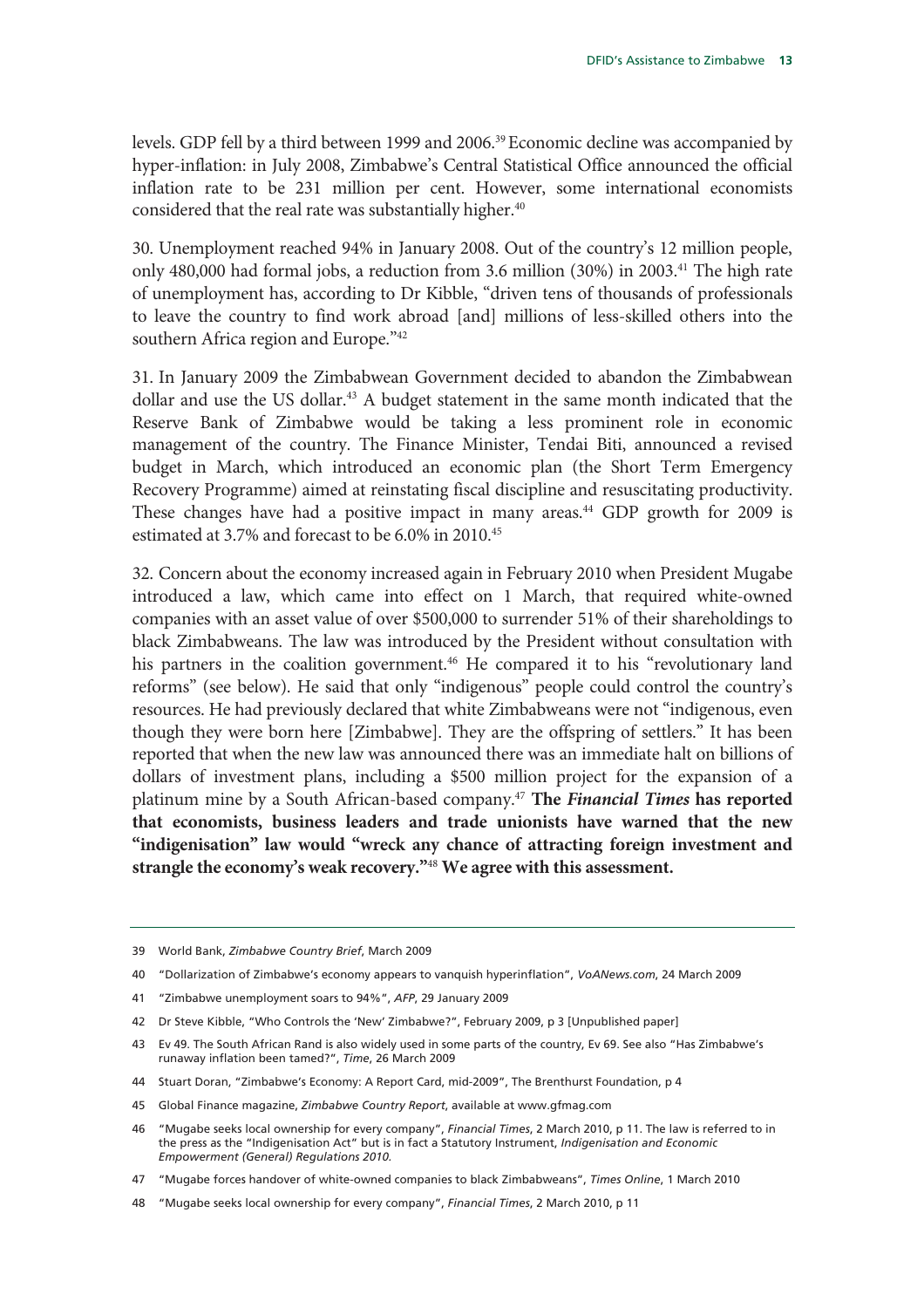### *Relations with the International Monetary Fund*

33. In 2001, the International Monetary Fund (IMF) imposed a series of measures on Zimbabwe in response to the high level of arrears to two of its main funding mechanisms for developing countries, the Poverty Reduction and Growth Facility (PRGF) and the General Resource Account (GRA). In 2002, Zimbabwe's further failure to meet its financial obligations resulted in the IMF suspending the provision of technical assistance to Zimbabwe; and in 2003 Zimbabwe's voting rights at the IMF were suspended. Zimbabwe settled its GRA arrears in 2006.<sup>49</sup>

34. Following the recent improvement in Zimbabwe's economy and its co-operation on economic policies there has been progress towards normalisation of the country's relationship with the IMF. The IMF approved the provision of technical assistance in May 2009. On 19 February 2010, following a request from Zimbabwe's Finance Minister, the IMF Executive Board announced that Zimbabwe's voting and related rights had been restored, together with its eligibility to use resources from the GRA. However, the IMF says that "notwithstanding the restoration of eligibility to use GRA resources, Zimbabwe will not be able to use resources from the GRA or the Poverty and Reduction and Growth Trust (PRGT) until it fully settles its arrears to the PRGT" of \$140 million.<sup>50</sup>

35. **Normalisation of Zimbabwe's relations with the international financial institutions will clearly be a major contributor to its economic recovery. We welcome the IMF's approval of technical assistance to Zimbabwe and the restoration of its voting and related rights as a major step in this process, in response to the economic recovery in the country. We would urge the IMF to continue to engage with the Government of National Unity, with a view to making further progress towards restoring the availability of funding, and to support Zimbabwe in its efforts to work towards meeting the loan approval criteria.** 

### **EU restrictive measures**

36. In February 2002 the European Council imposed restrictive measures ("sanctions") against Zimbabwean individuals following the expulsion of the head of the EU observer team covering the presidential elections. The Council said that the "EU remained profoundly concerned at the continuing political violence, the serious violations of human rights and the restrictions on the media in Zimbabwe." They questioned the prospects for free and fair elections.<sup>51</sup> The Council agreed a Common Position which stated that it "prohibits the direct or indirect sale or supply of equipment capable of being used to repress the people of Zimbabwe." It also "freezes all funds, financial assets or economic resources of persons [named in an annex to the Common Position] who are engaged in activities that seriously undermine democracy, respect for human rights and the rule of law

50 ibid

<sup>49 &</sup>quot;IMF executive board restores Zimbabwe's voting rights and takes steps towards unfreezing access to the General Resource Account", IMF press release, 2010/pr1053, 19 February 2010. The PRGF has since been renamed the PRGT-Poverty Reduction and Growth Trust

<sup>51</sup> European Commission, *Bulletin of the European Union*, 1/2–2002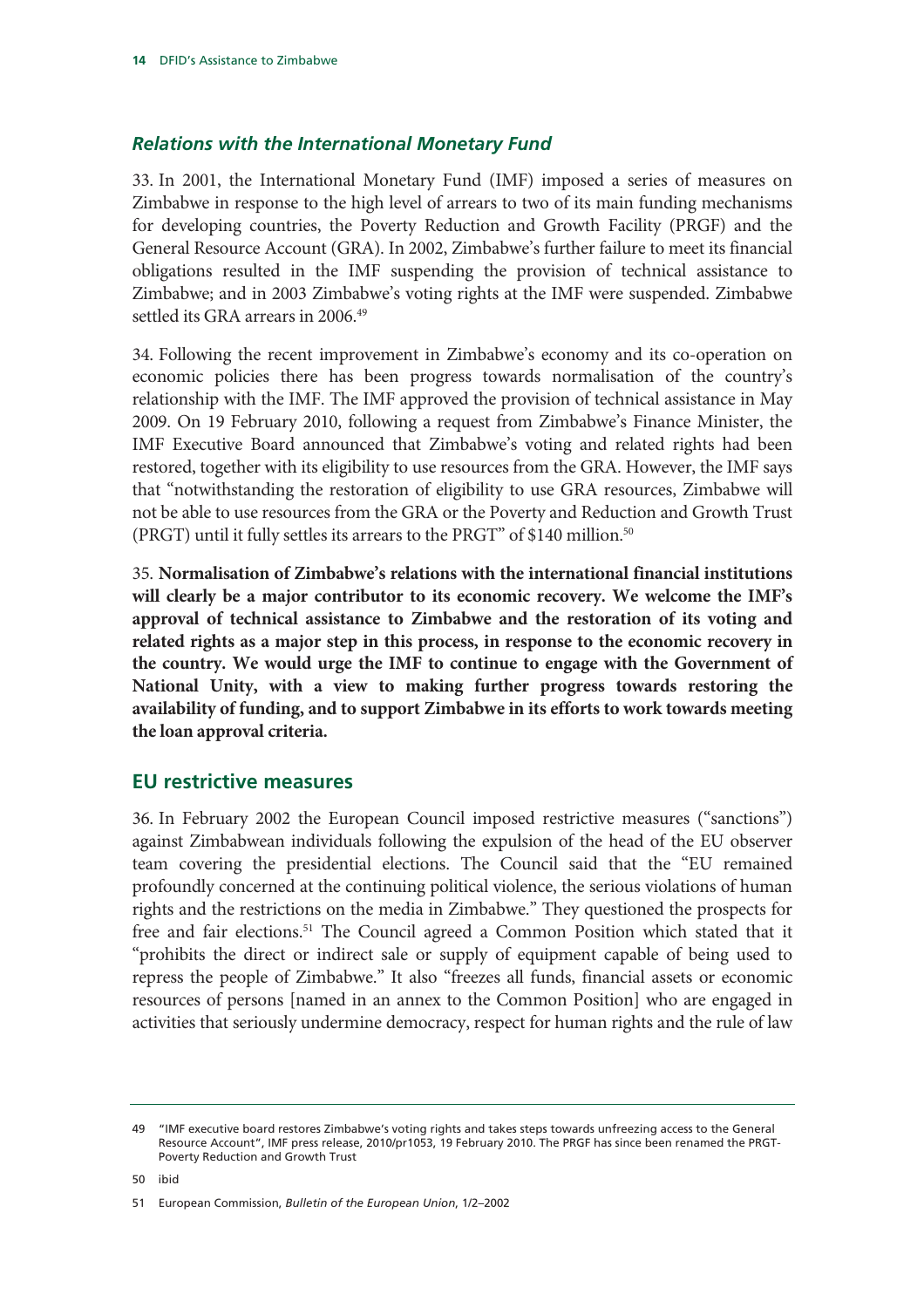in Zimbabwe." Additionally, a ban on travel to the EU was imposed on named individuals.52

37. The restrictions target approximately 200 individuals and 40 companies, linked to the ZANU-PF party.53 The US has also imposed sanctions that have frozen the assets of named Zimbabwean individuals.<sup>54</sup> Since their imposition the sanctions have been used for political purposes by ZANU-PF, who claim that they favour the MDC party. The state-controlled media argues that the sanctions are targeted at all Zimbabweans, not just named individuals. President Mugabe and his supporters have repeatedly demanded that the UK remove the sanctions. President Mugabe has also used the restrictive measures to accuse the UK and US "of seeking to oust him by imposing economic sanctions."55

38. In February 2010 the European Council renewed the restrictive measures for a further year. However, it also emphasised its "readiness to work closely with the Government of National Unity in addressing the challenges the country faces and in the implementation of its commitments as set out in the Global Political Agreement". While recognising the progress made by the GNU after a year in office, the Council nevertheless noted "with concern" that insufficient progress had been made with "regard to the rule of law, respect for human rights, constitutional reform, power sharing on equal terms, national reconciliation, security sector reform and the protection of investors." It said that the restrictive measures would be kept under review and that they would be revoked "in response to further concrete developments in the implementation of the GPA."56

39. Donald Steinberg of the International Crisis Group told us that:

Tough targeted sanctions against such individuals and the companies they control should remain in place to secure the commitment of the recalcitrant parties to their commitments under the GPA. At the same time, the international community must recognize and encourage changes now occurring. One tangible step would be to consider lifting sanctions of certain entities, such as the Agricultural Bank of Zimbabwe, that help revitalize key sectors of the economy without overly benefitting the intransigent parties.<sup>57</sup>

He suggested that "The UK and EU should make clear to Zimbabwe the specific steps it needs to see in order to lift these and other sanctions."58

40. President Zuma of South Africa made a state visit to the UK at the beginning of March. He argued for the lifting of sanctions both in advance of and during the visit, saying that they were "one-sided" and had "served only to divide the already fragile power-sharing government in Zimbabwe". He believed that Zimbabwe could not be expected to sort out

- 57 Ev 79
- 58 Ev 79

<sup>52</sup> Council Common Position 2002/145/CFSP

<sup>53 &</sup>quot;EU renews sanctions on Zimbabwe", *BBC News* website, 16 February 2010

<sup>54</sup> United States of America, Executive Order 13288, 23 November 2005

<sup>55 &</sup>quot;Mugabe denies blame for Zimbabwe woes", *CNN*, 24 September 2009

<sup>56</sup> European Union Press Notice, "*European Council conclusions on Zimbabwe"*, 22 February 2010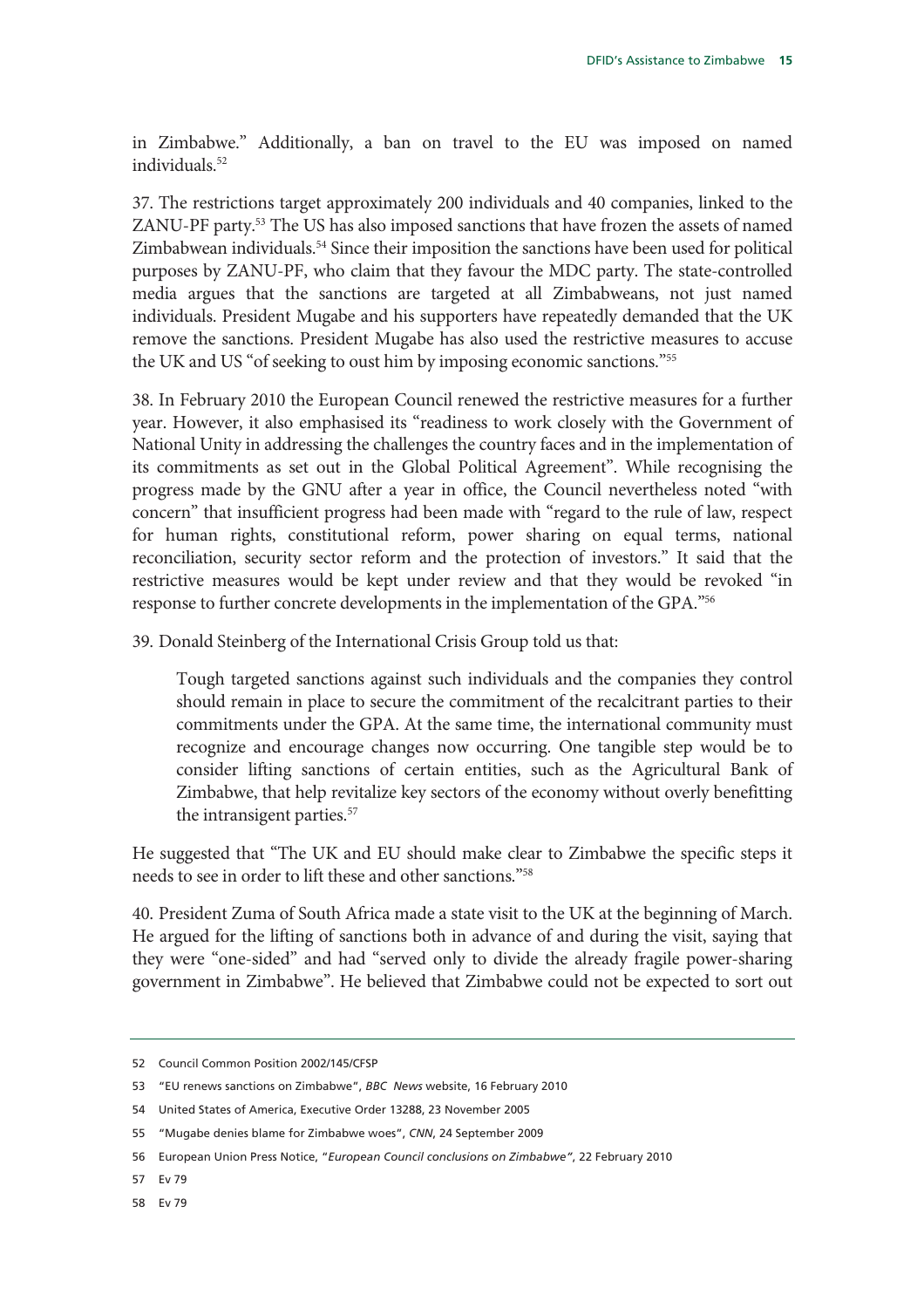its problems while the GNU was subject to two different sets of rules.<sup>59</sup> The UK Prime Minister's response was that some sanctions had been lifted but that those which remained in place targeted individuals with a history of supporting violence, rather than ordinary Zimbabweans.60 He stressed the need for the Commissions on human rights, media and governance established under the GPA "to move forward quickly so people can see the future of Zimbabwe as a democratic, prosperous country with freedom of the press and where there is respect for human rights."<sup>61</sup>

41. **The EU has renewed the restrictive measures on named individuals and organisations in Zimbabwe for another year. We agree that further progress on democracy and human rights needs to be demonstrated before all the measures can be lifted. The UK should continue to make clear the basis of the measures, and their specific terms, to the people of Zimbabwe. It should also continue to support governance reforms which will help Zimbabwe move to a position where the measures can be removed.** 

### **Land reform**

42. The 1979 Lancaster House Agreement placed restrictions on land acquisition which protected white farm-owners. A system of "willing-seller, willing-buyer", at full market value, was instituted in the first 10 years following independence. In 1990 President Mugabe amended the constitution to allow compulsory acquisition of white-owned land, but few farms were acquired at that time.<sup>62</sup> DFID says that in 2000 the Government began the Fast Track Land Reform Programme "ostensibly to address the inequitable distribution of land once and for all". In practice, it resulted in the occupation of thousands of commercial farms "at a high cost to the economy and the people in general".63

43. Since the land seizures started, more than 200,000 farm-workers have lost their jobs and a million people have been displaced. DFID says that total commercial agricultural production has more than halved,<sup>64</sup> (although, more positively, the Commercial Farmers Union told us that they had recently successfully promoted advisory programmes for farmers which had led to increased production). Professor Brett told us that the land seizures "have removed most of the best commercial farmers from their land and replaced them with small-holders operating at little more than subsistence level, and political cronies on large farms that they cannot run effectively."65 He believed that the current land reform process had resulted in a situation where "handing over the land to the people means handing it over to generals who are now starving the people."<sup>66</sup>

- 65 Ev 41
- 66 Q 6

<sup>59 &</sup>quot;Zuma will ask UK to lift sanctions", *Financial Times*, 24 February 2010 and "Zuma calls for sanctions on Zimbabwe to be lifted", *The Guardian*, 2 March 2010

<sup>60 &</sup>quot;Brown firm on Zimbabwe sanctions", BBC News website, 4 March 2010

<sup>61 &</sup>quot;Brown rebuffs Zuma on Zanu-PF sanctions", *Financial Times*, 5 March 2010

<sup>62</sup> Africa All-Party Parliamentary Group, *Land in Zimbabwe: past mistakes, future prospects*, December 2009, p 32. Available on the Royal African Society website at www.royalafricansociety.org

<sup>63</sup> Ev 61

<sup>64</sup> Ev 61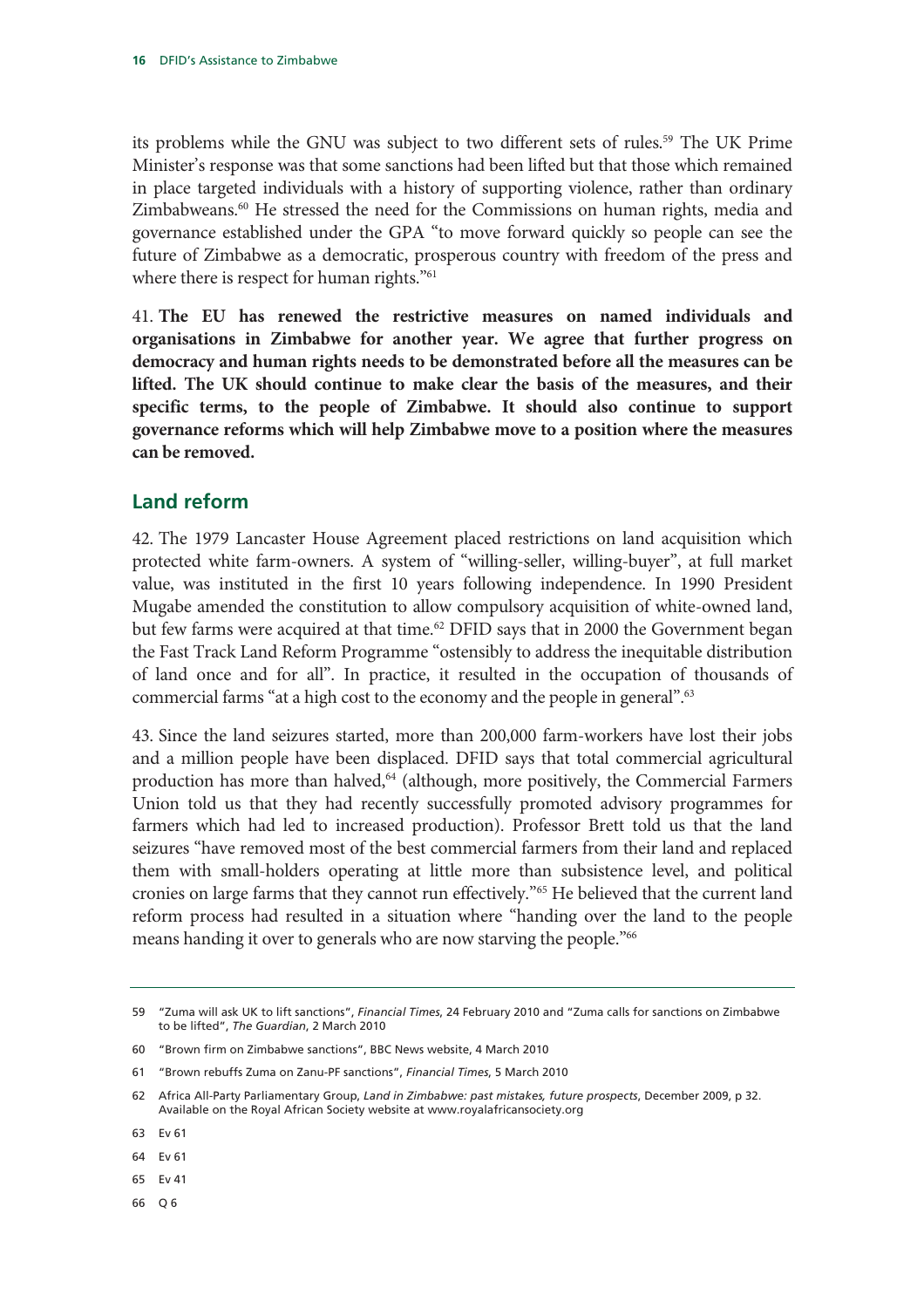44. When our predecessors examined Zimbabwean land reform as part of their inquiry into the humanitarian crisis in Southern Africa in 2003 they said that "the disruption caused by the government's disastrous land reform programme has severely undermined agricultural production and created a [...] new class of vulnerable people, farm workers and their families, who have lost their livelihood as a result of the land resettlement programme."67 Seven years on, the situation has not changed: agricultural production is still severely reduced and even more farm-workers and their families have lost their livelihoods and homes. The DFID Minister condemned the farm invasions that had taken place and pointed out that "terrible human rights abuses" had been committed as part of the invasions. This was "completely unacceptable" on an individual basis, but also in terms of the "devastating impact it has had [...] on the rural agricultural economy."68

45. A recent report from the Africa All-Party Parliamentary Group (APPG), *Land in Zimbabwe: past mistakes, future prospects*, says that the major consequence of the Fast Track Land Reform Programme has been the loss of farming skills, not just the management and agricultural skills of the white famers, but also those of their skilled farmworkers.<sup>69</sup> It recommends that any future land reform policy must seek to:

- Address the political as well as the economic tensions at the heart of the land issue in Zimbabwe;
- End the dual land tenure system and ensure that there is a uniform system;
- Establish institutions to consult with the stakeholders, administrate land policy and implement transparent, fair and sustainable land reform and resettlement within the rule of law;
- Establish and pay fair compensation for land acquisition and losses;
- Increase agricultural production to its full potential and address the ongoing under-utilisation of land.70

46. The Global Political Agreement includes provision for the "conduct [of] a comprehensive, transparent and non-partisan land audit [...] for the purpose of establishing accountability and eliminating multiple farm ownerships".71 The NGO Action for Southern Africa (ACTSA) said that the "issues are who owns, controls and benefits from the land." It called for a "comprehensive response" that addressed land title, historic injustices of land ownership, sustainable livelihoods and poverty reduction. It supported appeals for a land audit and suggested that the UK Government should provide funding to support a transparent and accountable process of land reform.<sup>72</sup>

70 ibid, p 40

72 Ev 36-37

<sup>67</sup> Third Report of Session 2003-03, *The Humanitarian Crisis in Southern Africa*, HC 116-I, para 32

<sup>68</sup> Q 75

<sup>69</sup> Africa All-Party Parliamentary Group, *Land in Zimbabwe: past mistakes, future prospects*, December 2009, p 38

<sup>71</sup> Government of Zimbabwe, *Global Political Agreement, Article 5.9*, September 2008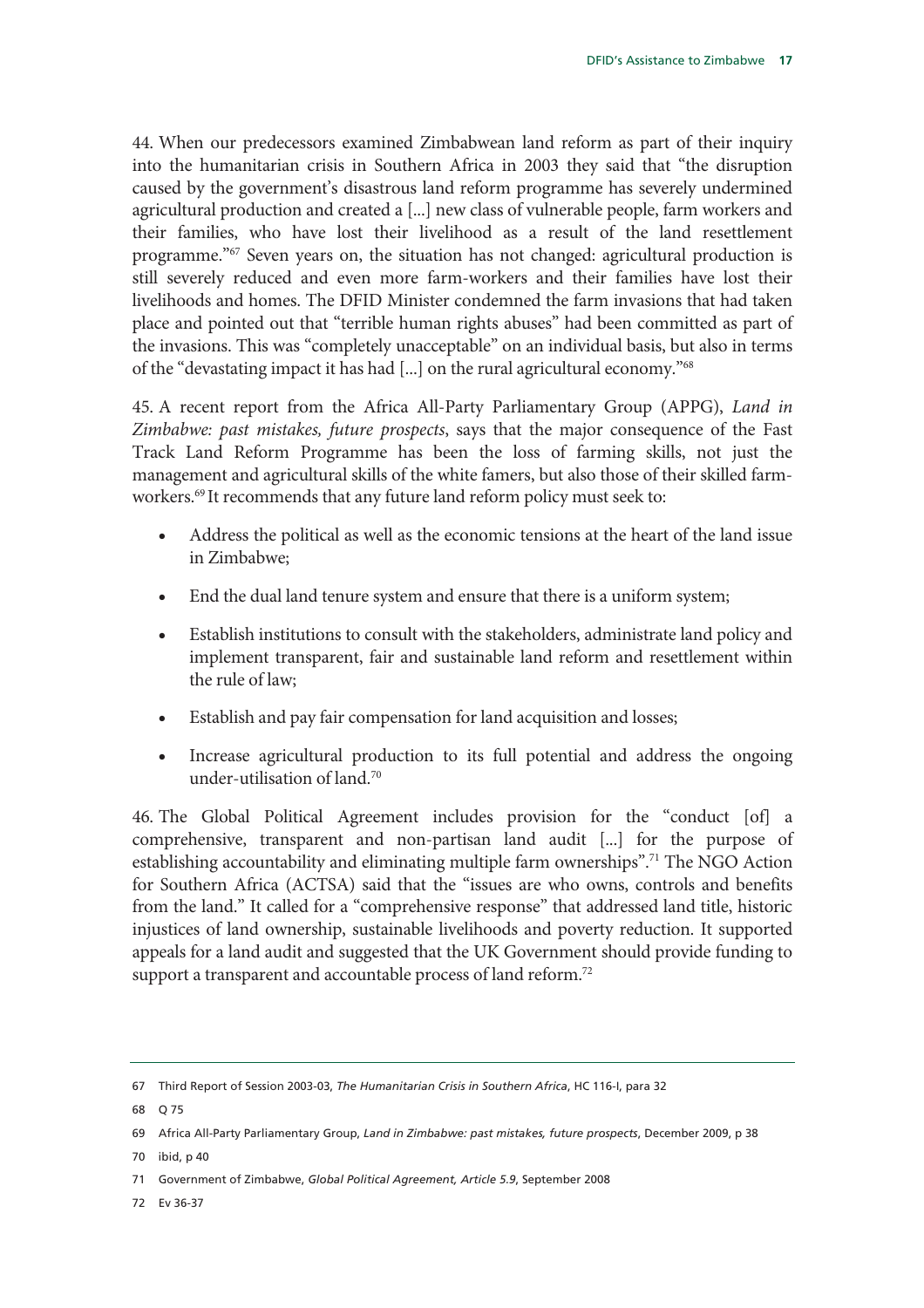47. DFID agrees that the first step towards reform would be for a land audit to take place. However, the Minister believed that there would only be merit in conducting a land audit if there was confidence that the information obtained would be used to "promote the type of pro-poor, sensible, transparent land reform" that would revive the rural economy. He said that DFID was ready to support a land audit, as part of a wider international effort, if the conditions were right. He considered that they were not right at present.73 Moreover, it was far from clear that all parties in the Inclusive Government wished a fairer land policy to be introduced.74

48. The GNU Finance Minister allocated \$30 million (£18.8 million) for the land audit in his December 2009 budget, to clarify who owns what land and to ensure that no-one owns more than one farm. Zimbabwe has, however, undertaken land audits in the past. A Presidential Land Review Commission produced an audit in 2003, but the full report was not published.75 Donald Steinberg highlighted that the Minister of Agriculture had said that it was too soon to undertake a new land audit. His own view was that a land reform programme was "absolutely necessary" but that now may not be the right time for the international community to be putting funds into the process.<sup>76</sup>

49. **Land reform in Zimbabwe is a complex issue. It is also a highly-charged political issue between Zimbabwe and the UK. However, resolution is essential for political stability and continued economic recovery. Land seizures have had a devastating impact, both on individual farm-owners and workers and on the agricultural economy, and should cease. We agree with the DFID Minister that the terrible human rights abuses which have taken place as part of farm invasions are completely unacceptable. The first stage in the land reform process should be a comprehensive and transparent land audit, as laid down in the Global Political Agreement. The timing of the audit is a matter for the Government of National Unity. The process should be supported by the international community, including the UK.**

50. **In the longer term, the UK should be prepared to join other donors to fund land reform as part of a wider rural and agricultural development strategy, provided the Government of Zimbabwe is able to give credible assurances that such a process will transfer land to the landless poor. However, the responsibility for compensating people for land seizures lies with those who seized land or condoned seizures.** 

74 Q 75

76 Q 20

<sup>73</sup> Q 76

<sup>75 &</sup>quot;Mugabe allies block land audit", BBC News website, 4 February 2010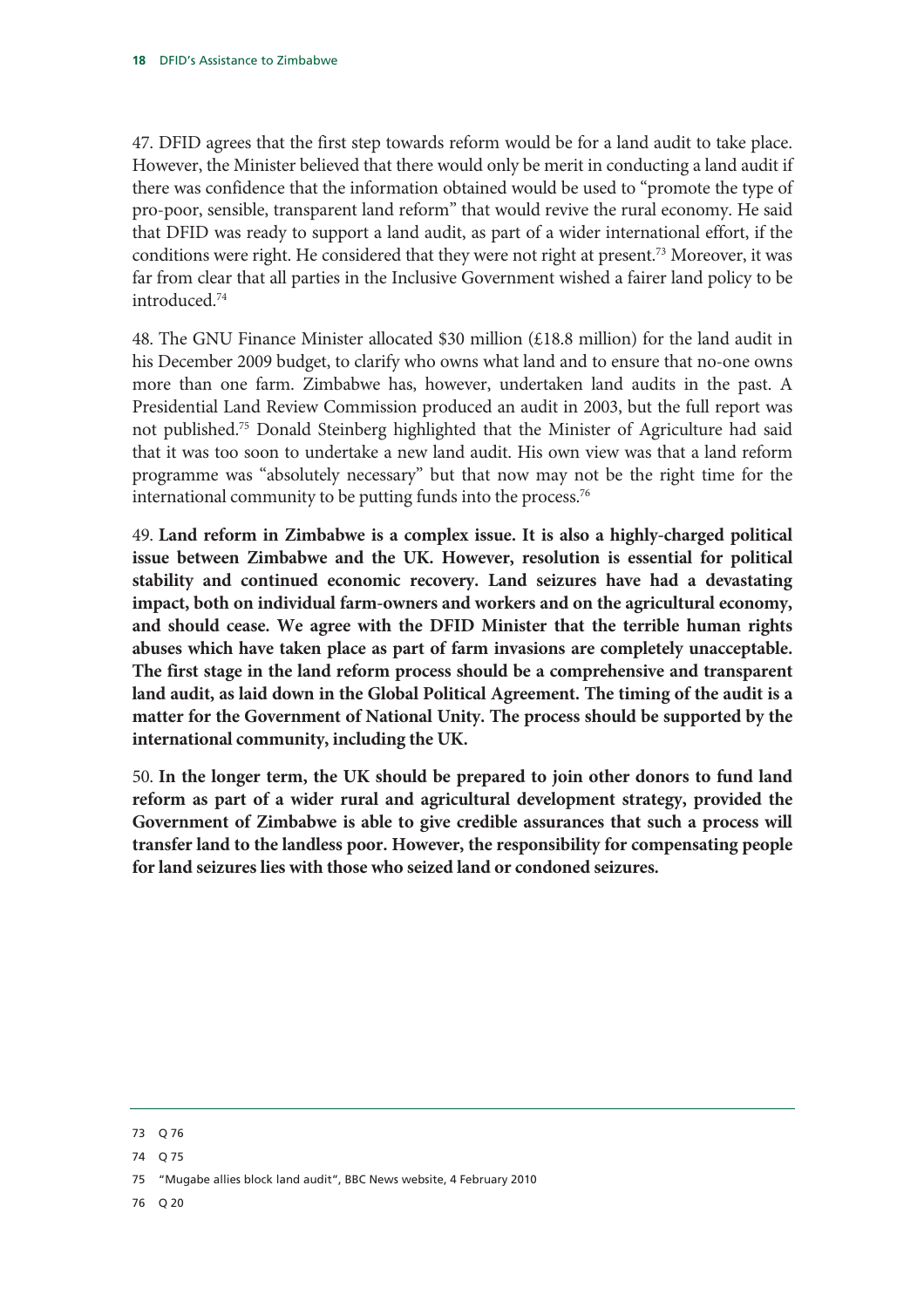## 3 Regional relations

51. DFID states that Zimbabwe's economy and its external relations are tied into the region in three ways:

- by the prominent political role played by Zimbabwe in regional institutions such as SADC and the Common Market of Eastern and Southern Africa (COMESA);
- through trade links facilitated by these institutions; and
- by significant outward migration from Zimbabwe.<sup>77</sup>

Zimbabwe had a greater regional economic role in Southern Africa until 1994, when apartheid ended in South Africa. Many businesses, NGOs and media organisations which had their headquarters in Harare have now moved to South Africa, thereby diminishing the role of Harare in the region. Zimbabwe's trade volumes have extensively declined as the economic crisis has developed.78 Professor Brett said that "Zimbabwe used to be the major player after South Africa in the regional economy and all of that has gone [... it] has imposed huge losses on everybody in that region."79 International Crisis Group highlighted the major regional impact which Zimbabwe's recovery could make: "a prosperous Zimbabwe could be an engine of growth for the region, providing key links to regional communications, transport and electricity grids." 80

52. Zimbabwe used to produce large amounts of agricultural surpluses that were exported to neighbouring countries and the rest of the world. Since the collapse of the economy and the huge reduction in agricultural productivity, Zimbabwe has been unable to supply vital food crops to its neighbours, and has required food aid to feed its own people. Ending food exports to its neighbours has contributed to the strains in its relations with them.

53. When our predecessors examined the humanitarian crisis in southern Africa in 2003 they reported that the "dire situation in Zimbabwe has major implications for the rest of southern Africa [...] as regards both the availability and price of food, especially maize, and the delivery of food aid and commercial imports." At the time DFID commented:

The fact that Zimbabwe, normally a food supplier and a key transit country, has suffered such a collapse in agricultural production has made the situation in neighbouring countries worse and weakened the prospects for recovery; for the longer term, it throws into question one of the bases of food security planning in southern Africa for the last 20 years, namely that surpluses would normally be available in Zimbabwe.<sup>81</sup>

<sup>77</sup> Ev 62

<sup>78</sup> Ev 62

<sup>79</sup> Q 10 [Professor Brett]

<sup>81</sup> Third Report of Session 2003-03, *The Humanitarian Crisis in Southern Africa*, HC 116-I, para 33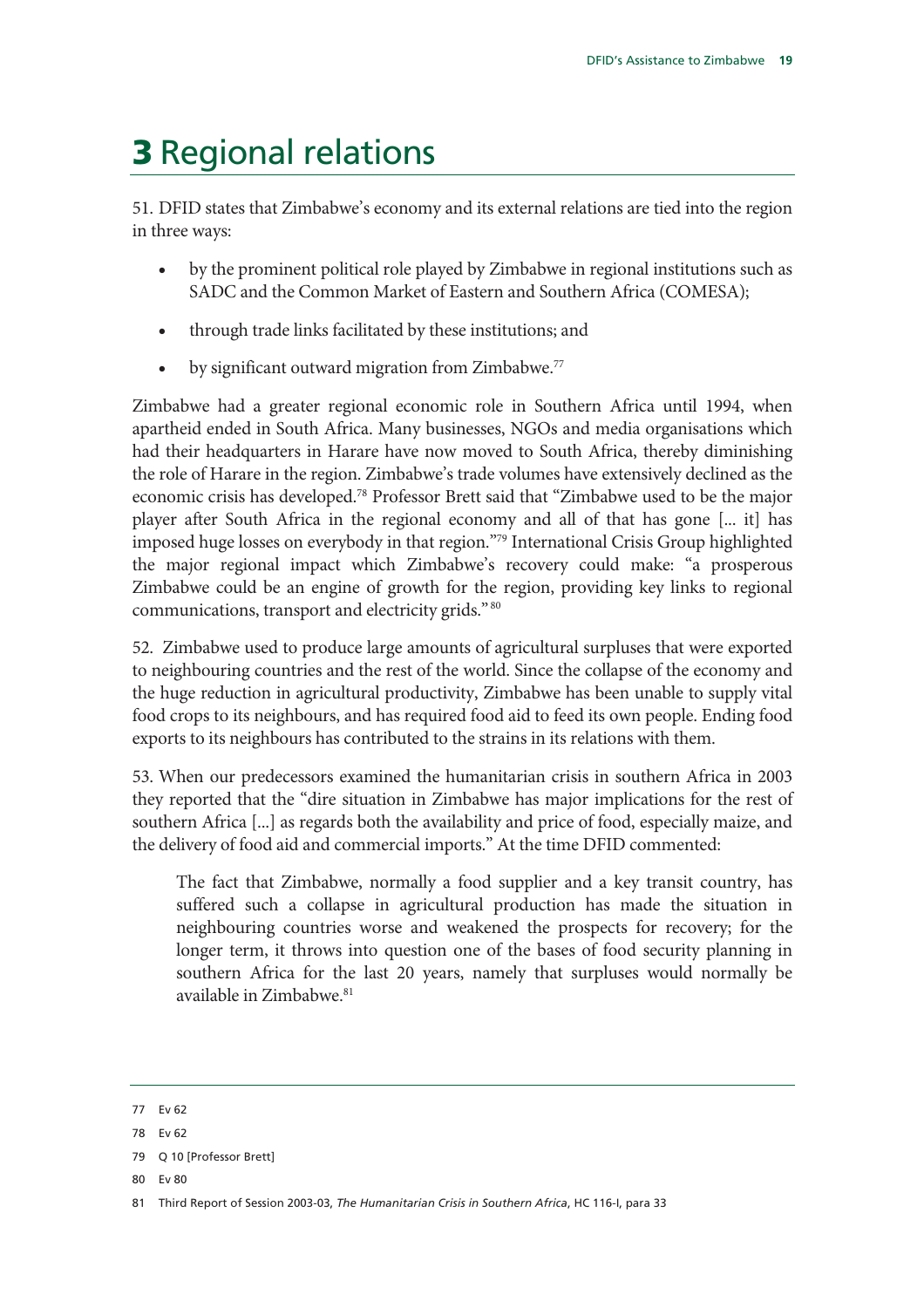Since 2003, the situation has further deteriorated, with more commercial farms having been appropriated and agricultural production continuing to fall.

### **Migration**

54. High unemployment, compounded by political instability and violence, has driven tens of thousands of professional and skilled workers to leave Zimbabwe to find work abroad. Steve Kibble explained that it was difficult to calculate accurately the number of people who have left Zimbabwe. Some attempts have been made to do this, either by counting them or by extrapolating from what the population would have been, taking into account the HIV/AIDS epidemic and other factors. He concluded that the estimated numbers of migrants was "up to three million". The majority of skilled migrants are in South Africa, Botswana or the UK. Millions of less-skilled workers have migrated to other Southern African countries and Europe.<sup>82</sup>

55. South Africa has the largest population of Zimbabwean emigrants with an official estimate of just over one million, although DFID says that the real number is likely to be significantly higher. 82% of emigrants are estimated to have a formal qualification and 38% a first or higher degree.<sup>83</sup> Dr Kibble explained that there was a problem in that local people in neighbouring countries saw Zimbabweans living there purely as economic migrants who were simply seeking jobs, and took the view that it was "nothing to do with the current crisis inside Zimbabwe".<sup>84</sup> However, the point was also made to us in informal discussions that South Africa had benefited economically from the influx of skilled and professional Zimbabweans and also from the pool of cheap Zimbabwean labour for construction work associated with preparations for the football World Cup this year.

56. Relations between Zimbabwe and its southern neighbours, South Africa and Botswana, have deteriorated due to this migration. International Crisis Group says that "instability in Zimbabwe is profoundly destabilizing to its neighbours. Zimbabweans fleeing economic hardship and political abuses have flooded across borders, overwhelming the social services and the good will of South Africa, Botswana, and other neighbours".85 Malawi has had to cope with different problems arising from its citizens returning from Zimbabwe, following the closure of many mines there, where Malawians had been employed. Meanwhile, the plight of former farm-workers in Zimbabwe, who were largely of Malawian descent, has caused tensions between the countries.<sup>86</sup>

### **Southern African Development Community**

57. ACTSA told us that the "region wants a resolution to the crisis of Zimbabwe" but that the solution "has to come from Zimbabwe, facilitated and encouraged by the region." The Southern African Development Community (SADC) is taking the lead in supporting the

<sup>82</sup> Q 10 [Dr Kibble]. See also Dr Steve Kibble, "Who Controls the 'New' Zimbabwe", February 2009, p 3 [Unpublished paper]

<sup>83</sup> Ev 63

<sup>84</sup> Q 10 [Dr Kibble]

<sup>86</sup> *Security and Democracy in Southern Africa,* International Development Research Centre, 2007, Chapter 14, available at www.idrc.ca/institution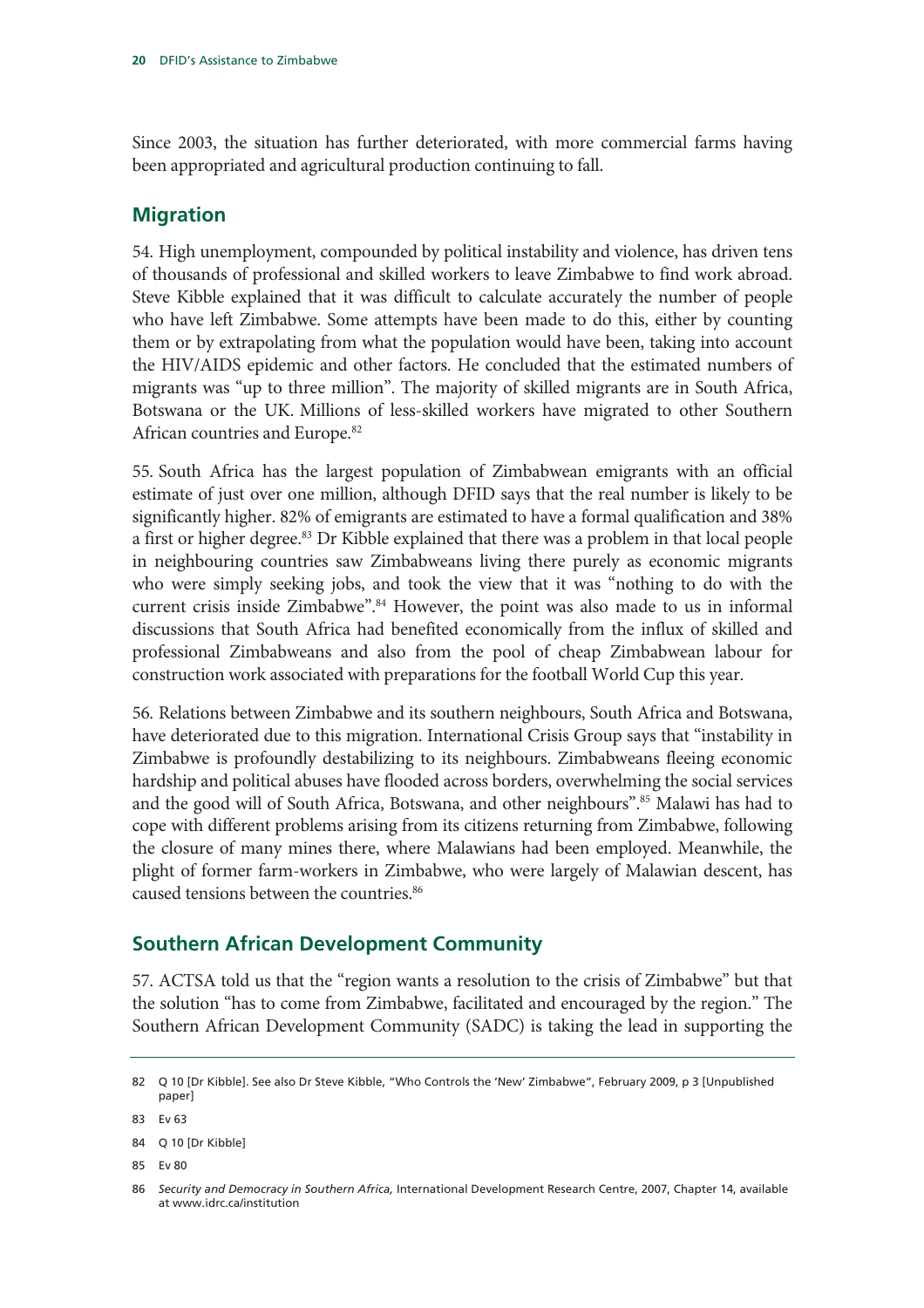mediation process in Zimbabwe, on behalf of the African Union. 87 Zimbabwe has played a prominent role in SADC since independence.<sup>88</sup> SADC now has 15 member states. Its vision is:

[...] one of a common future, within a regional community that will ensure economic well-being, improvement of the standards of living and quality of life, freedom and social justice; peace and security for the peoples of Southern Africa. This shared vision is anchored on the common values and principles and the historical and cultural affinities that exist amongst the peoples of Southern Africa.89

SADC has agreed that South Africa should mediate on its behalf in Zimbabwe. As we have described, SADC facilitated agreement on the GPA and the formation of the GNU, under the mediation of the then South African President, Thabo Mbeki.

58. According to Donald Steinberg, South Africa is applying pressure on the parties in Zimbabwe to implement the GPA fully, but he believes it needs to do so with the cooperation of the international community.<sup>90</sup> The DFID Minister considered that SADC had a key role to play in resolving Zimbabwe's economic problems, and that it had accepted that role in terms of acting as guarantor of the GPA. President Zuma of South Africa had appointed a "high-level team with significant reputations [...] to lead on [the] mediation process". The Minister was encouraged that this process was in progress; he told us that it should be respected and that the UK was monitoring the situation closely. He stressed that the UK looked to the "leadership of both South Africa and SADC [...] to provide that on-the-spot mediation work that they are doing."91

59. Following the formation of the GNU, SADC members have also urged the African Development Bank, the International Monetary Fund, the World Bank and western donors to support the GNU financially. ACTSA noted that South African businesses were increasing investment in Zimbabwe and that private sector investment from across the region could assist economic recovery.92

60. SADC has also been involved in the land reform issue. The SADC Tribunal ruled on 28 November 2008 that Zimbabwe's planned seizure of dozens of white-owned farms violated international law and should be halted immediately. The *Economist* took the view that the Zimbabwean authorities had displayed their contempt for SADC decisions by pouring scorn on the judgment that had "ruled in favour of 79 white farmers whose land had been targeted for confiscation under Mr Mugabe's land-reform programme". It reported a Zimbabwean Government official as saying the tribunal was "daydreaming" if it thought the Government would comply with the ruling.<sup>93</sup> Dr Kibble considered that, although a judgment might be passed by the SADC Tribunal, there was no mechanism to put the

87 Ev 37

88 Ev 62

90 Q 11

<sup>89</sup> See SADC website at www.sadc.int

<sup>91</sup> Qs 65–68

<sup>93 &</sup>quot;Reaching Rock Bottom", *The Economist*, 4 December 2008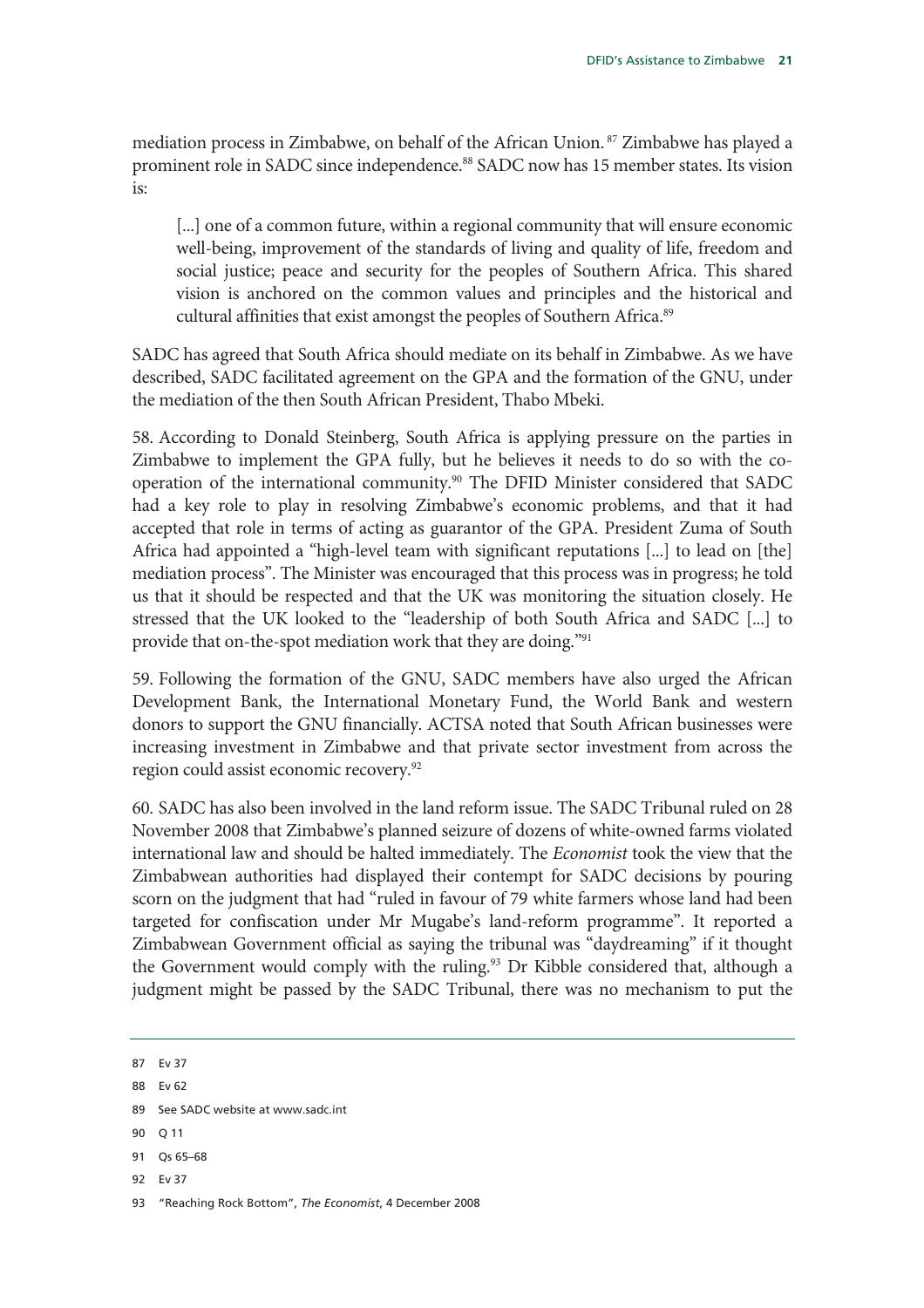judgment into practice "without the SADC political organisations taking part and that [...] is obviously much trickier."94 Professor Brett told us:

SADC and South Africa are seen as legitimate interlocutors by both parties [ZANU-PF and the MDC], but the MDC and civic organisations claim, with some justice, that their explicit or implicit support for ZANU over the past decade enabled it to manipulate elections, retain political power and destroy the economy. They did help to broker the GPA but have failed to oblige ZANU to honour its agreements. However, they have been forced to deal with the MDC since the 2008 victory, and do recognise the need for a viable solution to reduce the heavy costs that the crisis has imposed on the region. 95

61. **The member states of the Southern African Development Community (SADC) are the guarantors of the Global Political Agreement (GPA). We believe that the UK Government should urge SADC collectively, and South Africa in particular, to continue to work with the Government of National Unity towards full implementation of the GPA. We are disappointed that Zimbabwe has defied the SADC Tribunal ruling on land seizures. Zimbabwe should recognise the authority of SADC. The fact that there are no mechanisms for enforcement of the ruling is a matter of concern to us and should be addressed.** 

62. **SADC should also fully support economic recovery in Zimbabwe. This would bring wider benefits to the whole region, not just to Zimbabwe itself. It would also encourage Zimbabwean migrants to return and help address the tensions which the large number of migrants in neighbouring countries has caused.**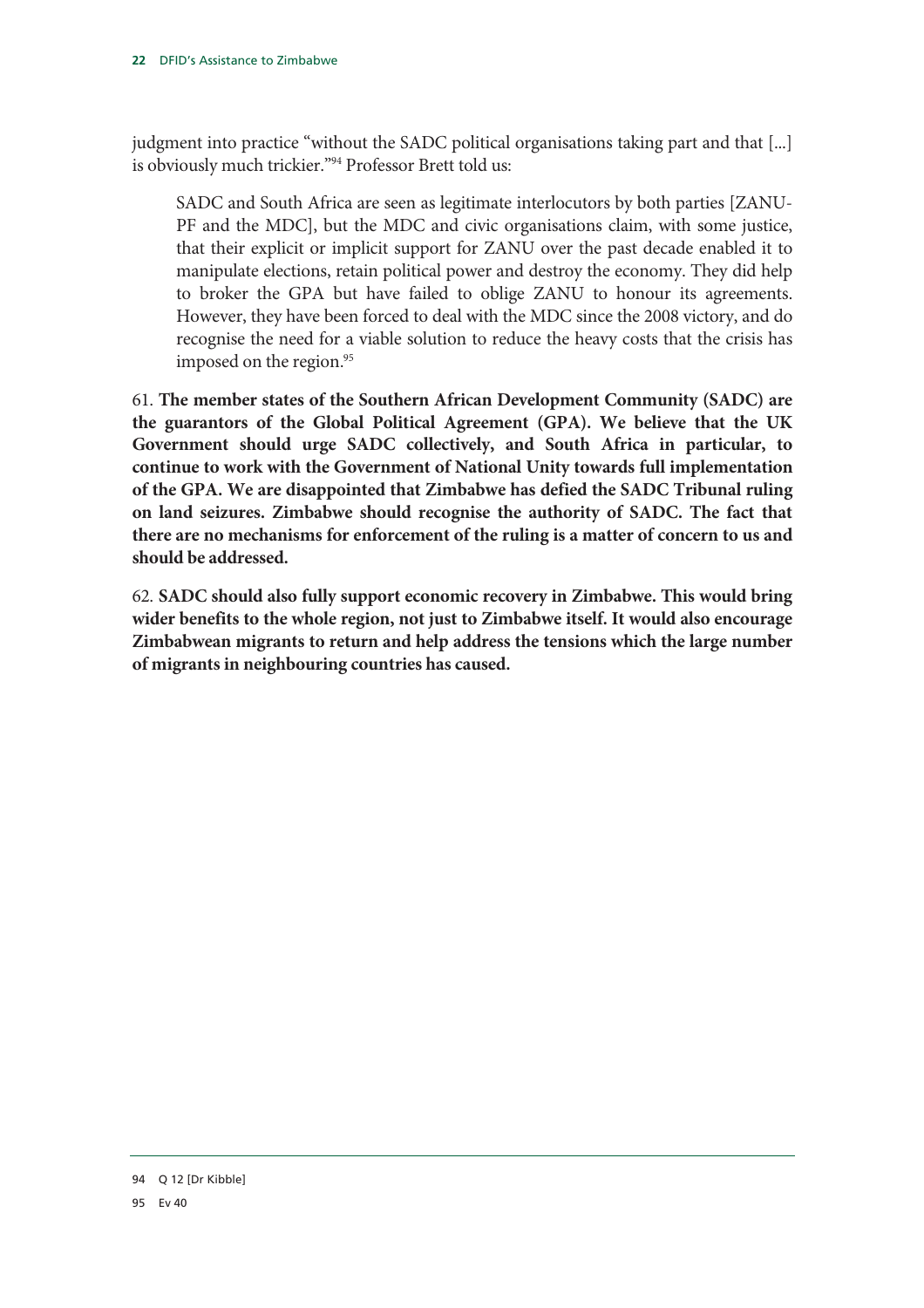### 4 DFID's work in Zimbabwe

### **DFID's current approach**

63. DFID told us that the formation of the GNU changed the balance of risk and opportunity, and "justified a structured and incremental re-engagement with Zimbabwe".<sup>96</sup> It said that:

We have focussed on aligning behind the Government of Zimbabwe's own commitments as agreed by the three main parties in the GPA. This cohesion has been time-consuming to build and maintain but it has become a very useful mechanism to communicate clearly with the Inclusive Government around the kind of reform needed in Zimbabwe for donors to increase their support.<sup>97</sup>

Although the GNU has provided an opportunity for greater engagement and an improved working relationship between DFID and elements of the Zimbabwean Government, DFID's view is that "the Inclusive Government is not yet the partner we require to sustain a full development relationship."<sup>98</sup> It says that "no money at present goes through Government systems. However, in line with the cross-Whitehall strategy for Zimbabwe, [DFID has] recently begun to provide technical assistance and policy support to reforming Ministries to help build momentum for political and economic change."<sup>99</sup>

64. Donor re-engagement will be determined against implementation of the GPA and progress towards the "Hague Principles" established for international engagement with Zimbabwe.100 These state that non-humanitarian assistance will be closely linked to progress on governance and democracy. Any approved assistance would be targeted only towards reform-minded elements of the transitional government. The reforms specified in the Principles include:

- full and equal access to humanitarian assistance;
- commitment to macro-economic stabilisation;
- restoration of the Rule of Law, including enforcement of contracts, an independent judiciary, and respect for property rights;
- commitment to the democratic process and respect for internationally accepted human rights standards, including a commitment to freedom of expression, freedom of print and broadcast media, freedom of assembly, and freedom of association; and

- 98 Ev 52
- 99 Ev 48
- 100 Ev 52

<sup>96</sup> Ev 51

<sup>97</sup> Ev 52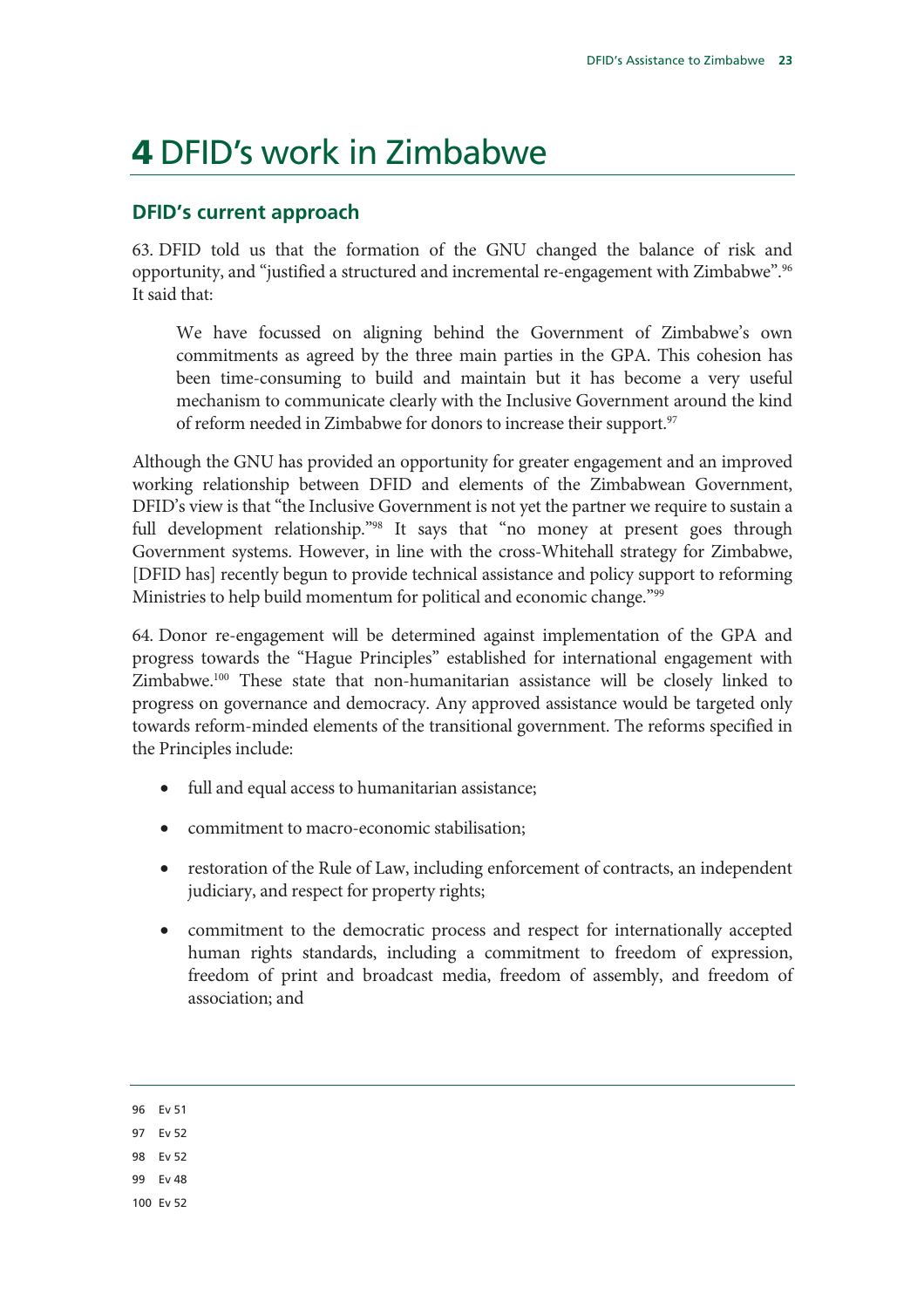• commitment to timely elections held in accordance with international standards, and in the presence of international election observers.<sup>101</sup>

65. DFID highlights that the uncertain future in Zimbabwe requires "a flexible and adaptable strategy" to ensure that it can continue to deliver "a high impact aid programme under volatile and challenging conditions and under a range of potential scenarios, from strong reform and change to sharper decline and deterioration". The core of its programme aims to deliver practical assistance "to poor and vulnerable people in greatest need, including humanitarian assistance and protracted relief and basic services".102

66. The UK is one of the leading donors in Zimbabwe, as shown in the table:

|            | <b>UK rank</b><br>among |           |        | Amount (\$ millions) |            |                  |           | Share of all donors' aid (%) |       |            |
|------------|-------------------------|-----------|--------|----------------------|------------|------------------|-----------|------------------------------|-------|------------|
| <b>DAC</b> |                         |           |        |                      |            | <b>Total ODA</b> |           |                              |       |            |
|            | country                 |           |        |                      | <b>DAC</b> | (all             |           |                              |       | <b>DAC</b> |
|            | donors                  | <b>UK</b> | EC     | US                   | donors     | donors)          | <b>UK</b> | EC                           | US    | donors     |
| 1980       | 1                       | 47.8      | 9.8    | 24.0                 | 112.2      | 160.6            | 29.7%     | 6.1%                         | 14.9% | 69.8%      |
| 1981       | 1                       | 34.4      | 3.5    | 26.0                 | 137.0      | 174.7            | 19.7%     | 2.0%                         | 14.9% | 78.4%      |
| 1982       | 1                       | 37.3      | 10.2   | 7.0                  | 142.2      | 213.4            | 17.5%     | 4.8%                         | 3.3%  | 66.7%      |
| 1983       | 3                       | 21.6      | 10.4   | 56.0                 | 185.6      | 207.5            | 10.4%     | 5.0%                         | 27.0% | 89.5%      |
| 1984       | $\overline{7}$          | 16.7      | 25.9   | 73.0                 | 243.6      | 296.8            | 5.6%      | 8.7%                         | 24.6% | 82.1%      |
| 1985       | 3                       | 24.6      | 3.9    | 56.0                 | 214.2      | 235.3            | 10.5%     | 1.7%                         | 23.8% | 91.0%      |
| 1986       | 6                       | 15.3      | 3.9    | 27.0                 | 191.3      | 222.9            | 6.9%      | 1.7%                         | 12.1% | 85.8%      |
| 1987       | $\overline{7}$          | 16.4      | 6.9    | 35.0                 | 265.3      | 291.2            | 5.6%      | 2.4%                         | 12.0% | 91.1%      |
| 1988       | $\mathbf 2$             | 30.4      | 15.9   | 10.0                 | 233.1      | 270.2            | 11.2%     | 5.9%                         | 3.7%  | 86.3%      |
| 1989       | 4                       | 21.5      | 19.5   | 17.0                 | 227.6      | 260.9            | 8.3%      | 7.5%                         | 6.5%  | 87.2%      |
| 1990       | 7                       | 23.4      | 12.2   | 15.0                 | 295.9      | 334.3            | 7.0%      | 3.6%                         | 4.5%  | 88.5%      |
| 1991       | 1                       | 75.1      | 11.4   | 28.0                 | 359.2      | 388.7            | 19.3%     | 2.9%                         | 7.2%  | 92.4%      |
| 1992       | $\overline{\mathbf{2}}$ | 75.6      | 22.5   | 91.0                 | 535.8      | 788.8            | 9.6%      | 2.8%                         | 11.5% | 67.9%      |
| 1993       | $\overline{7}$          | 19.4      | 51.0   | 27.0                 | 310.1      | 495.6            | 3.9%      | 10.3%                        | 5.4%  | 62.6%      |
| 1994       | 1                       | 37.8      | 96.8   | 34.0                 | 280.3      | 559.0            | 6.8%      | 17.3%                        | 6.1%  | 50.1%      |
| 1995       | $\overline{\mathbf{2}}$ | 45.9      | 60.3   | 29.0                 | 347.7      | 489.1            | 9.4%      | 12.3%                        | 5.9%  | 71.1%      |
| 1996       | 5                       | 25.2      | 60.3   | 17.0                 | 280.8      | 369.4            | 6.8%      | 16.3%                        | 4.6%  | 76.0%      |
| 1997       | 5                       | 22.2      | 17.3   | 19.0                 | 222.5      | 335.5            | 6.6%      | 5.2%                         | 5.7%  | 66.3%      |
| 1998       | 1                       | 36.7      | 21.9   | 24.2                 | 216.3      | 261.2            | 14.1%     | 8.4%                         | 9.3%  | 82.8%      |
| 1999       | 3                       | 26.4      | 4.2    | 20.2                 | 219.2      | 244.5            | 10.8%     | 1.7%                         | 8.2%  | 89.7%      |
| 2000       | 3                       | 20.2      | $-1.5$ | 13.1                 | 192.6      | $175.6$ (a)      | 11.5%     | $-0.8%$                      | 7.5%  | 109.7% (a) |
| 2001       | 3                       | 18.1      | 5.5    | 16.0                 | 148.6      | 163.2            | 11.1%     | 3.4%                         | 9.8%  | 91.0%      |
| 2002       | $\overline{\mathbf{2}}$ | 28.7      | 6.5    | 47.0                 | 177.8      | 198.8            | 14.4%     | 3.3%                         | 23.7% | 89.4%      |
| 2003       | 1                       | 58.9      | 14.2   | 35.0                 | 160.7      | 187.0            | 31.5%     | 7.6%                         | 18.7% | 85.9%      |
| 2004       | 1                       | 49.7      | 28.4   | 30.4                 | 166.4      | 187.1            | 26.5%     | 15.2%                        | 16.3% | 89.0%      |
| 2005       | 1                       | 45.5      | 40.3   | 41.7                 | 186.8      | 372.7            | 12.2%     | 10.8%                        | 11.2% | 50.1%      |
| 2006       | 1                       | 69.9      | 54.7   | 36.4                 | 199.8      | 278.2            | 25.1%     | 19.7%                        | 13.1% | 71.8%      |
| 2007       | 2                       | 94.1      | 61.0   | 139.1                | 371.4      | 478.7            | 19.7%     | 12.7%                        | 29.1% | 77.6%      |
| 2008       | $\overline{2}$          | 89.2      | 62.0   | 222.9                | 530.2      | 611.0            | 14.6%     | 10.1%                        | 36.5% | 86.8%      |

### **UK, EC, US and all donor aid to Zimbabwe: ODA disbursements, since 1980 (\$ millions & %)**

Note: (a) Multilateral agencies were -\$16.3 million, and non-DAC countries -\$0.6 million in 2000.

*Source: OECD, Development Assistance Committee database, table 2a (accessed 12 March 2010)* 

101 See USAID, *FY 2009 Supplemental Justification*, pp 32–33, available at www.usaid.gov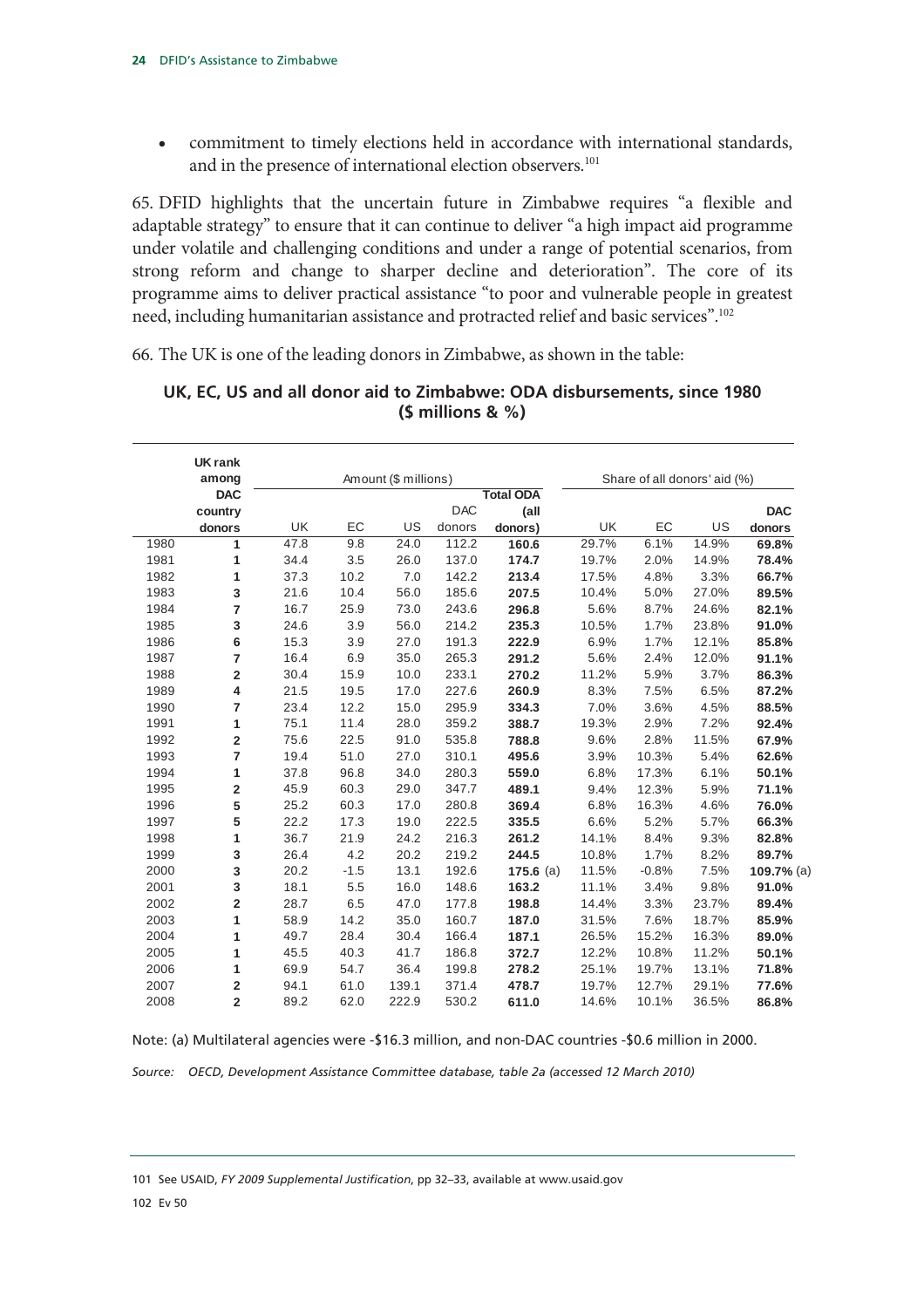DFID has allocated £60 million to Zimbabwe for 2009-10. £55 million is being spent on meeting humanitarian and other essential needs; £4 million is supporting local food production, including tools, seeds and fertilisers; and a contribution of £1 million has been made to procurement of school textbooks. DFID delivers its aid programme in Zimbabwe through UN agencies and established NGOs.<sup>103</sup> The division of funding between NGOs and multilateral agencies is shown in the figure below.

### **Delivery routes for DFID bilateral aid to Zimbabwe (excluding humanitarian assistance)**



*Source: DFID, Statistics on International Development 2004/05 – 2008/09,* p 46

### **Working with NGOs**

67. NGOs who work with DFID were positive about its approach. World Vision welcomed DFID's efforts to address the complex causes of vulnerability in Zimbabwe. It said that DFID balances "the needs of relief and transitional work in the country". The "focus on social protection and the rights of vulnerable groups" was especially appreciated as these policies had made funding available to agencies not previously engaged in human rights issues.104 Christian Aid also praised DFID's work: "In Harare, DFID has consistently been one of the most forward-thinking donors; often setting the agenda for counterpart donors, UN agencies and NGOs."105

104 Ev 92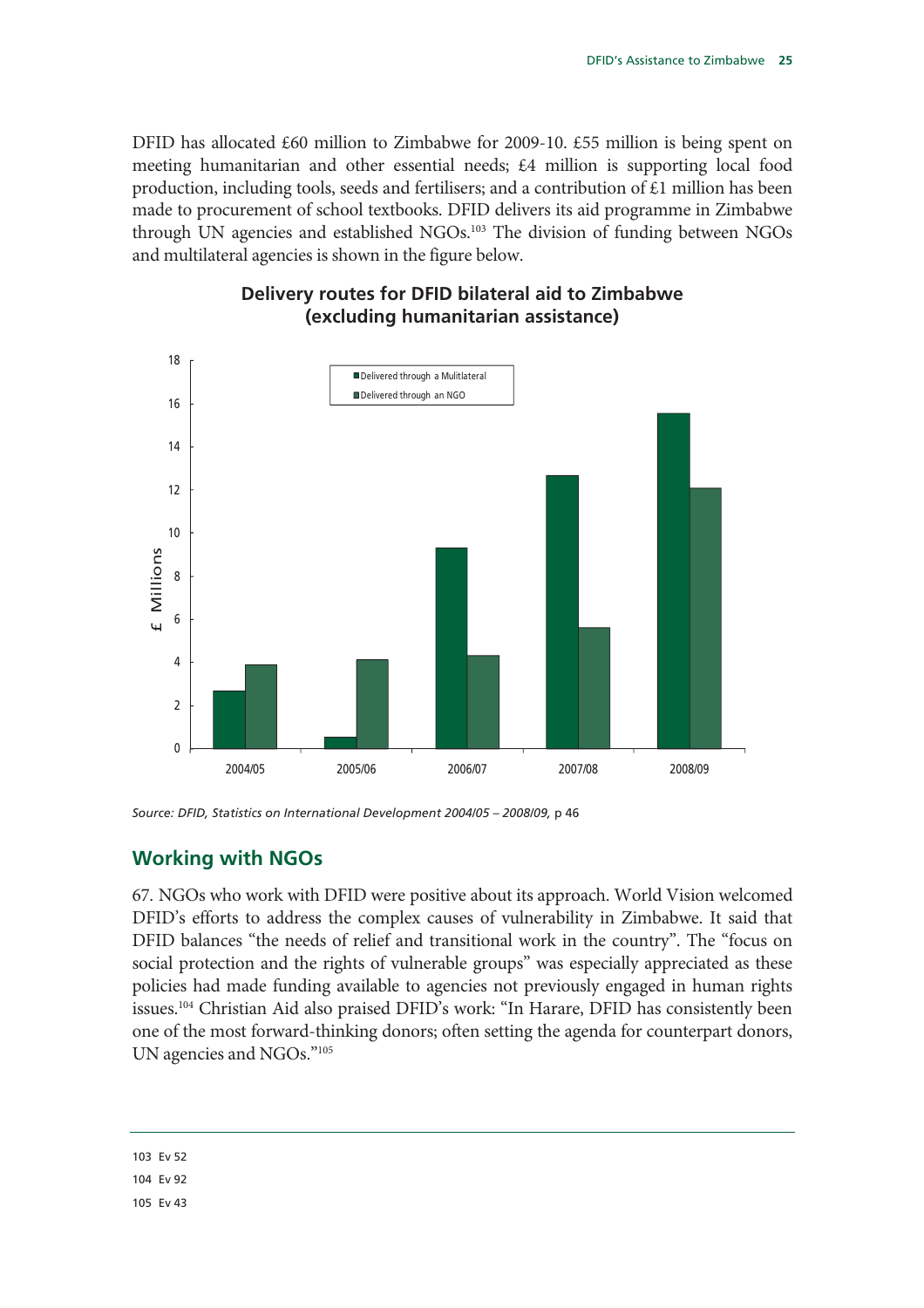68. However, Christian Aid also voiced some concerns. It said that DFID had "appeared to channel a large proportion" of financial aid for its short-term emergency support through UN agencies, which had occasionally worked against NGOs. It pointed to the UN administration fee applied when agreeing contracts with implementing NGOs and the "seemingly bureaucratic nature of grant disbursement for relief activities", which could take many months. It argued that this "has the potential to render DFID's response to rapid onset emergencies, such as health epidemics, less effective."<sup>106</sup> NGOs also raised with us some specific concerns about DFID's use of managing agents for the Protracted Relief Programme (PRP). We discuss these in the section on the PRP below.

69. Many international NGOs supported by DFID implement their programmes in Zimbabwe through local civil society organisations (CSOs). As well as playing a key part in delivering services, DFID says that CSOs play an important role in strengthening state accountability through:

[...] protecting the human rights of Zimbabwe's citizens, supporting their participation in key decision making processes, strengthening the media and doing more to monitor state performance. Key priorities include the Constitution-making process, media, Parliament and the next elections.107

Support for these activities is made available to CSOs through DFID's normal central funding channels including the Civil Society Challenge Fund, Programme Partnership Agreements and the Governance and Transparency Fund (GTF). Funding from the Zimbabwe country office is also provided through the Conflict Pool and a Gender Support Programme.<sup>108</sup>

### **Working with other donors**

70. The UN is the largest manager of DFID funding in Zimbabwe. DFID says that UN agencies, particularly UNICEF and the World Food Programme (WFP):

[...] have offered effective and practical ways of working to respond to critical needs, ranging from food aid to essential drugs and [...] ensuring safe drinking water. They have national coverage and are able to negotiate access in politically challenging situations.<sup>109</sup>

DFID currently leads the Donor Steering Committee in Zimbabwe. The DFID Minister believed that donor co-ordination with OECD DAC bilateral donors was working fairly well but that co-ordination with the World Bank and UN agencies could be improved.<sup>110</sup>

71. World Vision commended DFID's leadership, but believed that co-ordination among donors needed to be further improved, to address inconsistencies and overlaps in funding. It was encouraged by the formation of a Multi-Donor Trust Fund (MDTF) (see below) and

106 Ev 43

107 Ev 54

- 108 Ev 54
- 109 Ev 54

110 Q 80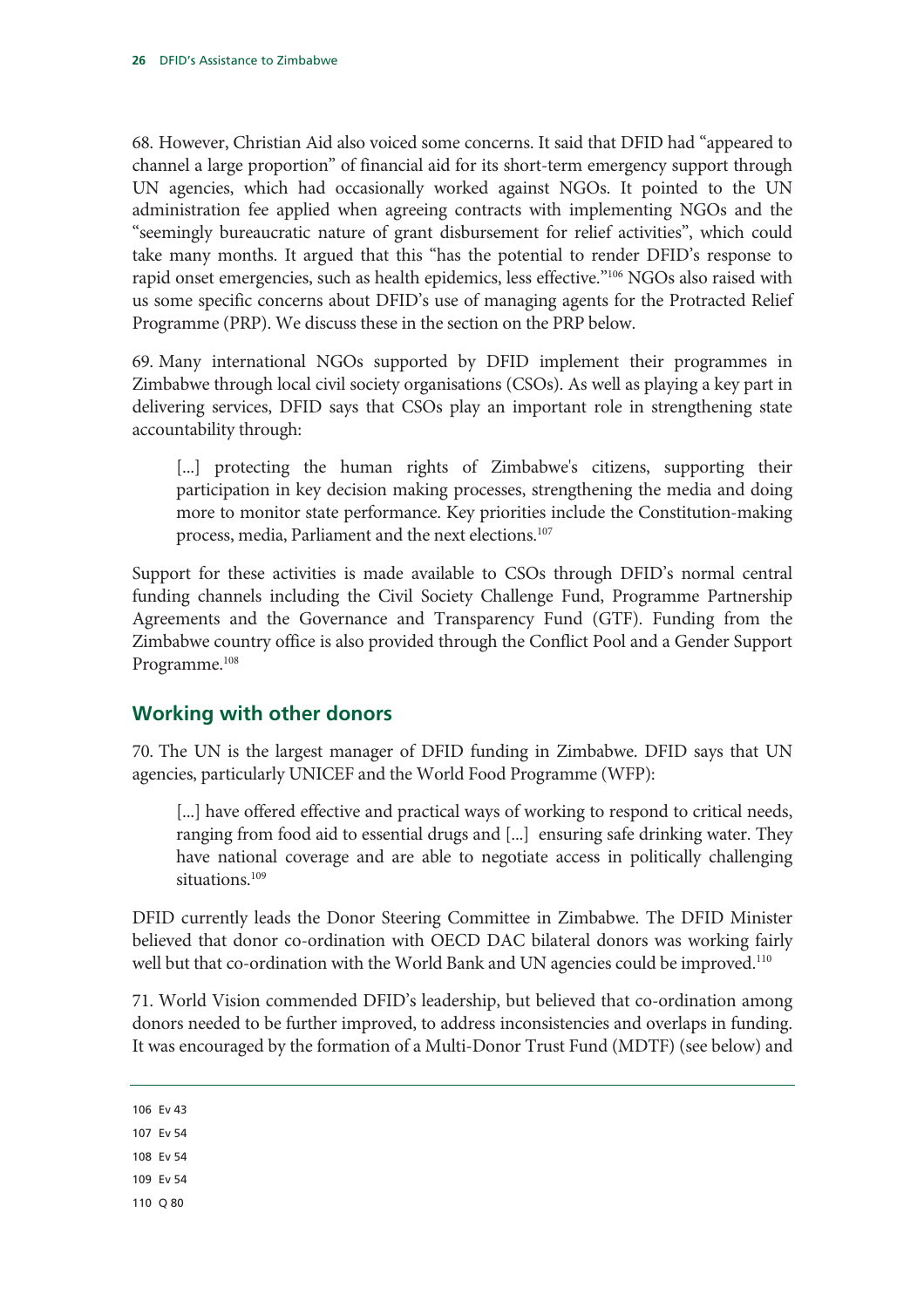the pivotal role DFID played in its development. However, it called for DFID to "lead the development of a broader common strategy among donors for Zimbabwe, which should include common needs and [...] impact assessments for the whole country".111 Rob Rees of CAFOD expressed concern about DFID funding through multilateral agencies in the health sector. In particular he said that there had been "lots of delays [...] in the provision of the relief assistance" which DFID had channelled through UNICEF during the cholera epidemic in 2009.<sup>112</sup>

### *World Bank and African Development Bank*

72. Between 1980 and 2000 the World Bank provided \$1.6 billion in assistance to Zimbabwe. The World Bank suspended its lending programme to Zimbabwe in 2000, when the country went into arrears. In 2008 these were estimated at \$600 million with a further \$429 million owed to the African Development Bank (AfDB). The World Bank stated that resumption of financial support would hinge on arrears clearance and government commitment to a sound economic recovery programme with international support. Its role in Zimbabwe has been restricted to technical assistance and analytical work focusing on macroeconomic policy, food security, the social sector, infrastructure, and HIV/AIDS programmes.<sup>113</sup> Engagement with the AfDB has been similarly limited due to arrears.

73. However, as the political and economic situation in Zimbabwe has improved, the World Bank and AfDB have both increased their involvement in the country. The AfDB is providing technical assistance and funding.114 The World Bank is providing the secretariat for a Multi-Donor Trust Fund (MDTF). DFID's written evidence indicated that:

A second MDTF mechanism focused on major programme funding will now enable donor funding to flow into infrastructure investment, using World Bank procedures to ensure funds are allocated and implemented effectively. These funds will be mostly targeted at critical poverty reducing and growth enhancing investments (eg water supplies and possibly energy) where the World Bank is especially well placed.115

However, the DFID Minister stressed that this second MDTF was "not up and running yet".116

### **Humanitarian aid**

74. Analysis on which DFID has drawn shows that humanitarian assistance will continue to be required in Zimbabwe for at least another two years. It attributes this to "the impact of failed policies—including chaotic land reform, economic mismanagement and collapse,

114 Ev 54

116 Q 109

<sup>111</sup> Ev 90

<sup>112</sup> Q 24

<sup>113</sup> World Bank, *Zimbabwe Country Brief*, March 2009

<sup>115</sup> Ev 54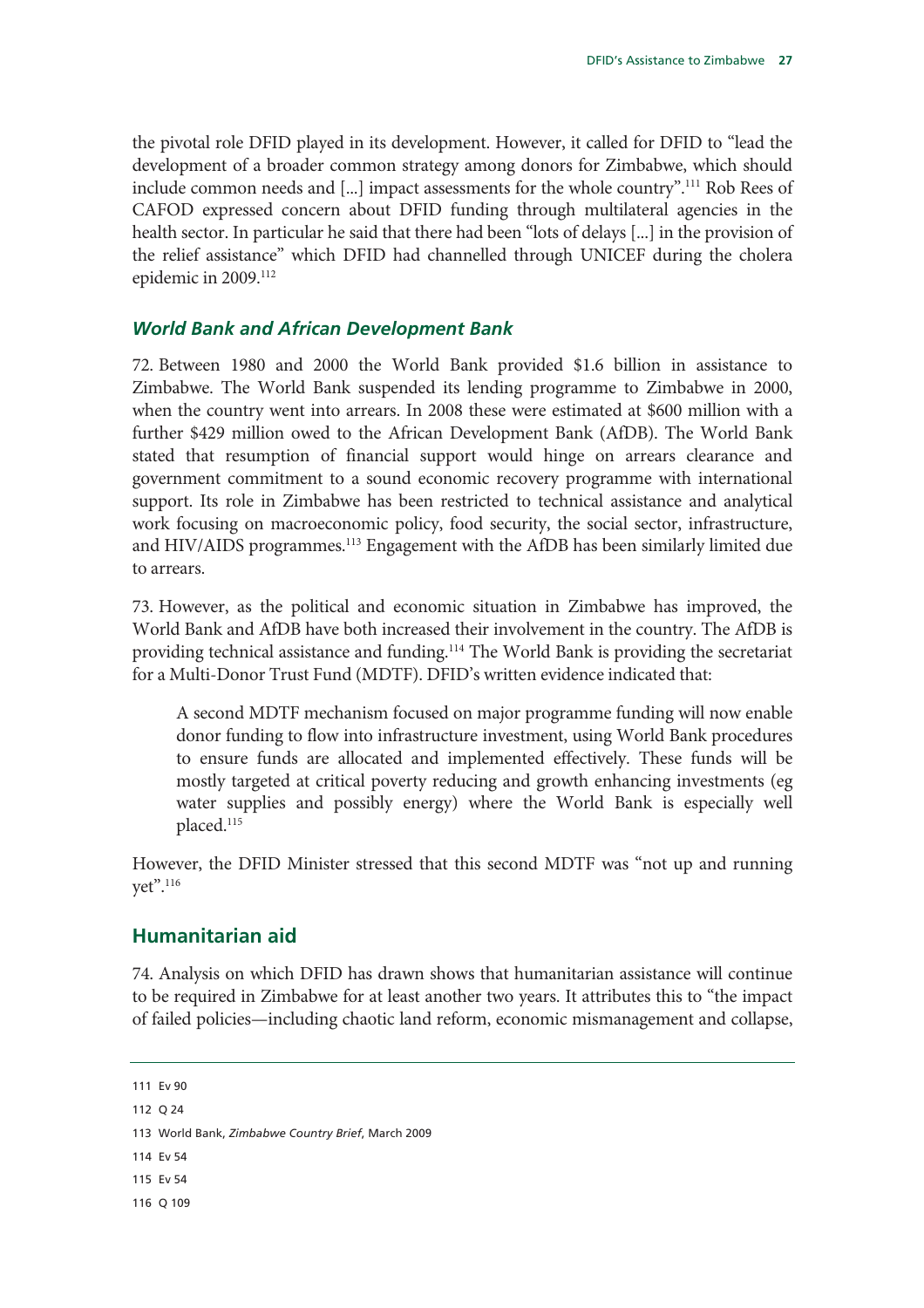the erosion of basic services and the general challenge of erratic rainfalls" which has led to "hunger, and disease outbreaks, coupled with the inability of the most vulnerable to access life-saving services."117 Wherever possible DFID is providing multi-year funding to address hunger and vulnerability, while also ensuring it is able to respond rapidly to "sudden onset emergencies".<sup>118</sup> The table below shows the amount of humanitarian and total bilateral aid provided by DFID since 2003/04.

|                               | £'000   |         |         |         |         |         |  |
|-------------------------------|---------|---------|---------|---------|---------|---------|--|
|                               | 2003/04 | 2004/05 | 2005/06 | 2006/07 | 2007/08 | 2008/09 |  |
| <b>Total bilateral</b><br>aid | 36,006  | 27,335  | 35,376  | 34,072  | 43,266  | 56,048  |  |
| of which<br>humanitarian aid  | 25,285  | 14,426  | 26,029  | 15,991  | 17,987  | 21,004  |  |

**DFID bilateral aid and humanitarian assistance, 2003/04 – 2008/09** 

*Source: DFID, Annual Report and Resource Accounts 2008-09, Volume 2, p 76* 

75. The TUC recognised the "significant contribution" which DFID had made to humanitarian assistance in Zimbabwe and expressed its support for its continuation, where necessary and appropriate. However, the TUC also called for the "the expansion of DFID action beyond humanitarian relief into more development-oriented interventions including the provision of technical advice and assistance where appropriate in collaboration with multi-lateral agencies and bilateral donors."119 ACTSA believed that "DFID in Zimbabwe has in challenging circumstances supported an informed and effective humanitarian response". However, it stressed that "humanitarian assistance should avoid seeing Zimbabweans as passive recipients of aid. It should seek to build up self reliance, community organisation and responsibility."120

76. We asked witnesses whether DFID had the right balance between humanitarian aid and development assistance. Dr Kibble pointed out that, with 2.2 million people still food insecure, humanitarian aid should continue, but there was a need to examine how it could be translated into development aid, in a sequential way. He thought that money could be directed into long-term developmental assistance provided it used "clean [...] mechanisms" such as international NGOs and multilateral agencies. He believed that there could be steady progress towards "straightforward developmental assistance" but that direct budgetary support was "quite a long way off yet."<sup>121</sup>

77. Professor Brett argued that the creation of employment was the most effective intervention to enable people to generate what they needed to support themselves. He felt that DFID had not been investing sufficiently in microfinance and called on it to support

- 119 Ev 80
- 120 Ev 36
- 121 Q 19 [Dr Kibble]

<sup>117</sup> Ev 55

<sup>118</sup> Ev 55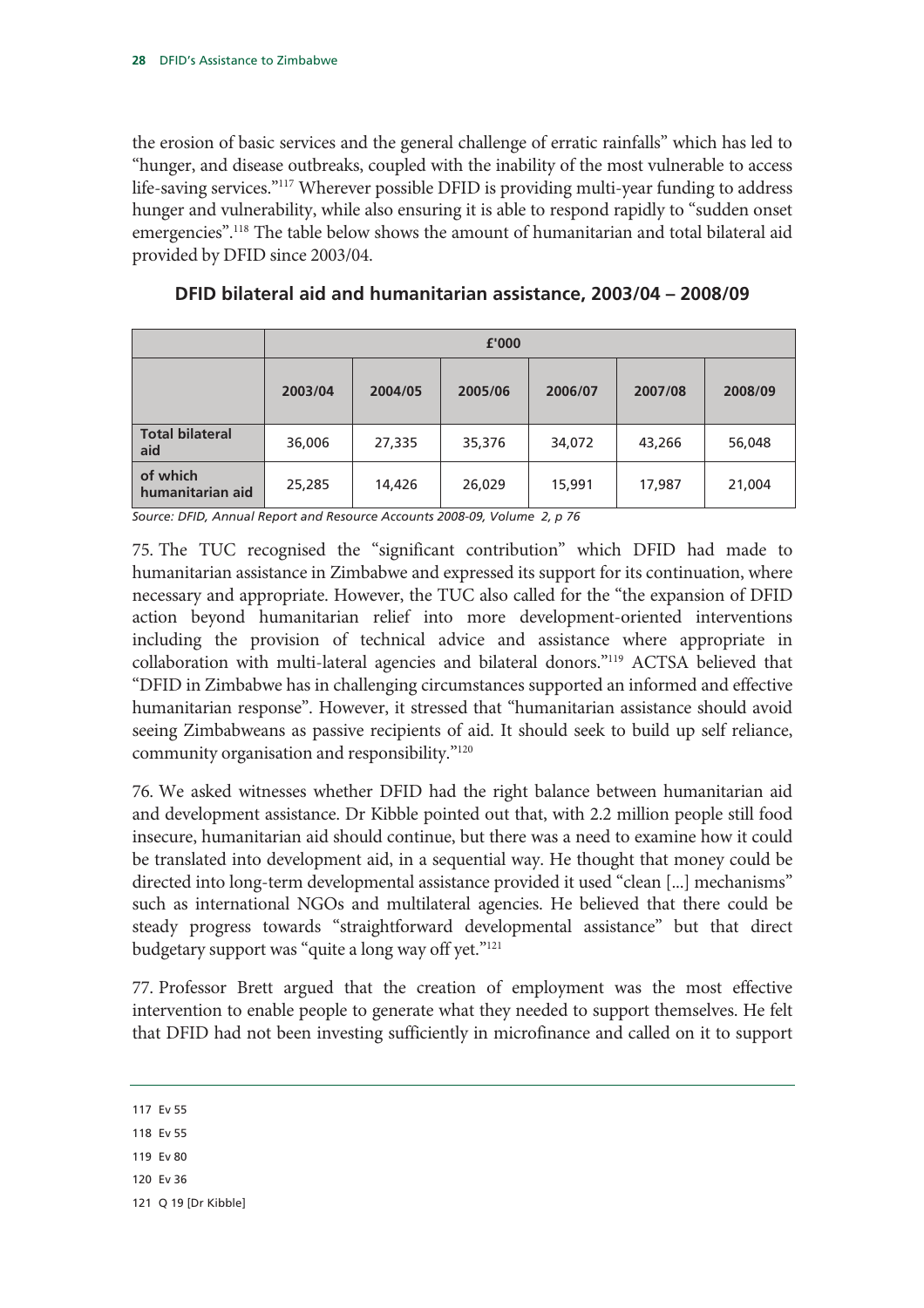small micro-enterprise projects that would encourage people to become involved in small businesses.122

### *Food aid*

78. When our predecessors reported in 2003, 7.2 million Zimbabweans were in need of food aid. They noted that the immediate cause then was a "huge shortfall in cereal production" and that poor government was a key factor in the crisis. They concluded that "politicisation of food aid, the exclusion of the private sector from any role in importing food and poor relationships between the government and donors had hindered responses to the crisis."123 Last year, the requirement was at a similar level: DFID reported that 7 million Zimbabweans received food aid in early 2009; £9 million was provided by DFID to the World Food Programme (WFP) for this. 124

79. Food availability has improved in the last year, which DFID says was due to "a good harvest, an end to the Grain Marketing Board monopoly on importing cereals into the country, dollarisation of the economy and availability of donor-funded agricultural inputs." Nevertheless, it stresses that "extensive humanitarian support will remain critical to avoid the erosion of livelihoods and protect the health and nutrition status of the vulnerable."125 WFP estimated that 2.8 million people would require food aid in early 2010 and DFID has allocated  $£4$  million to WFP for this year.<sup>126</sup> Mark Lowcock, the Director General for DFID Country Programmes, told us in oral evidence that estimates of future food aid requirements would be updated in late March, once the likely quality of this year's harvest became clearer.<sup>127</sup>

80. **DFID has provided essential humanitarian support to Zimbabwe, including food aid, over the last decade. Although the situation has improved, DFID believes it will be necessary for humanitarian assistance to continue for at least another two years. We recognise the priority which DFID and other donors have to give to meeting humanitarian needs in Zimbabwe's current situation. However, we would hope that, as the economy continues to recover, people will be more able to support themselves and donors can then review the need for food aid and other short-term interventions. We recommend that DFID regularly reassess the balance between humanitarian aid and development assistance and that more of its programmes shift to a longer-term development approach at the earliest opportunity.** 

### **Internally displaced people**

81. The UNDP has estimated that a million farm-workers and their families lost their homes and livelihoods as a result of the Fast Track Land Reform Programme. A further 570,000 people were made homeless by the urban demolitions of Operation

- 125 Ev 55
- 126 Ev 49

<sup>122</sup> Q 19 [Professor Brett]

<sup>123</sup> Third Report of Session 2002-03, *The Humanitarian Crisis in Southern Africa*, HC 116-I, paras 9-10

<sup>124</sup> Ev 49

<sup>127</sup> Qs 124-5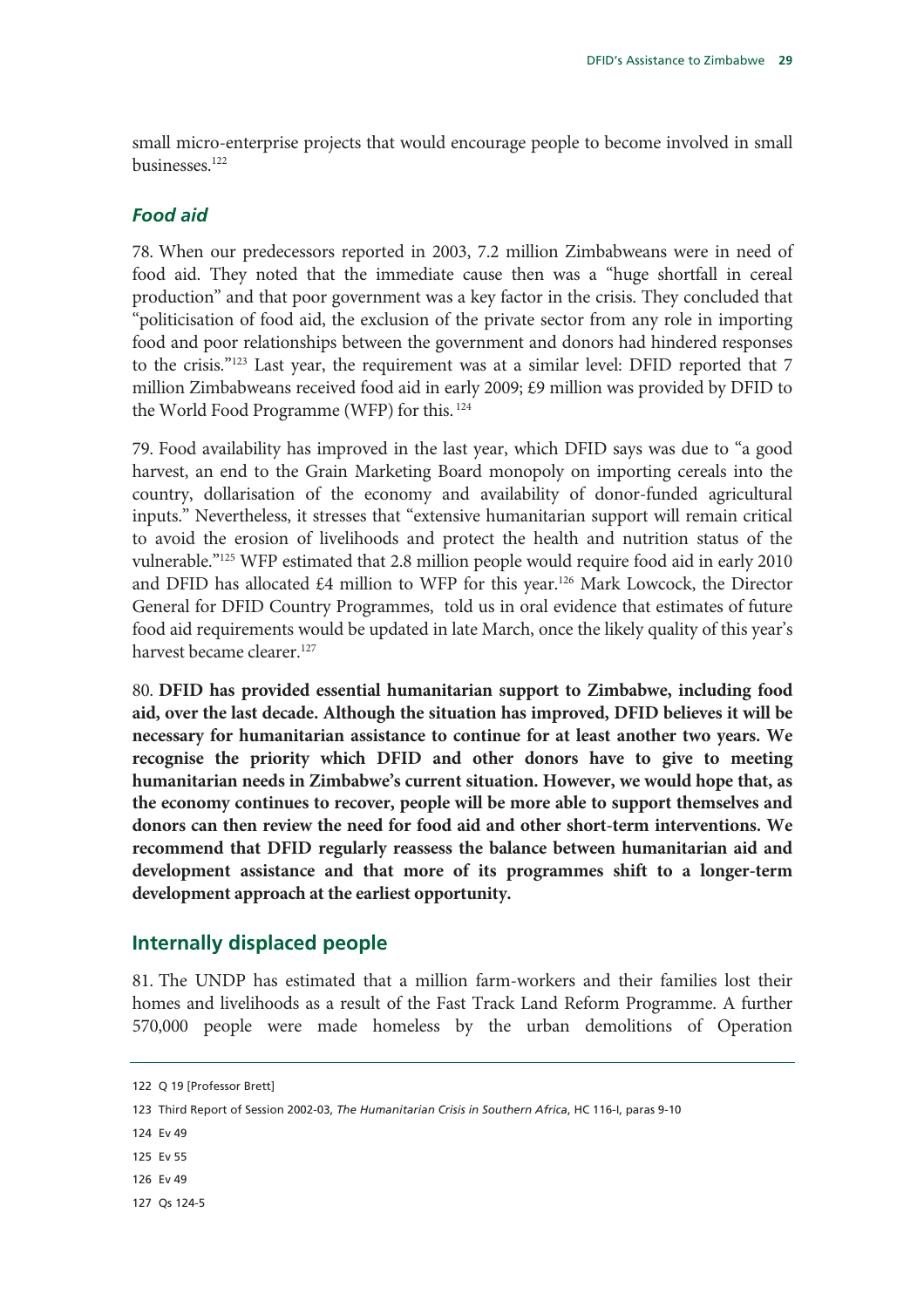*Murambatsvina* ("clear the filth") in 2005. In late 2006 and early 2007 the Government destroyed the homes of thousands of informal mine workers in Operation *Chikorokoza Chapera* ("stop the gold panning"). Estimates of the displacement caused by electoral violence in 2008 range from 36,000 to 200,000 people.128

82. A substantial proportion of Internally Displaced Persons (IDPs) have been displaced multiple times by successive operations. For example, many displaced farm-workers who went to the towns and cities or to mining areas were later caught up in Operation *Murambatsvina* or Operation *Chikorokoza Chapera*. Some of the people who were internally displaced have left Zimbabwe and are included in the estimate of three to four million migrants.<sup>129</sup>

83. The International Displacement Monitoring Centre (IDMC) says that UN agencies and international NGOs have struggled to respond to the needs of IDPs, because of obstruction by the authorities and a lack of clear arrangements for leadership on IDPs' protection.<sup>130</sup> The Government of Zimbabwe had consistently failed to acknowledge that its actions have caused a displacement crisis in Zimbabwe, or to take responsibility for providing humanitarian assistance to the victims. It has been extremely difficult for humanitarian agencies to obtain access to displaced communities; even where access has been granted, the Government has often withdrawn its permission on arbitrary grounds. Humanitarian agencies have also often had to plan their interventions on the basis of incomplete information. Both local NGOs and international donors have voiced strong concerns over what they describe as the UN's overly cautious approach in its dealings with the Government of Zimbabwe. Local NGOs in particular have expressed disappointment that the UN has not done more to create a space for them to assist Zimbabwe's IDPs.131

84. DFID has allocated  $\epsilon$ 6.5 million over four years for emergency and humanitarian assistance to IDPs.132 This includes a programme with the International Organisation for Migration (IOM) that provides emergency assistance, in the form of food, non-food items and temporary shelter, to IDPs, together with humanitarian assistance at border crossings. The IOM are currently assisting 251,000 individuals. In 2006 it established the Beitbridge Reception Centre on Zimbabwe's border with South Africa, which has assisted 320,000 returning migrants. DFID's programme is due to end in March 2010.<sup>133</sup>

85. We asked the DFID Minister about the level of support available for IDPs. He believed that the Inclusive Government was more willing to recognise their existence and needs, but said that he "would not want to downplay the challenges that still remain." In addition to the direct support DFID provided, many of its mainstream programmes were assisting IDPs. He accepted that there was a clear need for more to be done "across the range", but

- 132 Ev 56
- 133 Ev 97

<sup>128</sup> Internal Displacement Monitoring Centre (IDMC), *Zimbabwe,* available at www.internal-displacement.org

<sup>129</sup> ibid

<sup>130</sup> ibid

<sup>131</sup> IDMC, *The Many Faces of Displacement: IDPs in Zimbabwe*, August 2008, pp 4-6 and 43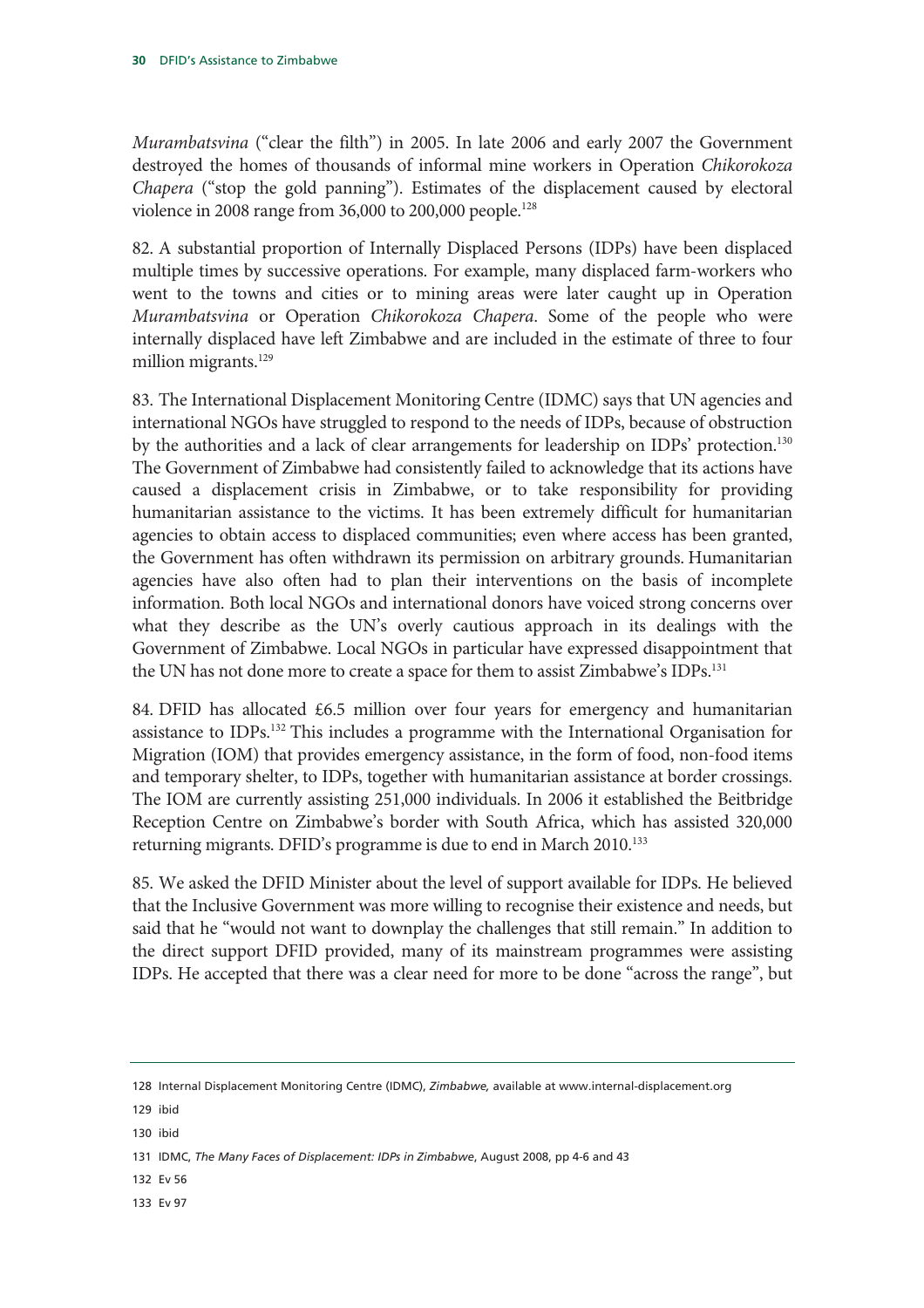believed that DFID's programmes, and those of others in the international community, were helping to deliver aid to IDPs.<sup>134</sup>

86. **Hundreds of thousands of people in Zimbabwe have been driven from their homes as a result of deliberate, forced evictions by the Government in pursuit of political ends, or in reaction to more general insecurity, violence and intimidation or unemployment. Some have been forced to move several times. DFID is providing support to internally displaced persons (IDPs) through targeted projects and through its general livelihoods and basic service assistance. Its emergency assistance programme for IDPs is due to end shortly but substantial need clearly remains. We recommend that, in response to this Report, DFID clarify how support for IDPs will be provided by the donor community over the next two years and the role which it will play in this assistance.** 

### **Protracted Relief Programme**

87. DFID's Protracted Relief Programme (PRP) provides a good example of an intervention which combines humanitarian assistance with longer-term livelihoods support. DFID states that the PRP:

[...] assists the poorest and most vulnerable households suffering from the effects of erratic weather, economic decline and the HIV and AIDS epidemic. Its main objectives are to improve the food security of the poorest through production and income-generating activities, to improve access to water and sanitation, and to provide social protection and care to the most vulnerable such as the chronically ill.135

Phase I of the programme began in mid-2004 and ran for two years at a cost of £18 million. The range of activities helped beneficiaries to increase their food production, and provided home-based care to the chronically ill. PRP I was implemented by 10 international NGOs, many of whom worked with local NGOs and community-based organisations. UN agencies helped provide technical co-ordination, while three international agricultural research centres in Zimbabwe supplied further technical services.136

88. Phase II of the PRP started in 2008–09 and will continue until 2012–13. The UK will contribute £54.8 million over that period, with £14.5 million being allocated in 2009–10. PRP II is now a multi-donor programme and includes Australia, Denmark, Norway, Netherlands, the EC and the World Bank. These donor partners will contribute a further £24 million over the lifetime of the programme, most of which will be channelled through DFID. The programme is implemented by a broad range of NGOs.<sup>137</sup>

89. DFID told us that the target for the programme was to reach 300,000 households, which was about two million people, or between 15% and 20% of the population.<sup>138</sup> Mark

137 Ev 60-61

138 Q 83 and Ev 61

<sup>134</sup> Q 127

<sup>135</sup> Ev 96

<sup>136</sup> *Protracted Relief Programme: output to purpose review*, Food, Agriculture and Natural Resources Policy Analysis Network, available at www.fanrpan.org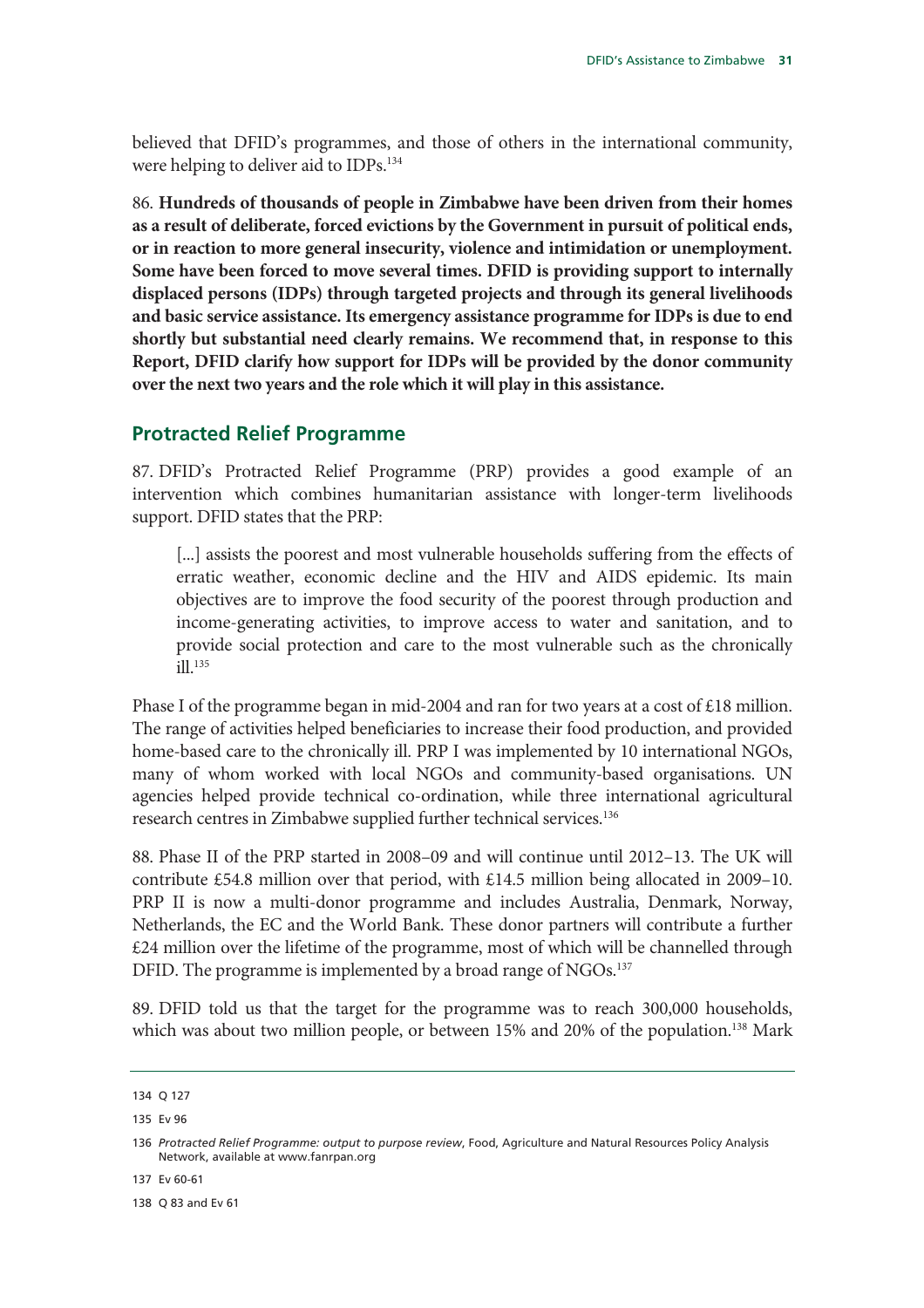Lowcock said that the programme was already reaching the target number of beneficiaries.139 DFID says that in 2008–09 the PRP:

- helped almost two million of the poorest people to grow more food;
- helped one million of the poorest people to gain access to clean water;
- provided food vouchers, shelter and access to education for 700,000 urban poor; and
- distributed agricultural inputs to 200,577 households.  $140$

PRP II aims to build on the experience of the first phase, with closer collaboration with government. There will be increased emphasis on social protection and the use of "relevant participatory tools", which will lead to "increased community participation in the planning, implementation, and monitoring and evaluation of partner programmes".141

90. The PRP received praise from several witnesses. Christian Aid said that:"It is arguably the pre-eminent large-scale institutional donor-funded humanitarian programme in Zimbabwe. It is driven by the needs of vulnerable communities, and is relevant, sustainable and cost-effective through NGO implementation".142 This was reiterated in oral evidence where it was described as "a flagship programme" which DFID "should be proud of ".<sup>143</sup> World Vision said that: "The implementation of PRP II has been greatly helped by the highly participatory nature of DFID's design process, which takes into consideration local realities and changing contexts."144 Its Chief Executive, Justin Byworth, welcomed the programme's "focus on the vulnerable, including vulnerable children, combined with a focus on livelihoods to lift up the communities, through such things as conservation agriculture, together with safety net and social protection programming to support those who are most vulnerable."145 CARE International UK commended the PRP for the flexibility which it gave DFID "to respond to the basic needs of people [...] with provision of [...] services, such as food distribution, HIV/AIDS support, [and] agricultural [and] livelihoods capacity building".146

91. We saw a number of examples of PRP projects during our visit to Zimbabwe. These included such diverse activities as home-based care; employment generation, including floor-wax production and tailoring; and agricultural development, including provision of fertilisers and seeds, small-livestock farming and farming education. Participants told us about the benefits that they had gained and the difference it had made to their lives.

- 140 Ev 61
- 141 Protracted Relief Programme: Zimbabwe website at www.prpzim.info/
- 142 Ev 43

<sup>139</sup> Qs 83–86

<sup>143</sup> Q 22 [Mr Anderson]

<sup>145</sup> Q 22 [Mr Byworth]

<sup>146</sup> Ev 42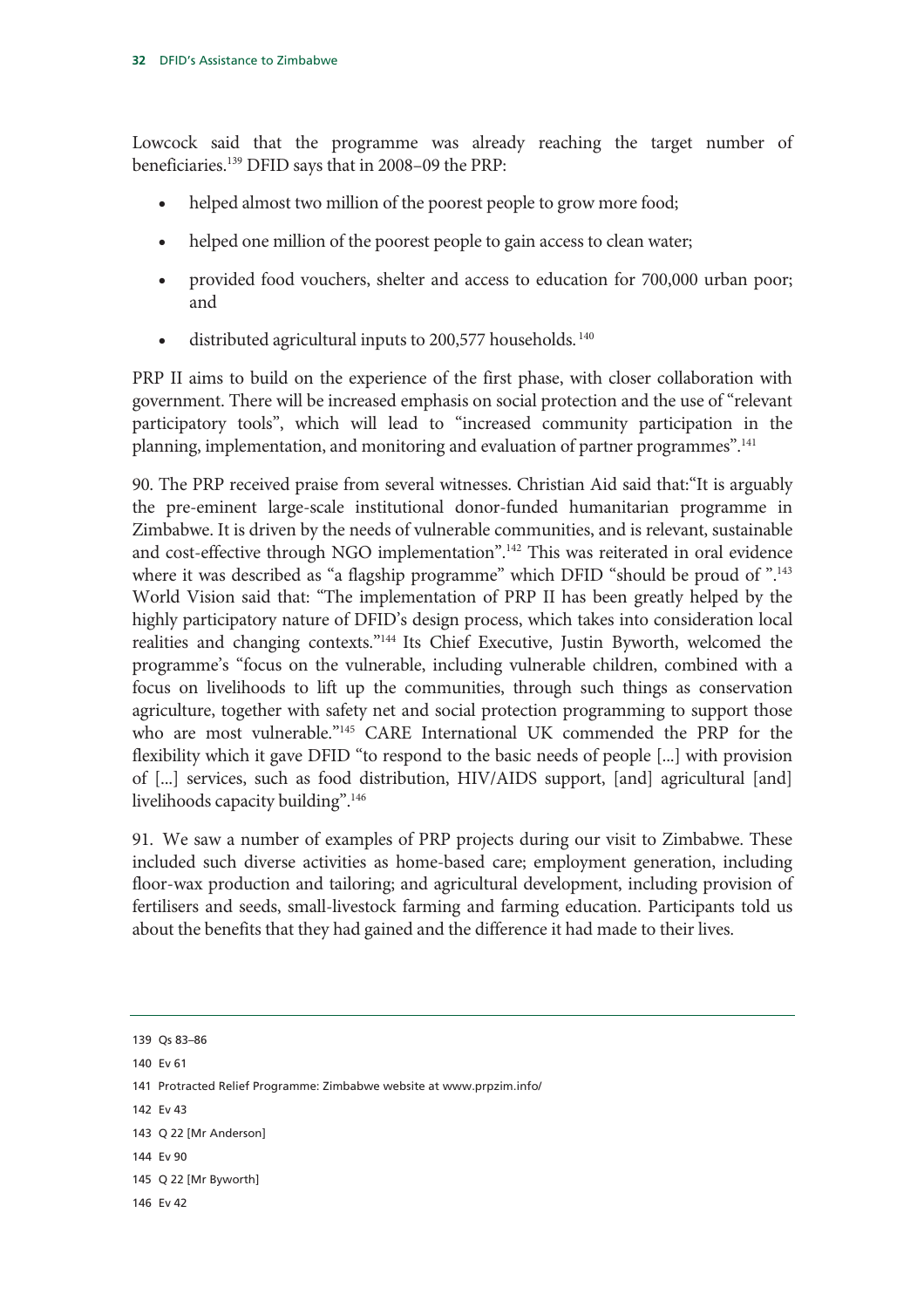92. **DFID's Protracted Relief Programme (PRP) has already reached millions of vulnerable people in Zimbabwe and has been praised by the NGOs who participate in it as an innovative, flagship programme of which DFID should be proud. We agree with this assessment. Other donors have already seen the value of funding Phase II of the PRP and it has become an effective multi-donor intervention. Its excellence lies in its ability to meet the needs of the most vulnerable people and the breadth of its reach, from home-based care for sick people to agricultural extension and employment generation. There is clearly further scope for scaling up the programme in Zimbabwe, where the need is still acute for many people, and indeed using the lessons learned to replicate it in other countries. We recommend that DFID explore both these options.** 

### *Managing agents*

93. As we have described above, the PRP is implemented through a range of NGOs who in turn contract local organisations to deliver services. DFID uses a managing agent, GRM, to administer the programme.<sup>147</sup> NGOs drew our attention to some problems which arose from this. Christian Aid told us that the "decision to outsource the management of the PRP to a managing agent needs to be supported by more accessible evidence of costeffectiveness and efficiency."148 Rob Rees of CAFOD said that, while he understood DFID's obligation to reduce transaction costs, the use of managing agents had increased the distance "between civil society organisations that are actually implementing the programme on the ground and the donor." The partners CAFOD worked with "would like to feel that they have some opportunity for more direct contact with DFID" so that both they and DFID had a "good understanding of the situation that they are working in." He called for improvements in communications and dialogue between civil society and DFID.<sup>149</sup>

94. World Vision was critical of the onerous requirements made of PRP implementing partners. It said that the "impact measurement and meeting requirements are, at times excessive and a symptom of a lack of internal co-ordination." These affected its capacity to deliver quality programmatic work.<sup>150</sup> Its Chief Executive, commented that, although his organisation was happy with the use of agents, and that they worked effectively, they could be more co-ordinated and that "internal systems tend towards silos". He agreed that there had been a loss of communication with DFID. He called for "a bit more access to DFID perhaps in terms of policy dimensions."151

95. We put these concerns to the Minister. He told us that a decision had been taken to use managing agents in Phase II of the PRP as it was a more ambitious programme than Phase I had been and more complex in that it involved other donors. This put pressure on DFID staff, and their ability to work on other important projects would have been reduced if they had continued to run the programme directly. The Minister said that there were quarterly meetings with civil society and that he was satisfied with the level of direct contact with

- 149 Q 24
- 150 Ev 90
- 151 Q 43

<sup>147</sup> Ev 53 and Ev 96

<sup>148</sup> Ev 43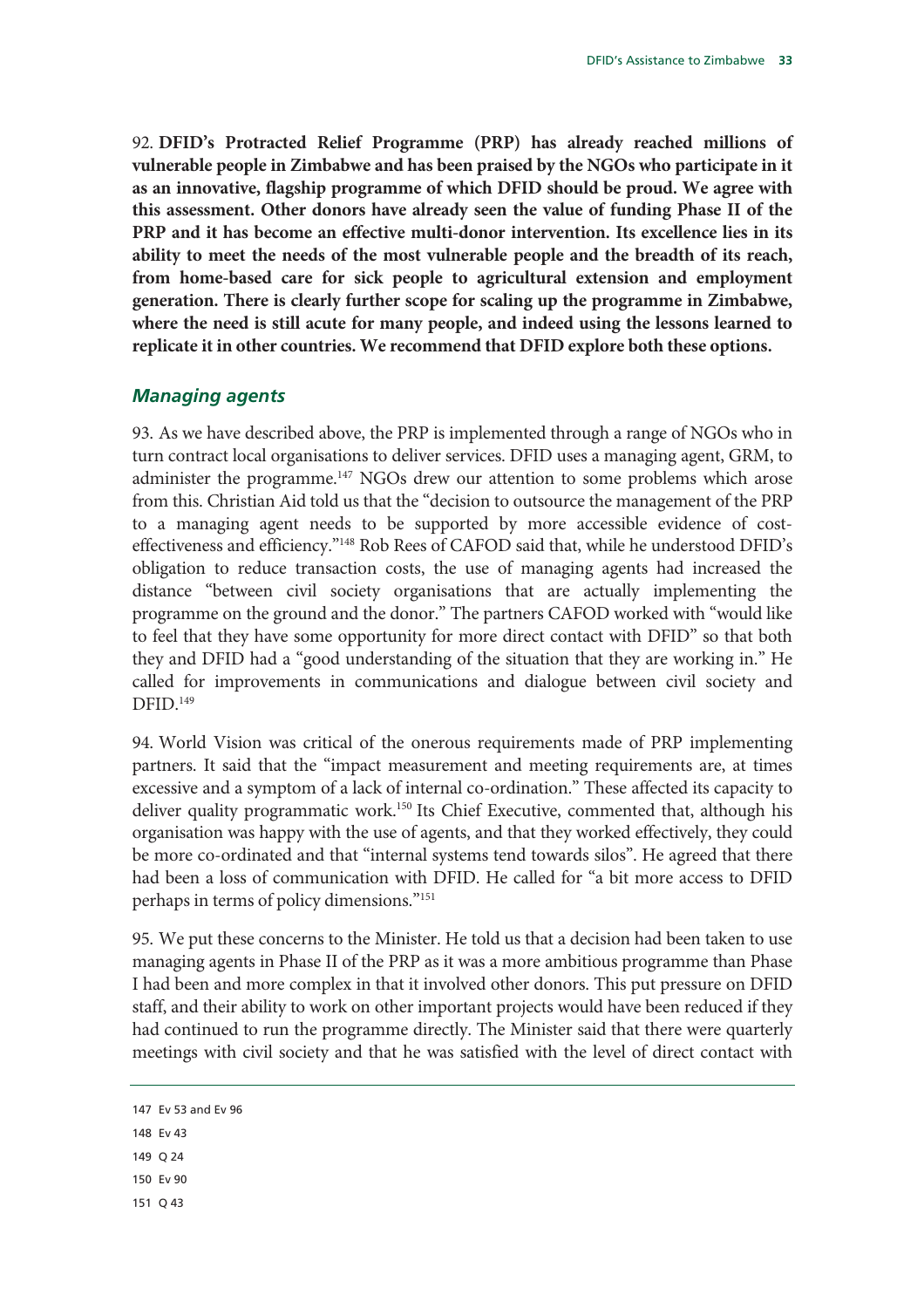NGOs.152 Mark Lowcock pointed out that there were three members of DFID staff in the Harare office who still worked primarily on the PRP: "they are spending less of their time on the routine administration and more of it on the strategic dialogue". They travelled to local areas at least once a month to check on PRP implementation.<sup>153</sup>

96. Another area of concern was the administrative costs of the programme, given the number of levels through which funding has to pass before it reaches the eventual beneficiaries: managing agents, NGO partners and then local organisations which actually deliver the assistance in the villages and communities. The Minister believed that involving all these players helped accountability by ensuring that funding went to the most needy people. He acknowledged that, as the programme had expanded, some concerns had been expressed, but he thought that it was important that "we have the administration element in there so that we do have proper checks and balances."154 Mark Lowcock pointed to the cost-effectiveness of the programme:

As well as the cost of delivering the programme we need to think about what the returns and benefits of the programme are. It costs about \$70 per household to provide the assistance we provide under the PRP and the value of the production that is generated by that \$70 is about \$140, it is a very high rate of return. The alternative to providing some of the inputs that we have provided would be in many cases to provide food aid which would cost us between \$700 and \$1,000. The opportunity saving of this programme is very high and the rate of return on the programme is also very high. The numbers I have given you reflect the administration costs as well as the costs of the inputs. We honestly think that in terms of value for money this is a very effective programme.155

97. We asked the Minister for a breakdown of programme expenditure for the PRP. DFID told us that:

- 6% of costs are allocated to the management agents to cover: programme administration; technical advice and support; best practice and knowledge sharing; and monitoring and evaluation;
- 3% is used for financing and procurement fees, and covers the "costs of working as seamlessly as possible in a difficult and rapidly changing environment";
- 25-30% is allocated to delivery on the ground, including NGO overheads and the costs of local community staff who provide services for poor households;
- Over 60% covers physical transfers to households in the form of agricultural inputs, small livestock support, soap and hygiene items and small-scale food and cash transfers.156

152 Qs 89-90

- 153 Q 90
- 154  $\Omega$  92
- 155 Q 92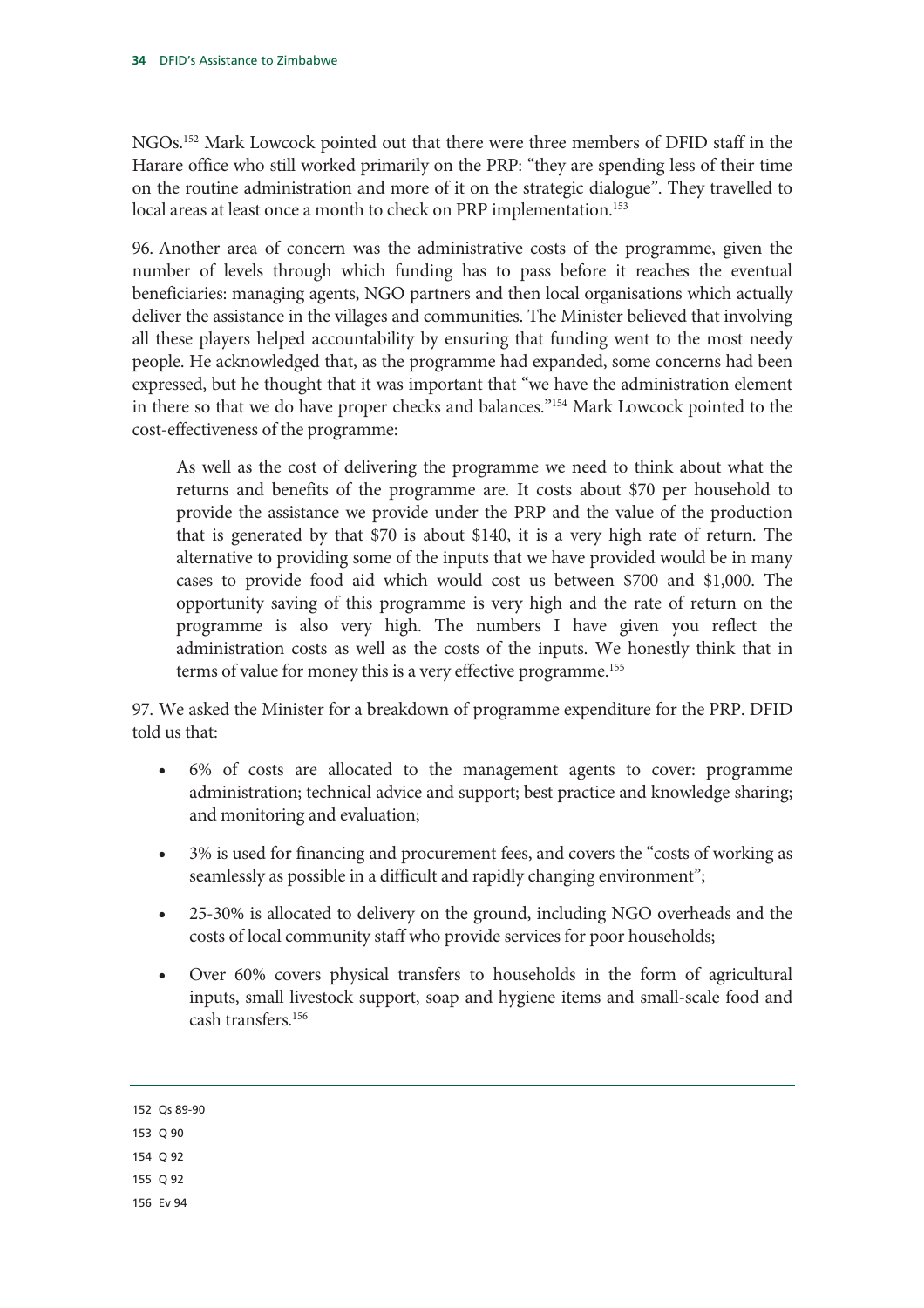These administrative costs seem quite high. However, as we have said in relation to DFID's programmes in Bangladesh and Nepal, targeted programmes to reach the most vulnerable and poorest in society are inevitably more expensive to run because of the staff time needed to devise and implement them, whether this is done directly by DFID staff or through NGOs and agents.<sup>157</sup>

98. **We accept the concerns expressed by delivery partners that the use of managing agents to administer the Protracted Relief Programme creates a distance between NGOs and DFID. DFID needs to do more to address these concerns. However, given the headcount constraint under which DFID operates, we believe it is sensible to contract out management of programmes once they are in operation, in order to release specialist DFID staff to undertake more strategic and innovative work.** 

99. **The administration costs of the PRP are quite high but this has to be weighed against the cost-effectiveness and the value for money offered by the programme. Moreover, other donors would not be so keen to join the PRP if they did not consider that it was a worthwhile use of their funds. We believe the crucial point is that the most vulnerable and needy people in Zimbabwe are reached through the PRP. DFID should monitor the programme closely to ensure pro-poor benefits continue to be the focus, particularly if the programme is extended. DFID should also satisfy itself that its auditing mechanisms are sufficiently robust to ensure that PRP funding is reaching the intended beneficiaries, particularly given that it passes through several organisations first.** 

### **Conservation agriculture**

100. One component of the PRP programme supports conservation agriculture. Christian Aid said that it recognised "DFID's consistent support to this area despite initial reluctance by other key stakeholders" and highlighted that it "has been particularly beneficial to vulnerable communities" and "proven to lift households out of subsistence poverty".158 William Anderson of Christian Aid explained to us the benefits it brought: "conservation agriculture is teaching people how to better manage their land and how to get a profitable harvest." A family of six requires 1.2 metric tonnes of grain per annum to meet its food needs but the national average in Zimbabwe is 0.2 metric tonnes. "Conservation agriculture practice enables households to get at least 2, 3, 5 and in many cases over 10 metric tonnes per hectare." He believed that the conservation agriculture aspect of the PRP programme was "an excellent agricultural practice that should be promoted across Africa."<sup>159</sup>

101. We saw examples of conservation agriculture projects during our visit. We heard from project beneficiaries about the conservation farming techniques that they had been taught and how they had been provided with fertilisers, seeds and tools. We were told that the increased production that had been achieved had helped move the farmers from below

158 Ev 43

159 Qs 22 and 25 [Mr Anderson] and Ev 43

<sup>157</sup> See Third Report of Session 2009-10, *DFID's Programme in Bangladesh,* HC 95-I, paras 50-61 and Sixth Report of Session 2009-10, *DFID's Programme in Nepal,* HC168-I, paras 143-6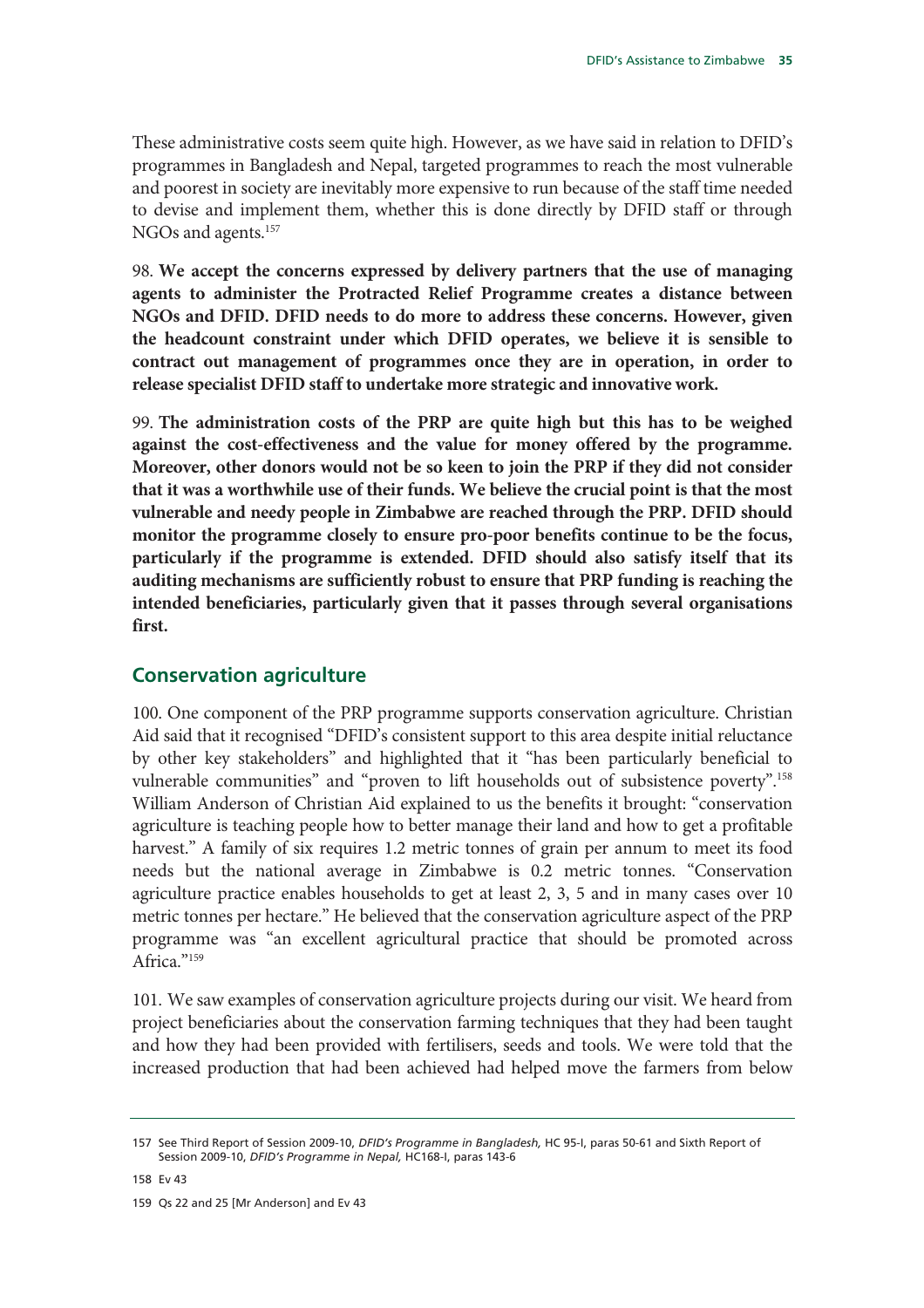subsistence to having surplus crops to sell. The additional income was used for such things as paying school fees and investing in small savings schemes.

102. **We were impressed by the benefits which the conservation agriculture element of the Protracted Relief Programme is bringing to communities in Zimbabwe, some of whom are the most vulnerable people in the country. Moving farmers from below subsistence to generating an income from selling crops provides direct and quick support for livelihoods. We recommend that DFID explore how this work can be expanded, both within Zimbabwe and in other African countries.**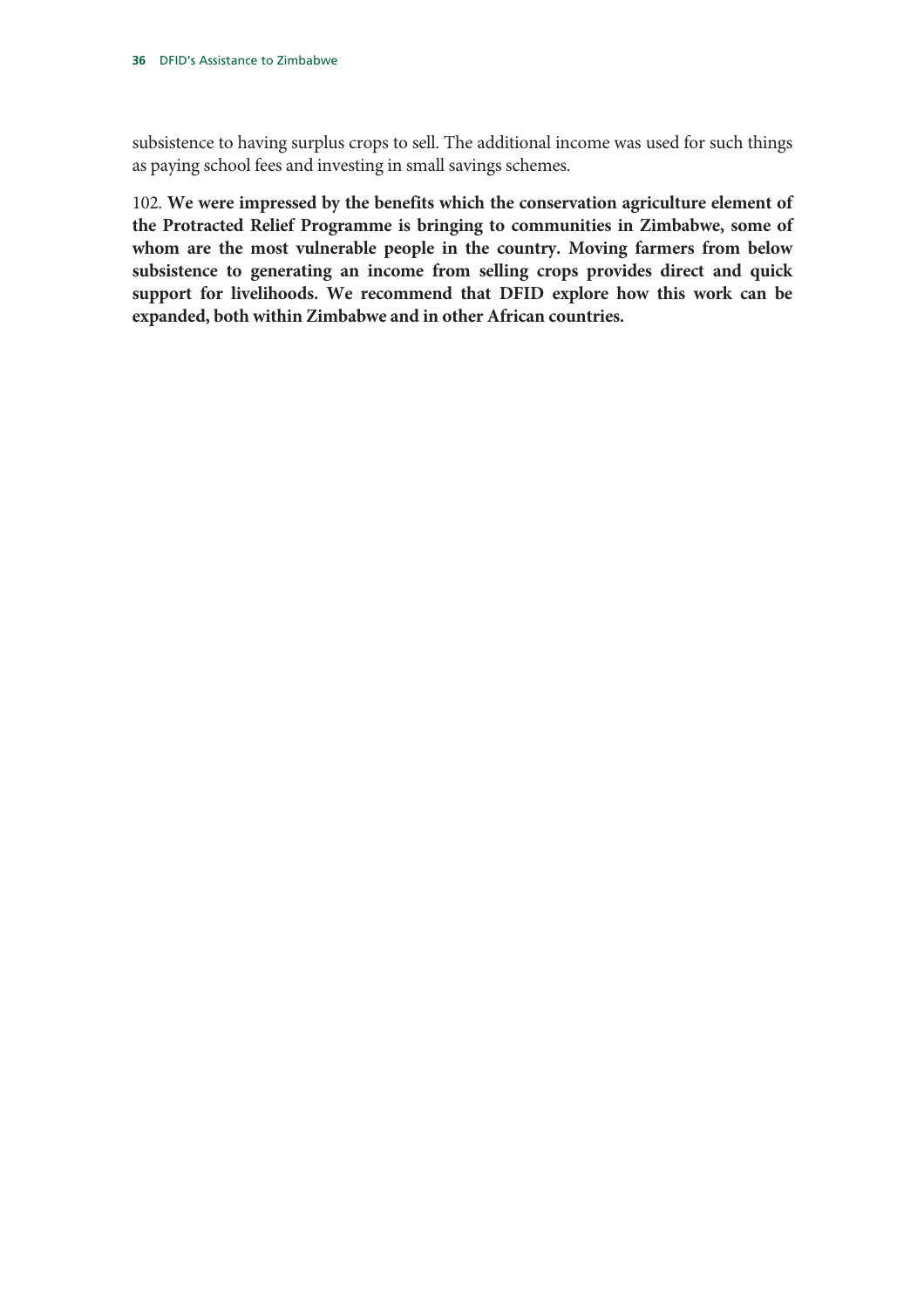### **5 Health services**

103. 43% of the UK's aid programme in Zimbabwe for 2009–10 is allocated to provision of basic services. DFID told us that: "The ability of the Inclusive Government to deliver quality basic services to its people is weak following years of under-investment and turmoil. The challenge of rebuilding basic services is massive and far exceeds the public purse available."160 The DFID Minister's view was that there had been an improvement in the delivery of services, but that "huge challenges" remained. Some services were in place, but they were still "very basic" and a "much longer transition" needed to take place to bring "recognisable, good quality health, education and other services".161 In this chapter we will focus on health services, including public health and the provision of sanitation and water. We discuss education in the next chapter on DFID's support for children.

104. World Vision told us that the Zimbabwean health system has been compromised by critical shortages of finance and declining infrastructure during the last 10 years. The morale of key health personnel had fallen due to poor pay and their inability to deliver health care because of shortages of diagnostics, drugs and support systems. A large number of health professionals had left Zimbabwe due to political and economic factors. This had resulted in a "critical shortage of human resources", especially in rural areas. Many rural clinics were no longer functioning and even in larger urban areas health care has suffered.<sup>162</sup>

105. In 2006 the World Health Organisation reported that life expectancy rates in Zimbabwe were amongst the lowest in the world: 37 years for men and 34 for women.<sup>163</sup> Dr Kibble highlighted the decline that had occurred—life expectancy in 1990 was 61 years and that, given the unreliability of statistics in Zimbabwe, the current life expectancy rates may be lower than those officially quoted.<sup>164</sup>

106. DFID says that "health related services account for the vast majority of our basic services spending (about  $£25$  million)."<sup>165</sup> It believes that its health programme has ensured that:

- the health system in Zimbabwe is still largely functioning, with each clinic retaining a basic complement of staff, drugs and services;
- access to anti-retroviral (ARV) treatment has continued to increase;
- malnutrition rates for children remain below emergency levels;
- contraceptive use has continued to grow and unmet need has shrunk; and

- 161 Q 54
- 162 Ev 91
- 163 Ev 50
- 164 Ev 69
- 165 Ev 56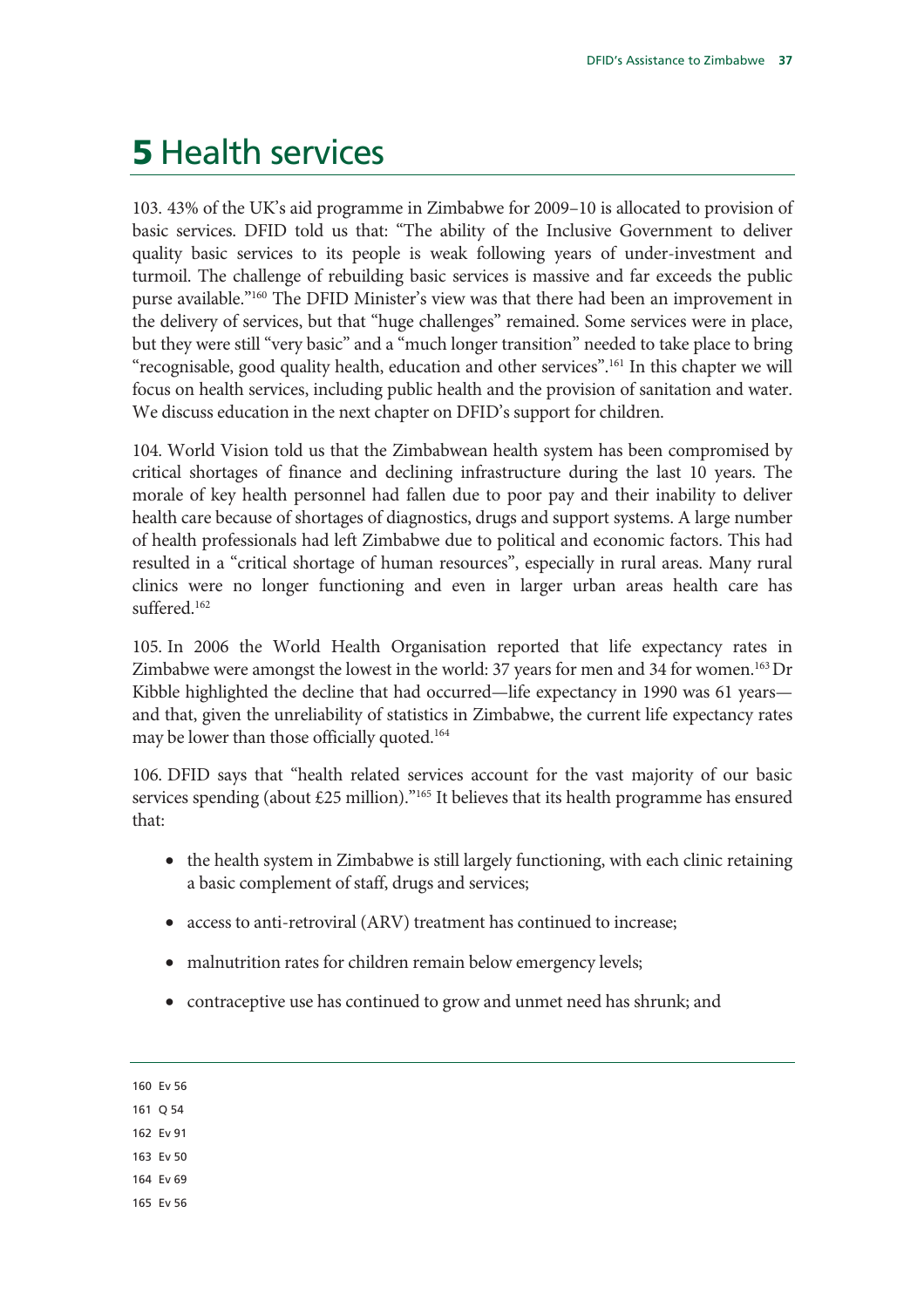• HIV prevalence has continued to decline.<sup>166</sup>

107. We visited Harare Hospital, Mpilo Hospital in Bulawayo and Kezi Maphisa District Hospital in Matabo, Matabeleland. The staff we met were clearly very professional and dedicated and the services we saw were very good. However, Mpilo and Harare hospitals are tertiary referral hospitals. They would be expected to offer the best health care in the country and are by no means the norm. Local services remain weak in many areas. People often have to travel long distances to access services which are inadequate and cannot always meet their needs.

108. The DFID Minister highlighted that one of the factors which contributed to the cholera epidemic in 2008 had been the deterioration in the health sector, caused by the lack of health staff. To help address this, DFID had introduced a Health Worker Retention Scheme which was contributing £1.9 million over two years. Other donors, including Australia, Denmark, the European Commission, UNICEF and UNFPA, now contribute to the scheme. An allowance is paid into health workers' bank accounts, to provide a direct incentive for them to go to work. The scheme has helped to increase the number of health workers from under 10,000 in December 2008 to over 26,000 in February 2009.<sup>167</sup> The Minister commented that, although it was worthwhile to provide direct assistance in this manner, the long–term solution would come from further economic stabilisation and a reduction in political instability.168

109. DFID is also supporting the supply of essential drugs following the identification in 2008 of a huge shortage of basic supplies and equipment. The Emergency Vital Medicines programme is now a two-year programme worth £11.5 million (with an additional £5 million provided in 2009-10), managed by UNICEF. DFID says that it is "the main vehicle for providing basic medicines and supplies" in Zimbabwe and has a particular focus on under-fives and women, and prevention and treatment of transmissible diseases. It is also supported by the European Commission, Australia, Canada, Ireland and the Netherlands. DFID says that the programme has been instrumental in ensuring that a basic supply of drugs and medical supplies are available at all 1,531 health facilities in Zimbabwe and especially at rural health centres and district hospitals.<sup>169</sup> Staff we met at Kezi Maphisa Hospital in Matabo told us about the difference it had made to their capacity to supply patients with the drugs they needed.

110. **DFID support is making a significant difference to the availability and quality of health care available in Zimbabwe. The retention scheme for health workers is an important intervention which is making a contribution to addressing the lack of trained staff and supporting committed staff to continue to work in health care. The Vital Medicines programme has ensured that all health facilities in the country have basic drugs and medical supplies. We commend DFID's work in the health sector to date and recommend that it continue to give priority to supporting the rebuilding of health services.** 

166 Ev 58 167 Q 97 and Ev 95 168 Q 97 169 Ev 57-58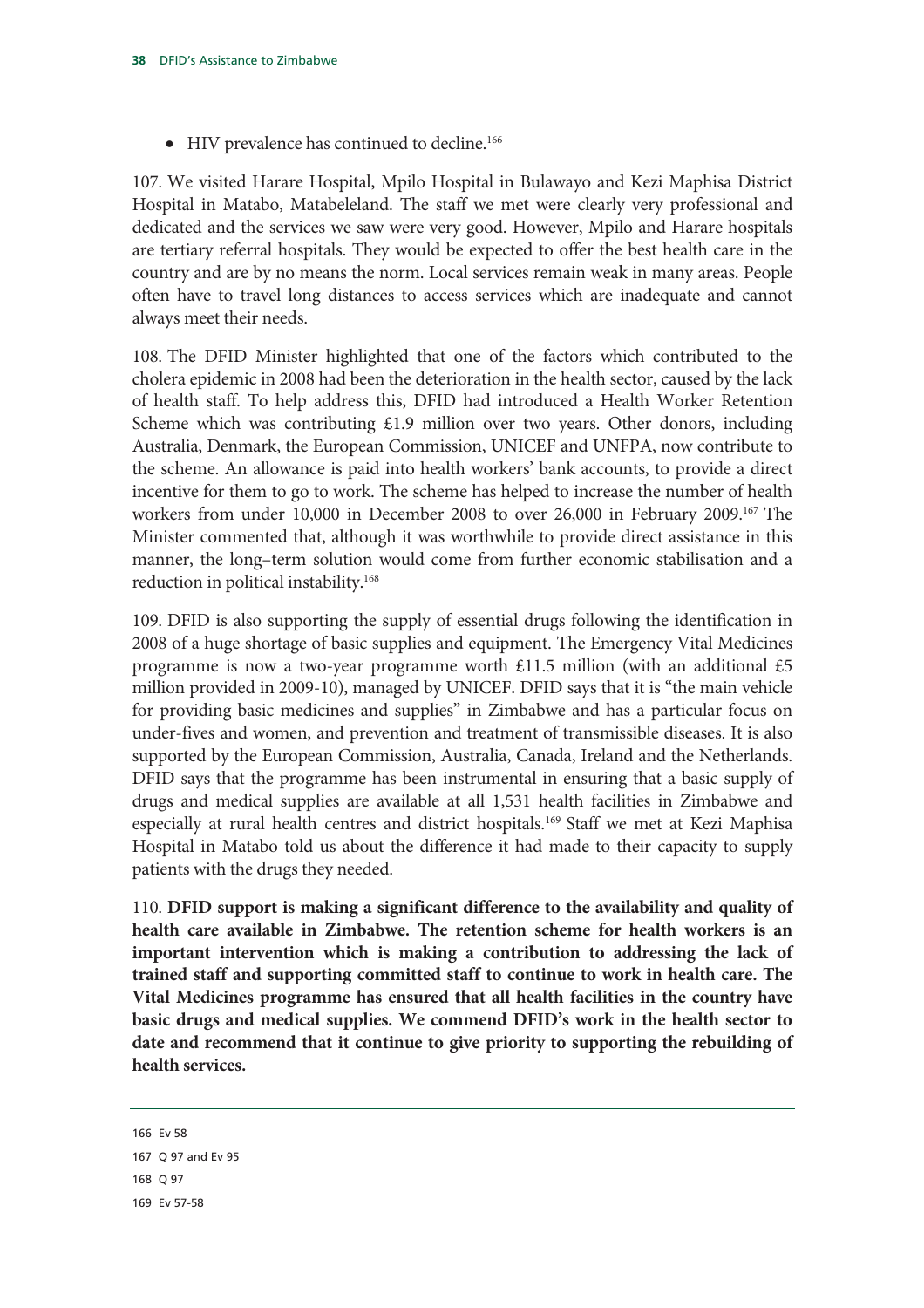### **HIV/AIDS**

111. DFID is providing nearly  $\text{\pounds}40$  million over the next five years to support HIV/AIDS programmes, focusing on behaviour change and access to anti-retrovirals (ARVs).170 The HIV prevalence rate in Zimbabwe has declined from 18.1% in 2006 to 15.6% but is still one of the highest in the world.171 There are over 62,000 deaths from HIV/AIDS each year. DFID is working with UNAIDS, WHO and other donors to support universal access to ARVs. However, Zimbabwe has more people living with AIDS without access to treatment than any other country.172

112. DFID has allocated £35 million to the Expanded Support Programme (ESP) (£6 million in 2009-10), a multi-donor funding mechanism which supports the National AIDS Strategy. ESP provided access to ARVs for more than 58,000 people in 2009.<sup>173</sup> It is implemented through UN agencies and is managed by a working group comprising government, donors, UN agencies and civil society. DFID told us that the ESP had demonstrated that it was "possible to support national policy and public services without passing money through the government and without becoming entangled in political debate."174 An impact assessment of the ESP programme is planned for 2010. We saw this programme in operation at Kezi Maphisa District Hospital in Matabo and heard about the benefits it was bringing. We also saw a Voluntary Counselling and Treatment Centre in Bulawayo run by Population Services International which offered rapid testing and counselling, as well as group support.

113. William Anderson of Christian Aid endorsed DFID Zimbabwe's work on HIV/AIDS, saying that it was "a huge issue and DFID is right to concentrate on it."<sup>175</sup> Justin Byworth of World Vision highlighted that the social stigma around HIV/AIDS which existed some years ago was no longer evident. He said that programmes were effective, but the "need was huge."176 The TUC told us that, due to the widespread prejudice in society, little attention had so far been paid to the need to prevent the spread of the pandemic among vulnerable groups, including sex workers, intravenous drug users, prison inmates and gays and lesbians. The TUC suggested that donor agencies like DFID should consider interventions targeted at vulnerable sections in society.177

114. The NGO Avert points out that Zimbabwe has historically received far less HIV/AIDS funding than other sub-Saharan African countries. For example, Zambia, which has a similar HIV prevalence rate, was reported in 2005 to receive around US\$187 per HIV positive person annually from international donors; in Zimbabwe, the figure was estimated to be just US\$4.<sup>178</sup> The Minister thought that the disparity "relates to the political situation

171 DFID, *Annual Report and Resource Accounts 2008-09, Volume 2*, p 167

- 173 Ev 59 and Ev 95
- 174 Ev 59
- 175 Q 30 [Mr Anderson]

<sup>170 &</sup>quot;New dawn of hope for HIV help in Zimbabwe", DFID news story, 18 September 2009

<sup>172</sup> DFID, *Zimbabwe: major challenges,* available on DFID website at www.dfid.gov.uk/

<sup>176</sup> Q 30 [Mr Byworth]

<sup>178</sup> Avert, *Introduction to HIV and AIDS in Zimbabwe*, available at www.avert.org/aids-zimbabwe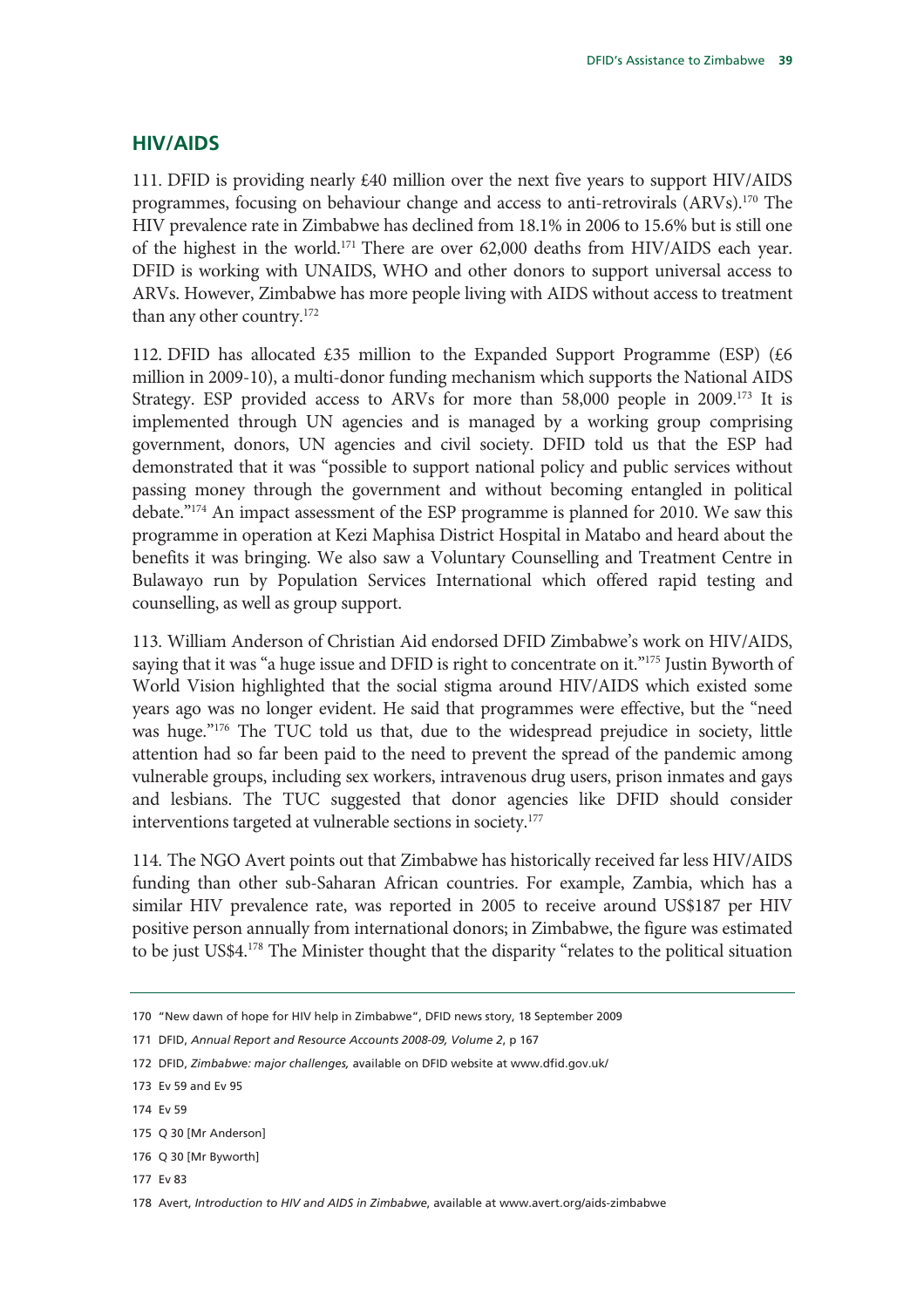in Zimbabwe and the ability of the international community to spend money effectively to tackle HIV/AIDS." As the economic situation stabilised, he believed that there would be greater opportunities for more to be done on healthcare, with HIV/AIDS remaining a priority. He said that the UK's assistance had been "absolutely pivotal" in helping to reduce HIV prevalence and the number of AIDS-related deaths.<sup>179</sup>

115. Male circumcision reduces the risk of HIV infection by about 60%. We saw DFIDsupported programmes in two male circumcision clinics in Bulawayo and in Harare. This pilot programme was launched in mid-2009 and 3,000 men have so far been treated. In addition to the procedure, patients are provided with counselling and an HIV test. Once it is rolled-out, the programme aims to reach 80% of young men in the country in the next eight years, a total of three million people.<sup>180</sup> We were told this would cost \$140 million, but would save over £3 billion in treatment costs.

116. **Zimbabwe's HIV/AIDS rate is one of the highest in the world. The country and the international community face a huge task in trying to control the epidemic and provide support to HIV/AIDS sufferers. However, progress has been made and we commend DFID's work in this sector. The male circumcision programme we saw appears to be a very cost-effective method of reducing HIV transmission in a country with a prevalence rate as high as Zimbabwe's. We would encourage DFID to support the programme as it moves from the pilot to full implementation. The Expanded Support Programme (ESP) is fulfilling a vital function in provision of anti-retroviral treatment and broader treatment and care for people living with HIV and AIDS. We request that DFID shares the outcome of its impact assessment of ESP with us when it is available.** 

### **Maternal health**

117. DFID has allocated £25 million over five years to maternal health services, and is spending  $\text{\pounds}4.85$  million in 2009–10.<sup>181</sup> DFID's programme includes a focus on women and newborn babies affected by HIV/AIDS, and access to family planning services. The rate of contraceptive prevalence increased from 55% in 1999 to 60% in 2006 and the rise has continued despite the decline in the economy and basic services.182 Nevertheless, maternal health is still a serious concern with a maternal mortality rate of 880 per 100,000 live births.183

118. World Vision reported that half of pregnant women in rural areas were now delivering at home, with 40% of births taking place without a skilled attendant. User fees and other costs were said to be limiting women's access to services, as well as the shortage of trained staff and the need to travel long distances to reach services.<sup>184</sup> These are common contributors to poor maternal health outcomes as we highlighted in our 2008 Report on

184 Q 33 and Ev 91

<sup>179</sup> Q 100

<sup>180 &</sup>quot;Circumcision: Zimbabwe's latest anti-HIV weapon", BBC News website, 26 February 2010, http://news.bbc.co.uk/

<sup>181</sup> Ev 60

<sup>182</sup> DFID, *Annual Report and Resource Accounts 2008-09, Volume 2*, p 167

<sup>183</sup> *Zimbabwe : Key facts*, DFID, http://www.dfid.gov.uk/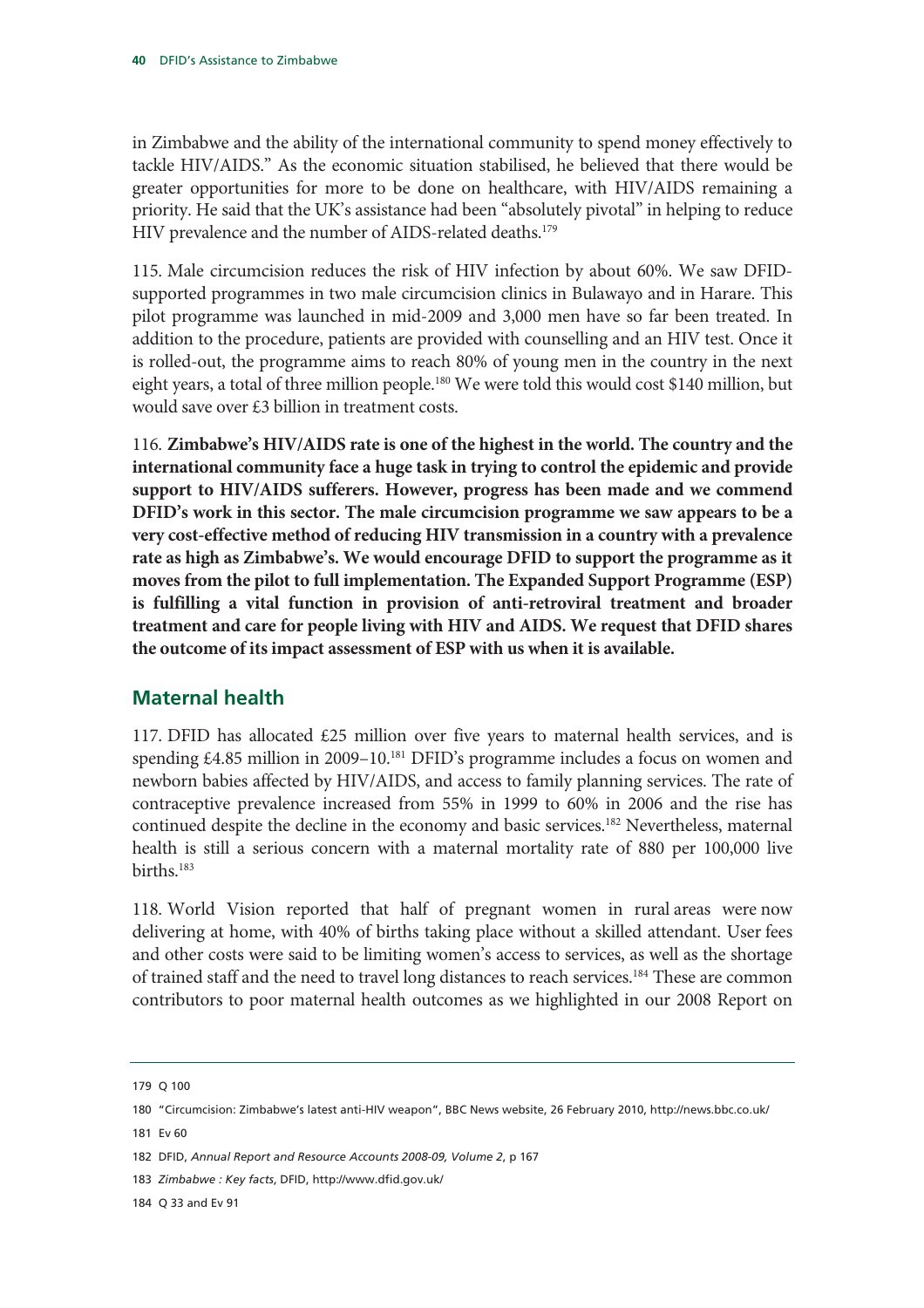Maternal Health.<sup>185</sup> However, Justin Byworth believed that there had been some progress. He told us about a woman whom he met recently at an antenatal clinic in Zimbabwe. She contrasted her recent experience of childbirth with that two years previously: there had been a "real improvement" in terms of being able to give birth at a health centre and the subsequent immunisation and monitoring of her baby.<sup>186</sup>

### **Infant mortality**

119. Dr Kibble reported that the latest estimates of infant mortality in Zimbabwe were 76 per 1,000 live births with under-five child mortality at 123 per 1,000 live births.187 A donorsupported survey conducted in May 2009 showed a 20% rise in under-five mortality compared to 1990 rates.<sup>188</sup>

120. Malnutrition is the underlying cause of much child morbidity and mortality. The latest data indicated that a third of all children under five were chronically malnourished.<sup>189</sup> DFID agreed that malnutrition was the leading cause of infant mortality in Zimbabwe but said that it had not exceeded emergency levels in any district, partly because of the massive food aid programme which it and other donors had supported.190 DFID published a Nutrition Strategy on 11 March 2010. We have long argued for this, given the devastating impact malnutrition has on children's health. DFID says that the "fight against malnutrition" will focus on the six countries which are "home to half of all undernourished children under five in the world." Zimbabwe is one of these focus countries.<sup>191</sup>

121. World Vision also pointed to HIV/AIDS, neonatal complications and infections, pneumonia and diarrhoea as key factors in the high levels of child deaths. Lack of accessibility to health care was another contributor. Children in rural areas and those in the poorest sections of the population are the worst affected and have least access to even basic health services. HIV positive children are particularly vulnerable.<sup>192</sup>

122. **Maternal and child health are two key areas hit particularly hard by the decline in services in Zimbabwe. Many mothers and babies are already vulnerable due to HIV/AIDS, and shortages of health staff and facilities have compounded this. We recommend that, in response to this Report, DFID provide us with more details of its plans to provide further support to maternal and child health, to assist Zimbabwe to get back on track on these two central Millennium Development Goals.** 

123. **Malnutrition is the leading cause of child deaths and ill health in Zimbabwe. Donors must continue to address this through food aid and longer-term nutrition** 

<sup>185</sup> Fifth Report of Session 2007-08, *Maternal Health,* HC 66-I

<sup>186</sup> Q 33 [Mr Byworth]

<sup>187</sup> Ev 69

<sup>188</sup> Ev 91

<sup>189</sup> Ev 92

<sup>190</sup> DFID, *Annual Report and Resource Accounts 2008-09 Volume 2*, p 166

<sup>191</sup> DFID, *The neglected crisis of undernutrition: DFID's strategy* , March 2010. See also DFID Press Release "New drive to tackle malnutrition in 12 million children", 11 March 2010. The other focus countries are Bangladesh, Ethiopia, India, Nepal and Nigeria.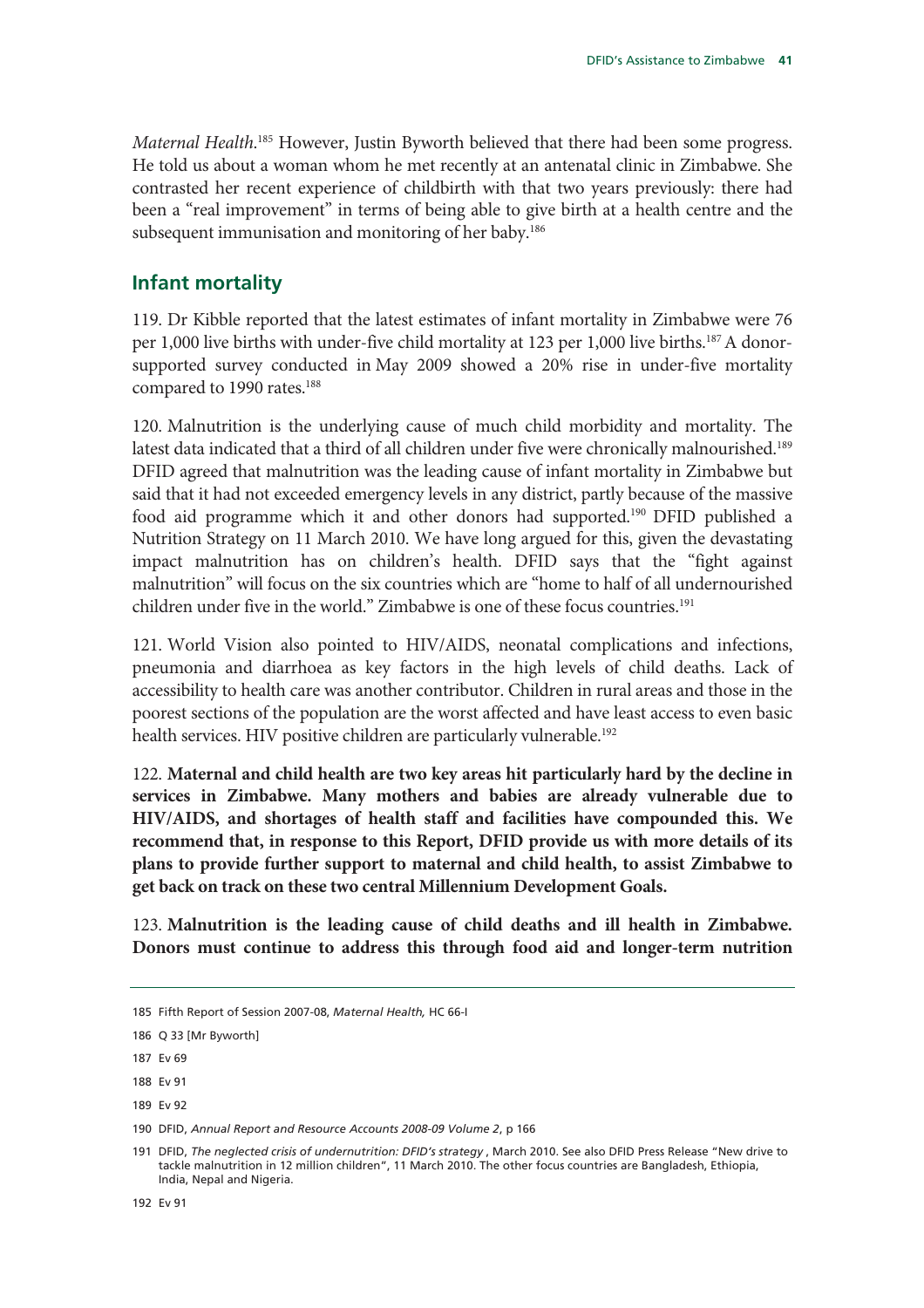**interventions. DFID has recently published a Nutrition Strategy and has included Zimbabwe as one of the six countries where it will focus its efforts to tackle malnutrition. We would welcome more details, in response to this Report, on how the Strategy will guide DFID's work on child health in Zimbabwe.** 

### **Sanitation and water**

124. In our 2007 Report on *Sanitation and Water* we emphasised that provision of sanitation and clean drinking water was essential to contain disease.<sup>193</sup> Oxfam says that the economic decline and reduced availability of clean water has increased the risk of water and sanitation related diseases in Zimbabwe: "water points have dried up, municipal water supply schemes have been shut down, wastewater systems blocked and general maintenance work has been abandoned." Alternate water sources, many of which are unprotected, have had to be found in both rural and urban areas. Oxfam stresses that many of the water, sanitation and hygiene-related issues in Zimbabwe are chronic ones, which require long-term solutions, as well as an "immediate public health humanitarian response."194

125. DFID told us that it makes a significant investment in water, sanitation and hygiene programmes. It has been working with local communities and district technicians to install and maintain a minimum of 500 new water points each year. Rural schools and clinics benefit from sanitation provision, in addition to "particularly vulnerable households." The programme also supports health clubs. These have been shown to be effective in encouraging basic hygiene and health practices by working with village health workers and government environmental health technicians.195 We visited a school in Sontala in Matabeleland where DFID had supported the provision of additional latrines as part of the PRP. We were told by the headmistress that the improved sanitation had protected the children from the worst effects of the cholera epidemic (see below). However, the school still did not have its own water borehole: it had to share the one used by the local community which was 1.5 kilometres away.

### *Cholera*

126. OCHA states that:

In August [2008], one of the world's largest cholera epidemics in recent history broke out [in Zimbabwe]. It quickly expanded to all ten provinces, affecting 32,000 people and killing 1,500 by December. The epidemic was due to the lack of safe drinking water, inadequacy of sanitation, and declining health care infrastructure within an already overburdened healthcare system.196

World Vision highlighted that this outbreak differed from previous ones in that it was mainly urban and had a high fatality rate. In addition to the causes identified by OCHA,

<sup>193</sup> Sixth Report of Session 2006–07, *Sanitation and Water*, HC 126-I, pp 3–4

<sup>194</sup> *Oxfam's work in Zimbabwe in depth*, available on Oxfam website at www.oxfam.org.uk/

<sup>196</sup> UN OCHA, *Annual Report 2008,* p 95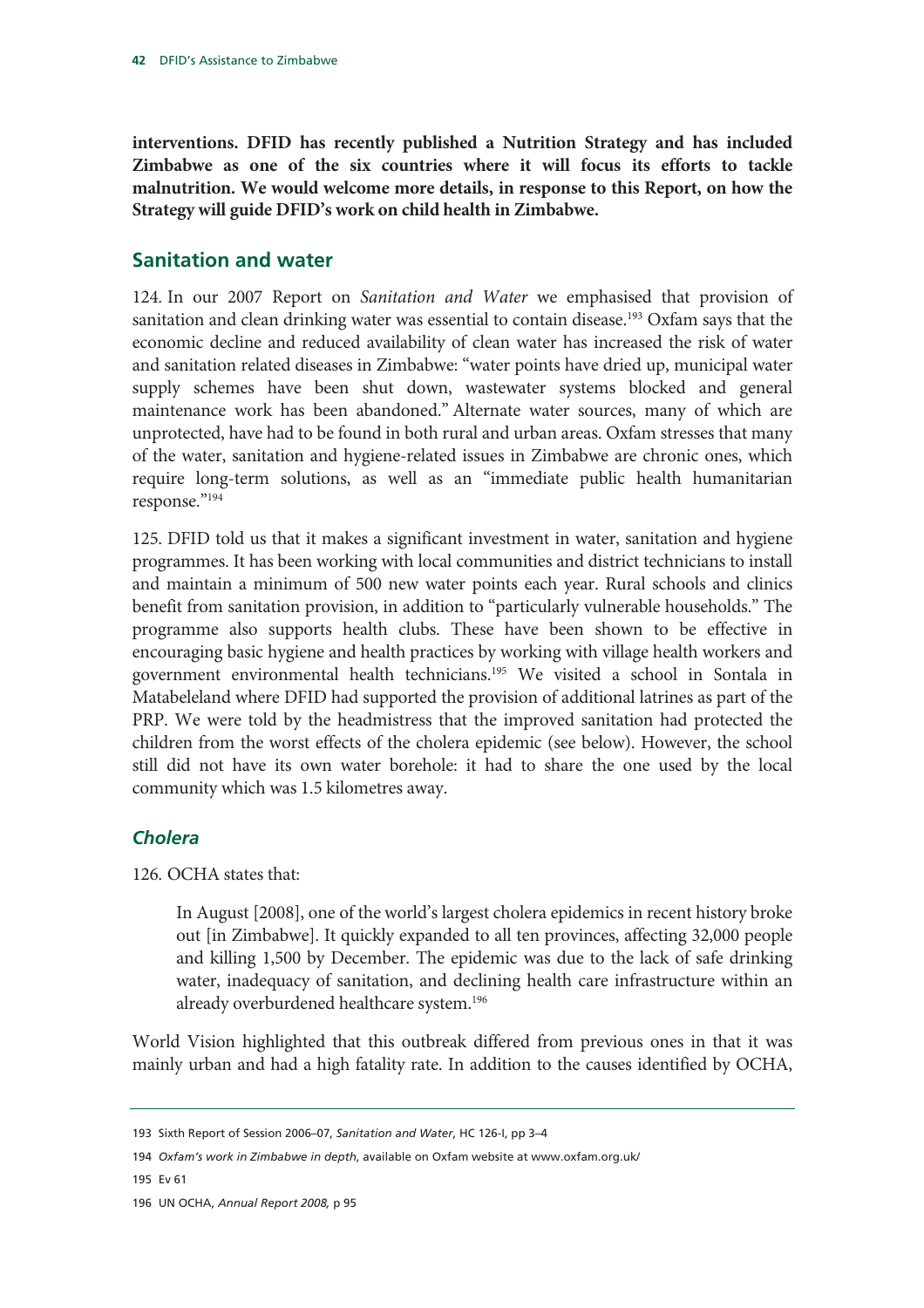World Vision attributed the rapid spread of cholera to the Government's ban on NGOs operating in the country and a lack of knowledge about how cholera spreads, resulting in ineffective containment of the epidemic. It said that DFID's response to the outbreak had been "timelier than most donors and NGOs." However, DFID, along with other donors had been "slow to see the outbreak as a priority concern."<sup>197</sup>

127. William Anderson of Christian Aid agreed that the outbreak had been "an epidemic waiting to happen". He told us that "it had been talked about at various humanitarian agency co-ordination strategy working groups even before it broke out." He said that DFID should support local government and the community in improving water and sanitation services.198 UNICEF believed that, without a major overhaul of Zimbabwe's social and health infrastructure, health crises like the cholera outbreak would recur.<sup>199</sup> Rob Rees of CAFOD agreed that there was a need, in the longer term, for a "major rehabilitation of the infrastructure."200

128. The Minister acknowledged this long-term need. He pointed to some DFID work that was already addressing water and sanitation issues, but emphasised that there was not a "clear long-term sector-wide plan on water and sanitation" on which DFID was leading. He was hopeful that, as progress was achieved on the political process in Zimbabwe, the donor community, in conjunction with the Government, could start to develop a plan for a "longer-term, more sustained investment in water and sanitation." However, at present, due to the demands of the current humanitarian situation, the balance of DFID's support would continue to focus on the delivery of basic services and "targeted assistance to support reforms in key ministries".<sup>201</sup>

129. **We reiterate our previously stated view that sanitation and water are at the heart of development. We accept that long-term infrastructure projects, such as rehabilitation of sanitation and water systems, must wait for the humanitarian need to decrease and for the Government of Zimbabwe to be in a position to take the lead, supported by donors. However, DFID and its donor partners need to keep a clear focus on the contribution which poor sanitation and lack of clean water made to the scale of the cholera epidemic in 2008. They must ensure that health and humanitarian programmes do not lose sight of the importance of public health and hygiene in reducing the spread of disease.** 

<sup>197</sup> Ev 92

<sup>198</sup> Q 35 [Mr Anderson]

<sup>199</sup> UNICEF press release *, "Cholera cases in Zimbabwe near 100,000 as 'Twin Disaster' continues"*, 3 June 2009

<sup>200</sup> Q 35 [Mr Rees]

<sup>201</sup> Q 107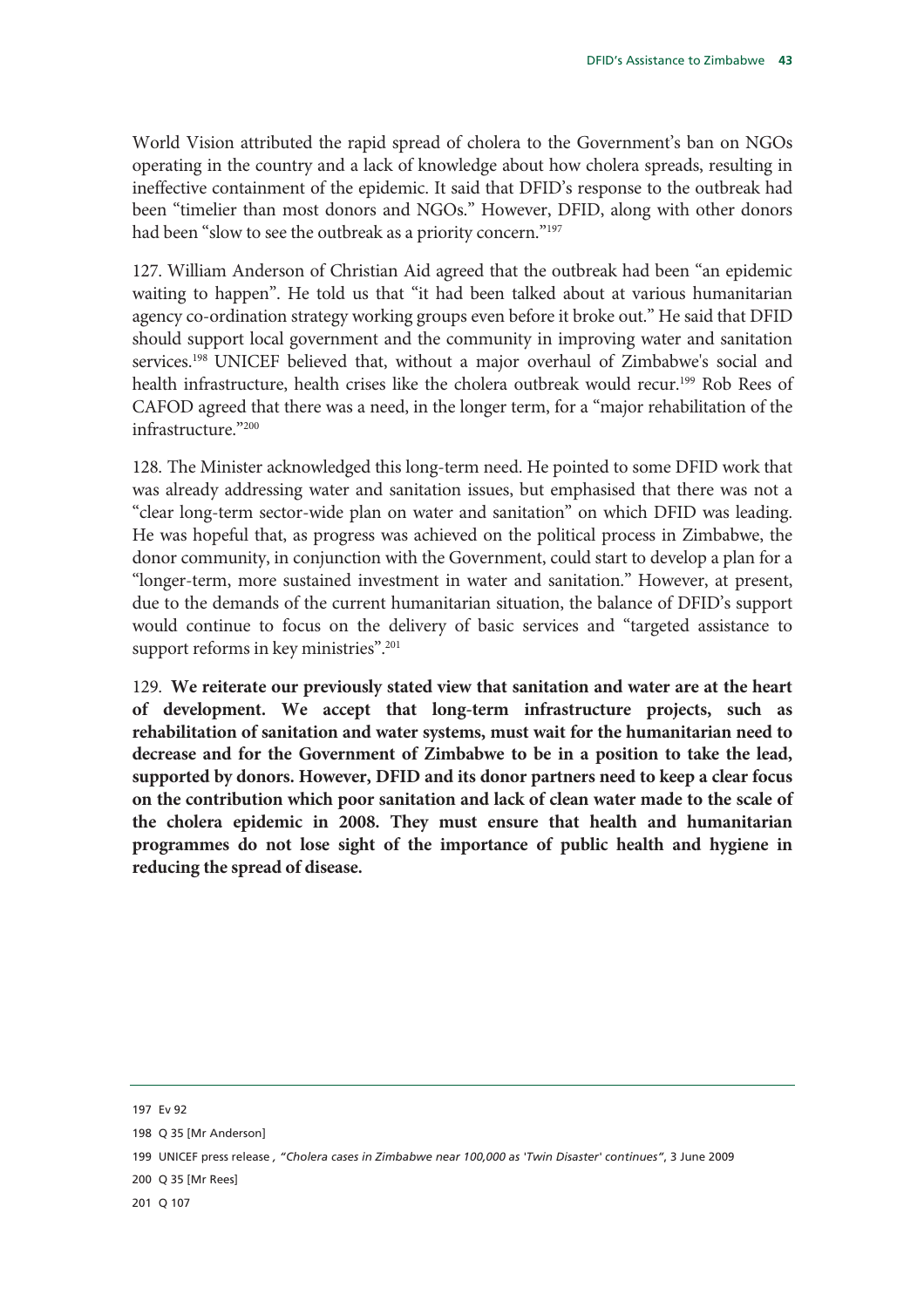## 6 Children

### **Education**

130. DFID describes the education sector in Zimbabwe as being in crisis. Many teachers have been lost through migration caused by political intimidation and violence, or driven out of the profession by poor salaries. An estimated 25,000 teachers left Zimbabwe in 2007 alone. It has been reported that the number of children attending school dropped from 85% in 2007 to below 20% in 2009, mainly due to unaffordable school fees (introduced in 1991) and the shortage of teachers.202 Rob Rees of CAFOD told us that: "In the past Zimbabwe had a very high standard of education and a very high standard of teaching. Quite rightly it was proud of it." However, the situation now was that "some of the best education in the countries around Zimbabwe is provided in schools where there are Zimbabwe exiled teachers."203 The Inclusive Government has provided an allowance of \$100 to all civil servants, including teachers and, according to DFID, there are early indications of recovery in the education system. Most schools are now functioning, but with reduced capacity.<sup>204</sup>

131. In its recently published Education Strategy for 2010–2015, DFID states that education is a basic human right and "a very good investment". It says that "there is strong evidence linking levels of education  $[\ldots]$  to economic growth."<sup>205</sup> We were therefore surprised that DFID spends only 2% of its aid in Zimbabwe on education.<sup>206</sup> DFID officials clarified in oral evidence that the 2% referred only to its pooled funding. He pointed out that the Programme of Support (PoS) for Orphans and Vulnerable Children (see next section) also had an educational element. The total value of educational support was therefore £2.4 million, or 6% of the total budget.<sup>207</sup>

132. In 2009 DFID agreed to allocate  $\epsilon$ 1 million for the provision of technical advice and seed funding to the Transitional Education Fund, a pooled financing mechanism with other donors which is now worth \$50 million.<sup>208</sup> The assistance the Fund will provide includes procurement of textbooks, exercise books and classroom furniture.209 At the school we visited in Matabeleland, six children had to share each textbook.

133. We were told during our visit that books procured through the Fund had not yet reached schools, and we asked the DFID Minister about this. He accepted that teachers were not receiving new books as quickly as they wished but pointed out that DFID had to ensure that "we get the procurement process right and [...] that we try to deliver economies of scale." Mark Lowcock explained that "we were trading off speed with efficiency and

203 Q 38

204 Ev 57

<sup>202 &</sup>quot;For Mugabe's children, life gets tougher and tougher", *The Independent*, 28 February 2010

<sup>205</sup> DFID, *Learning For All: DFID's Education Strategy 2010–2015*, p 11

<sup>206</sup> DFID, Press Factsheet, 15 October 2009

<sup>207</sup> Qs 112–116

<sup>208</sup> Q 112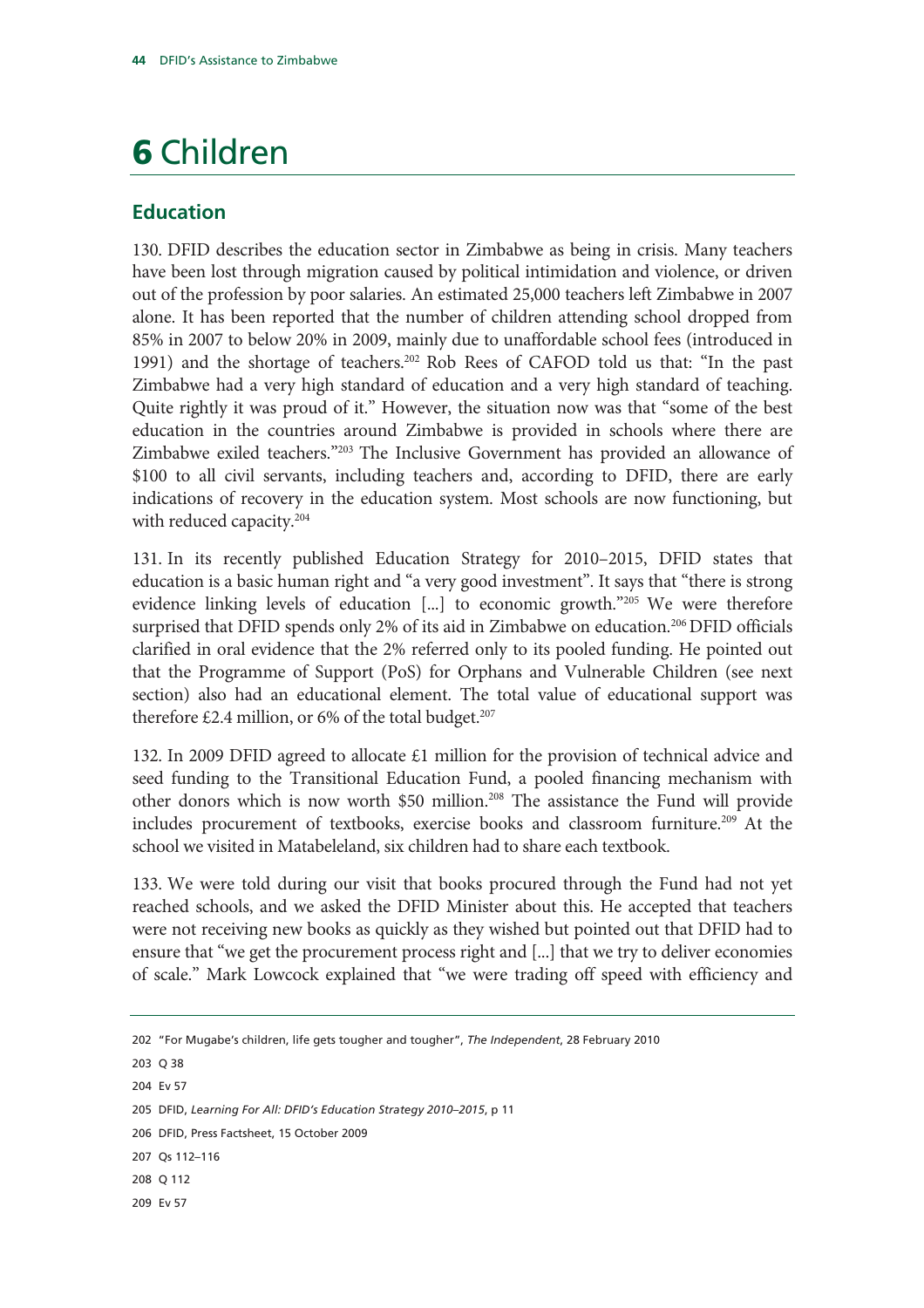value for money. We have got a much cheaper deal and, therefore, can buy many more textbooks in the way we have done the procurement."210 When we pressed the DFID witnesses on when deliveries of books could be expected, they told us:

[...] we are not in complete control of this because we are a tiny part of the financing. We have to get all the other players into place as well [...] the contract will be let in the next few weeks and the first books will be delivered from about eight weeks from then, so about 12 weeks from now the first books will be delivered.<sup>211</sup>

134. **Zimbabwe needs considerable donor support to rebuild its education system, which used to be one of the best in Africa. The main problem is shortage of teachers which can only be addressed through wider recovery of the economy and political system and through the Government finding ways to pay adequate salaries to public servants. We recommend that DFID discuss with its donor partners whether further support could be offered to help attract Zimbabwean teachers back from neighbouring countries and from Europe. There is also a severe shortage of textbooks. DFID is a small contributor to the multi-donor fund set up to provide educational materials. It is regrettable that it has taken so long for the books procured through the scheme to reach schools. DFID may only be funding a small fraction of this programme but it is a lead donor in the country and should apply pressure on its partners to increase the efficiency of the procurement process.**

### **Orphans and vulnerable children**

135. According to WHO, 41% of Zimbabwe's population is under 15 years of age.<sup>212</sup> World Vision highlighted that children are one of the most vulnerable groups in Zimbabwe. It said that "economic conditions have led to an increase in rates of child abuse, such as child labour, forced marriage and physical and sexual abuse."213 DFID told us during our visit that children remain extremely vulnerable to exploitation and abuse. They are at risk of taking up hazardous forms of child labour to support their families, and many may end up living and working on the streets, where they are vulnerable to child trafficking. It believed that continued support for these children was urgently needed.

136. The Consortium for Street Children highlighted that the number of children on the street or in abusive homes is increasing. The causes include unemployment and poverty, which force parents to send their children out to beg to supplement family incomes. Other factors driving children on to the streets include family breakdown, crime, neglect, and physical or sexual abuse.<sup>214</sup>

137. DFID says that one in four children has been orphaned, with 1.6 million having lost at least one parent. The plight of children affected by HIV/AIDS is particularly acute, with nearly a million orphaned or otherwise affected by the disease. 79% of orphans and

210 Q 116

211 Q 134

212 WHO, *WHO Country Cooperation Strategy 2008-2013*, 2009, p 2

213 Ev 89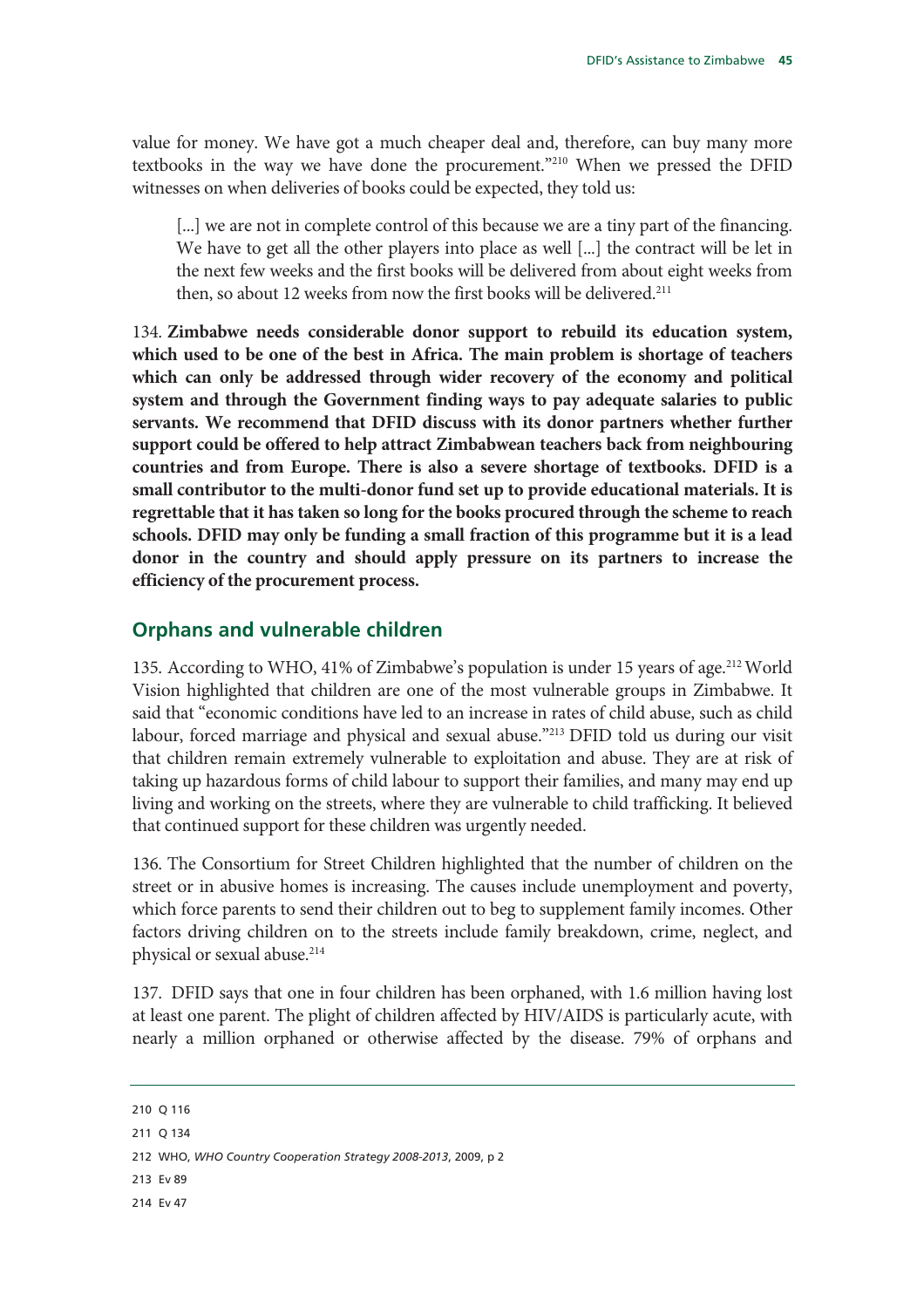vulnerable children receive no external assistance. DFID estimates that more than 90% of the country's orphans have been absorbed by the extended family. 40% of households in the poorest areas of rural Zimbabwe care for orphans and other vulnerable children, but less than half these households receive any form of external support.<sup>215</sup>

138. DFID is a lead donor in the Programme of Support (PoS) for Orphans and Vulnerable Children (OVCs), contributing £22 million over four years through UNICEF and NGO partners.<sup>216</sup> The PoS is targeted on children who are vulnerable due to abuse and neglect, economic hardship and displacement. It provides support for community-based initiatives and is channelled through approximately 30 NGOs to over 150 community-based organisations. The programme includes measures to improve health, education, access to clean water and nutrition for the orphans and vulnerable children, as well as psychosocial support. PoS is part of the National Plan of Action for OVCs which DFID says has the support of the highest levels of government, as well as the UN and civil society in Zimbabwe.<sup>217</sup>

139. One of the key elements of the PoS is the support it provides for increasing access to education by paying school fees and providing remedial support for children who have missed out on years of schooling. DFID says that, by July 2009, the programme had benefited over 350,000 children and that 205,000 children were in education who would not otherwise have attended school. In 2009-10, the programme's Basic Education Assistance Module was expected to ensure 700,000 OVCs were educated.<sup>218</sup>

140. Some of us saw the support offered by PoS at the Mavambo Learning Centre in Harare. The Centre provides intensive education for out-of-school children to bring them up to the standard necessary to enter school. We met a number of children who were participating in the programme, many of whom were living in an IDP camp. They told us about their experiences and their hopes for the future. We found their accounts of their lives very moving and were impressed by their resilience and determination to succeed in their education.

141. A recent survey found that 70% of children who lived or worked on the streets of Harare had no birth certificate or identity documents.<sup>219</sup> It is necessary to have a certificate to get into school and to access benefits, but many children had lost theirs through the death of parents or displacement from their homes. The PoS therefore also helps OVCs to obtain birth certificates. More than 4,000 children have so far been assisted in this way by PoS implementing organisations.<sup>220</sup>

142. Current funding for the PoS is due to end in 2010. DFID is now assessing the impact of the programme on reducing the vulnerability of OVCs focusing on: the impact of

219 Ev 47

<sup>215</sup> EV 50 and "£22 million to improve the lives of Zimbabwe's rising population of orphans and vulnerable children", 12 April 2006

<sup>216</sup> DFID, *Annual Report and Resource Accounts 2008-09 Volume 2*, p 166

<sup>217</sup> Ev 60; see also DFID Press release, "£22 million to improve the lives of Zimbabwe's rising population of orphans and vulnerable children", 12 April 2006

<sup>218</sup> Ev 60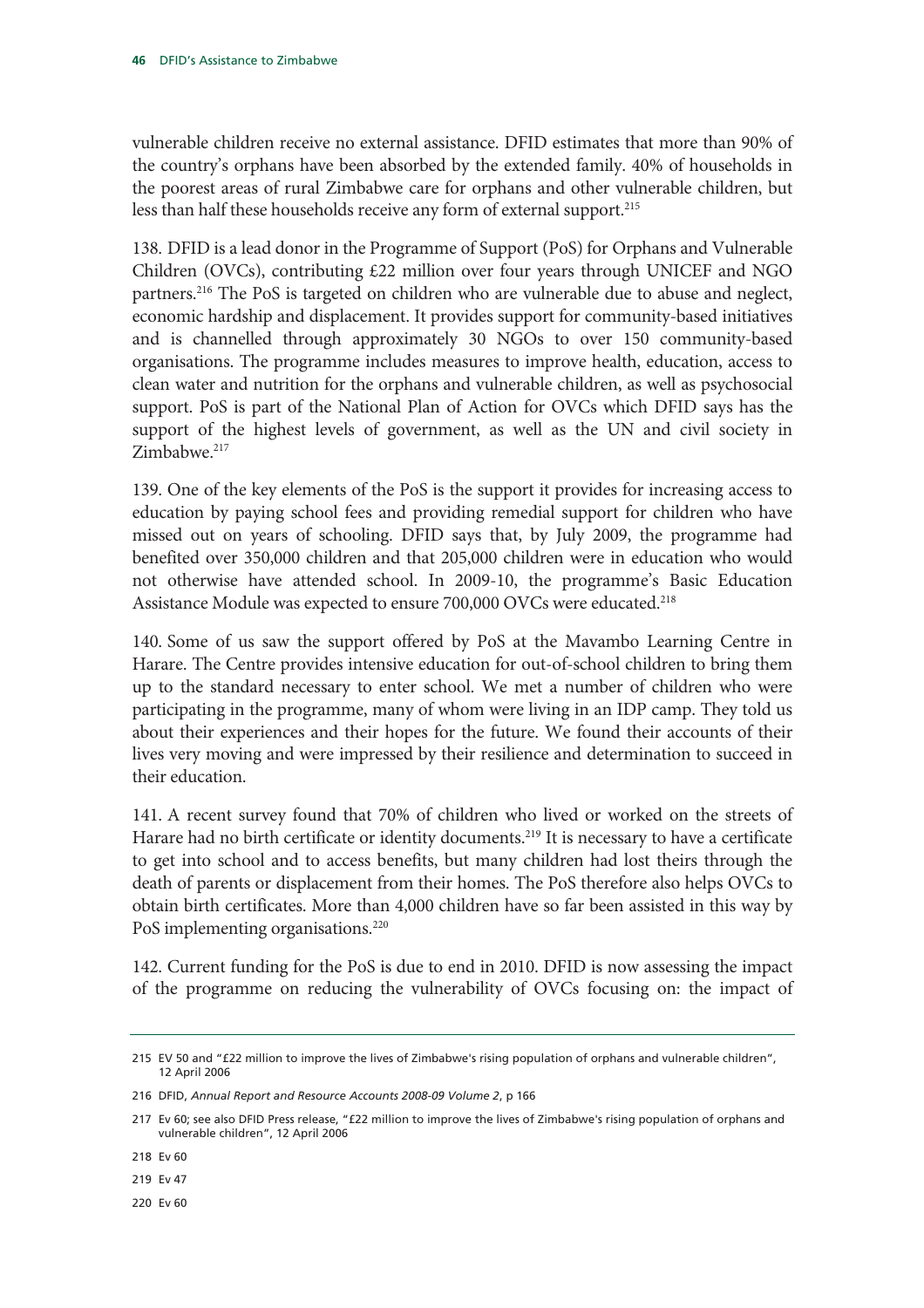interventions and the number of children being reached; and the cost-effectiveness, benefits, strengths and weaknesses of the different approaches it uses. Lessons learned will be used to inform the design of the follow-on programme.<sup>221</sup>

143. **DFID's Programme of Support has brought vital assistance to children, including those whose vulnerability is compounded by loss of parents as a result of HIV/AIDS. The support has helped thousands of children to continue their education as well as ensuring that they are fed and have access to counselling to address the traumas they have endured and which many continue to suffer because of displacement, abuse and neglect. This is clearly fulfilling an essential and continuing need. It is right that DFID should assess the impact of the programme to date to enable it to decide how it can best continue to assist orphans and other children disadvantaged by poverty and HIV/AIDS. We recommend that, in response to this Report, DFID provide us with an indication of its future plans for supporting vulnerable children in Zimbabwe and the level of funding it will commit to this work.**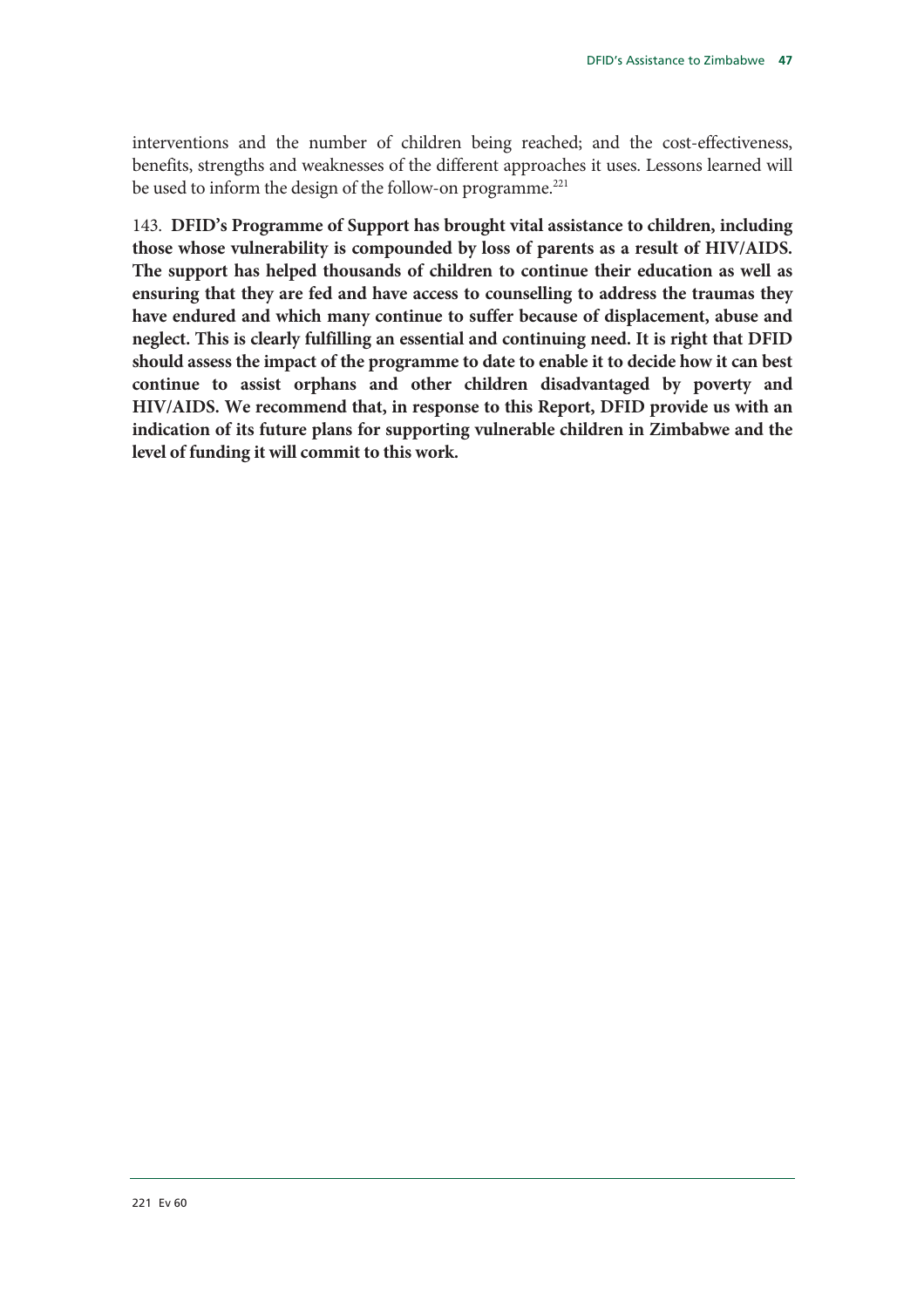## 7 Conclusion: DFID's future engagement

144. The legacy of the colonial period and unresolved issues from the transition to independence mean that the UK's relationship with Zimbabwe is a difficult one. This affects the way DFID is able to work in the country. Nevertheless, the UK has provided essential support to Zimbabwe through its period of political, economic and humanitarian crisis.

145. DFID's 2009 White Paper promised an increased focus on fragile states.222 The Secretary of State defined fragile states as "countries where the government cannot or will not deliver core functions of the state for the majority of its people."<sup>223</sup> It is clear that, despite the signs of recovery, the Government of Zimbabwe will lack the capacity to deliver adequate basic services for all its people for some time. It therefore falls into the category of fragile states to which DFID is committed to providing increased assistance.

146. Zimbabwe is also one of the 14 countries in Africa where DFID monitors its performance against its Public Service Delivery Agreement by assessing progress towards the Millennium Development Goals. The Minister emphasised that "Zimbabwe's recovery could help to drive progress towards the Millennium Development Goals across the whole of the region" of sub-Saharan Africa.<sup>224</sup> He told us that this was one of the reasons for the high priority which both DFID and the FCO give to Zimbabwe. This was reflected in "a significant amount of both ministerial and very senior official time" being devoted to Zimbabwe.225 **It is right that the UK gives a high priority to Zimbabwe through the work of both DFID and the FCO. We strongly believe that the assistance which DFID provides should continue, in co-ordination with Foreign Office staff. This assessment is based on the evidence we saw of the effectiveness of UK aid in reaching poor and vulnerable people, and the level and scale of ongoing need across the country.**

147. DFID is one of the leading donors in Zimbabwe in terms of the amount of aid provided. Increased funding has been accompanied by an innovative approach to tackling the challenges of delivering aid effectively, both in the types of programmes it implements and the relationships it has formed with delivery partners, using both international NGOs and community-based local organisations. These local bodies, in particular, are able to assist DFID in identifying groups of people and communities who most need assistance and ensuring that targeted support reaches them. This approach may result in slightly higher administrative costs but the overall cost-effectiveness and value for money represented by the programmes appears to justify this expenditure.

148. DFID's projects, particularly the Protracted Relief Programme, the Programme of Support for vulnerable children, and the Expanded Support Programme for people affected by HIV/AIDS, are strong interventions which other donors have been keen to support.

<sup>222</sup> DFID, *Eliminating World Poverty; Building our Common Future*, Cm 7656, July 2009

<sup>223</sup> See Fourth Report of Session 2009-10, *DFID's Performance in 2008-09 and the 2009 White Paper,* HC 48-I, para 99 224 Q 132

<sup>225</sup> Q 132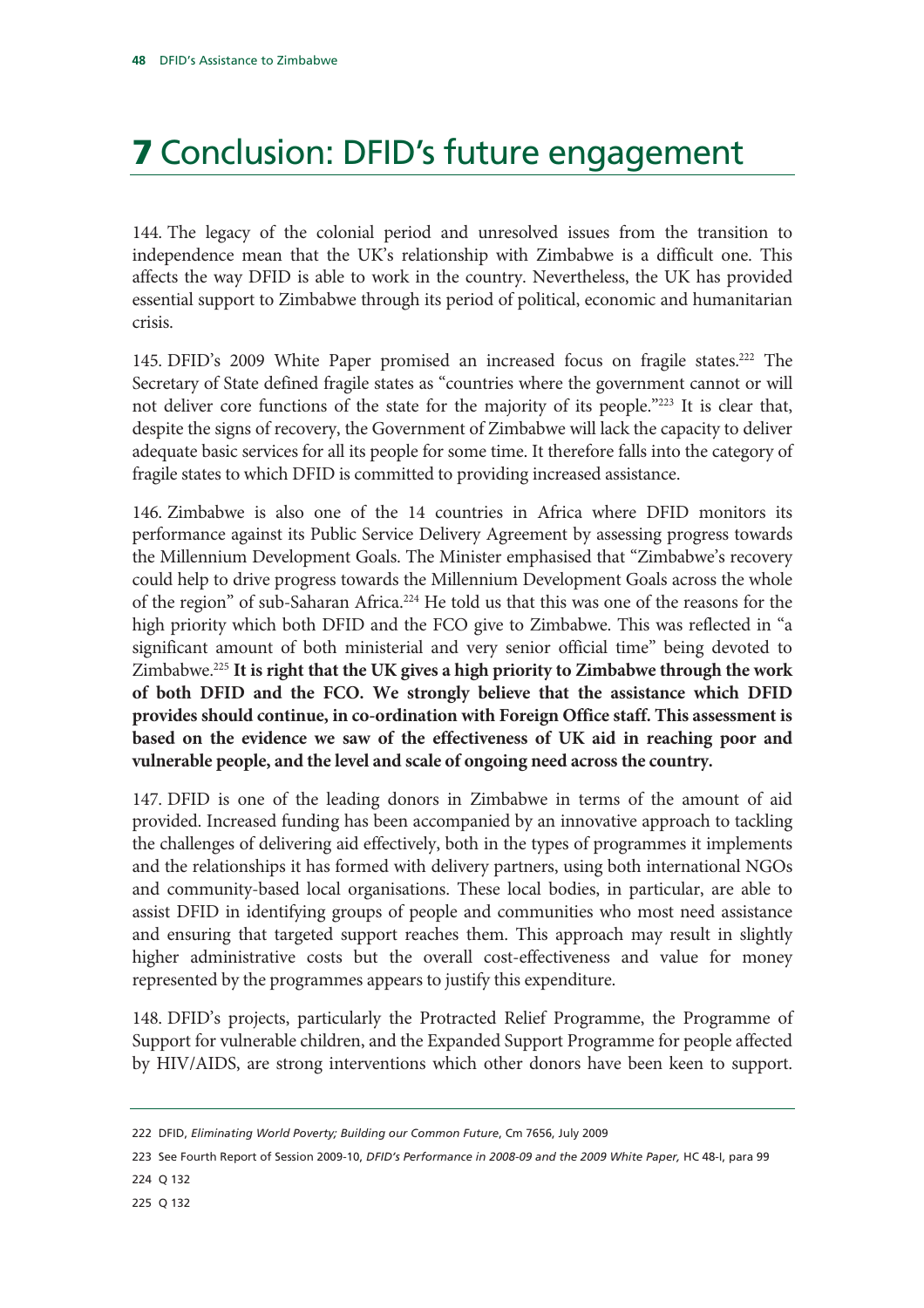Immediate humanitarian relief will continue to be necessary, including food aid but DFID should ensure that the transition to longer-term development assistance is smooth and takes place as soon as the conditions in any sector are appropriate. These programmes have been innovative in combining an immediate response to urgent needs with a longer-term approach. There is scope to build upon them.

149. We considered whether DFID is right to favour buying at "best value for money" over procuring development materials or services locally. We understand that tendering competitively in an international market ought to provide more material of a certain quality per pound spent. However, one important purpose of development spending is to promote economic development. This is particularly important in a country like Zimbabwe which has lost 80% of its GDP in a decade. In such circumstances, it may make development sense to buy goods or services from a local supplier, even though the cost may be greater, rather than buying at the lowest possible price from abroad. It is inconsistent to talk up the need for economic development in a country but not to stimulate economic activity where possible. **We recommend that, in response to this Report, DFID set out how much of the £60 million of British aid provided in 2009-10 for Zimbabwe was actually spent in Zimbabwe. We also recommend that the Department review the circumstances in which it may be right to buy in-country to stimulate local economic activity, even where this is not the cheapest option.** 

150. The DFID Minister was clear that there were no plans to channel funding through the Government of Zimbabwe for the foreseeable future. He told us: "we are a long way off from having confidence in the systems of the government of Zimbabwe" and that it would be long time before money would be put directly into the Government's budget. However, a number of ministries were developing pro-poor plans designed to assist the most vulnerable communities across the country. The Minister believed that UK support could be aligned to these plans and told us that discussions were taking place with the Government about this.<sup>226</sup>

151. **We agree with DFID's assessment that the time is not right to move to direct budget support in Zimbabwe. The political situation remains fragile. Until Zimbabwe has demonstrated that free and fair elections can take place, with transfer of power between parties if this is the wish of the people, uncertainty will remain.** 

152. **The international community's focus should be on strengthening the capability of the Government of National Unity so that it is better placed to determine its own development priorities and to deliver them. For this to happen, the rights of all parties to function without intimidation must be implemented in practice. It also requires a willingness within all elements of the Government to meet the needs of the people, especially the poor. Continuing political violence and harassment is incompatible with this.** 

153. **Progress on human rights and democracy need to be demonstrated before all the EU's restrictive measures placed on named individuals and organisations can be lifted. However, donors should continue to provide humanitarian and development assistance, based on the needs of the people and the capacity for this assistance to be**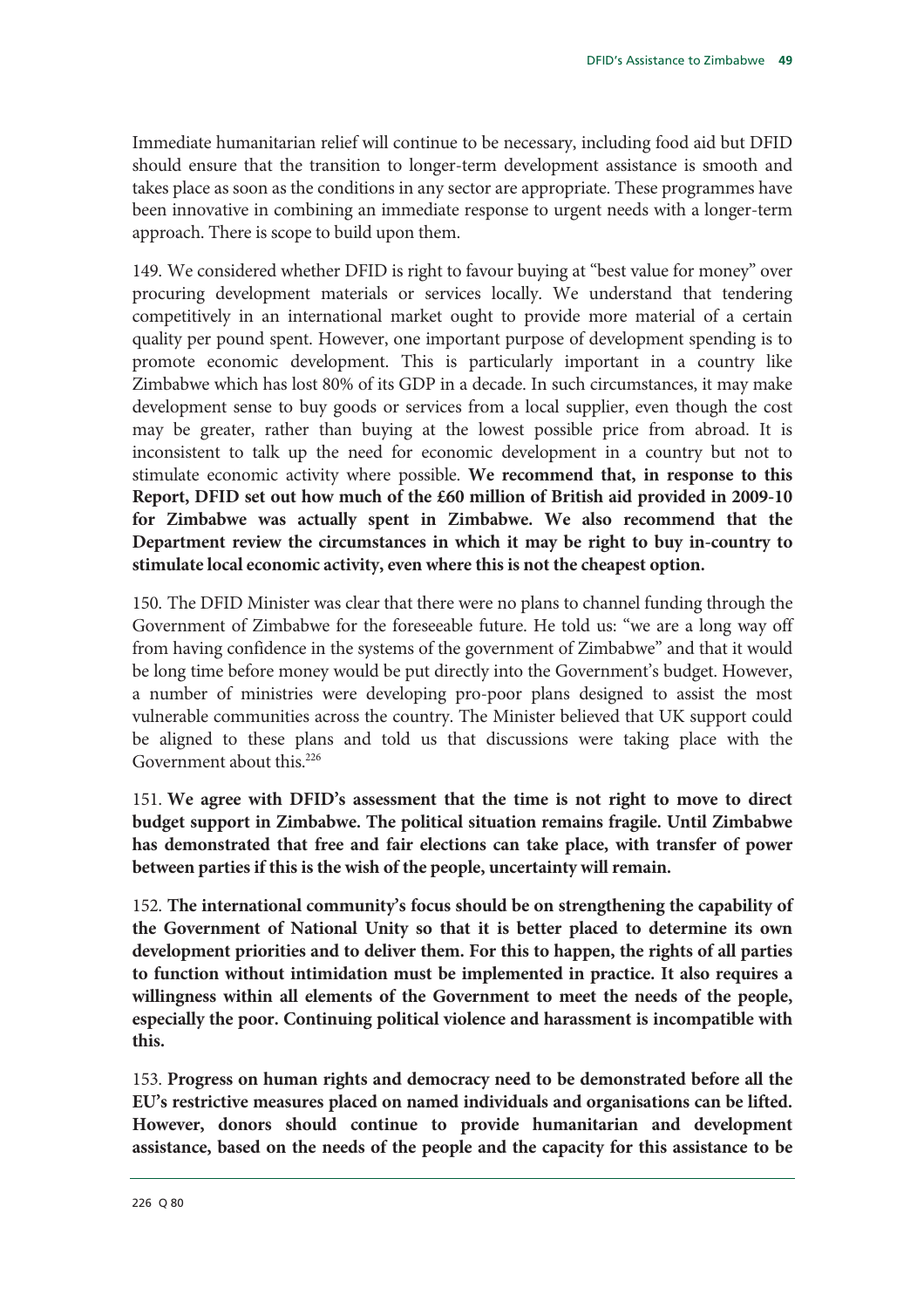**absorbed. The UK has shown leadership in this and should continue its important work, based on strong co-ordination with development partners and alignment of its approach with the pro-poor elements in the Government's own policies.**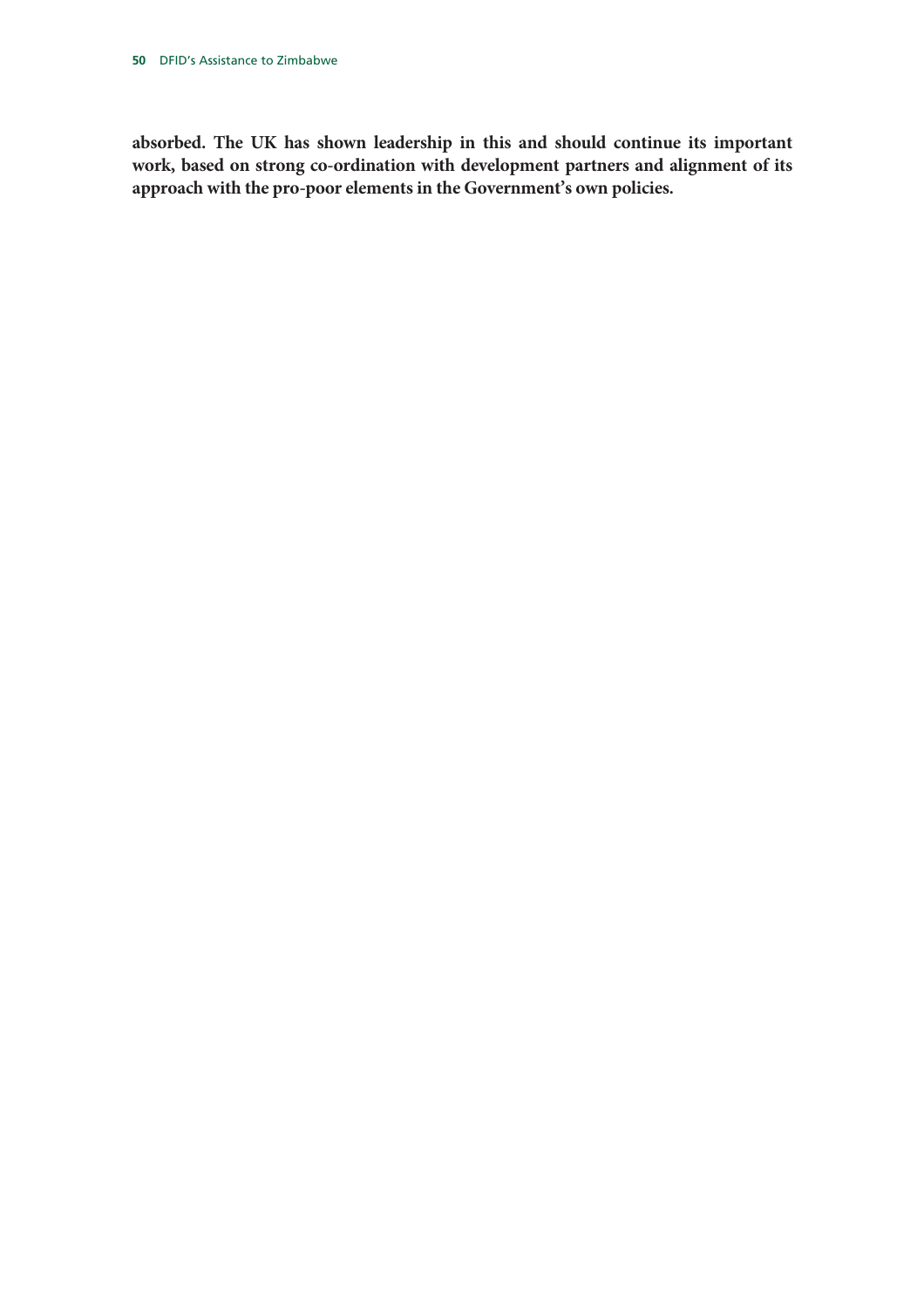### Conclusions and recommendations

### **The political situation**

- **1.** We welcome the Global Political Agreement (GPA), which, although not perfect, created the basis for formation of the Government of National Unity. Progress has been made since the settlement was reached, including the re-opening of schools and hospitals, the introduction of a budget and stabilisation of the economy. However, movement towards full implementation of the Agreement has been slow and important provisions have been ignored by some of the parties involved. Adherence to the rule of law and respect for human rights are two areas requiring urgent and significant improvement. (Paragraph 18)
- **2.** We regret that development of a new Constitution for Zimbabwe is making such slow progress. We agree with DFID's assessment that its implementation could increase the prospects for free and fair elections in the future. We recommend that, in response to this Report, DFID provide us with more information about the support it is giving, jointly with other donors, to the constitution-drafting process. (Paragraph 21)
- **3.** DFID's support for the Office of the Prime Minister has clearly been valuable and has been much appreciated by him. We recommend that DFID extend this support for a further period. This will enable progress achieved to date to continue, in terms of strengthening the capacity of the Office to oversee the smooth running of government departments and implementation of policy, and to lead on executive business in Parliament. (Paragraph 24)
- **4.** Continuing political violence and lack of security has resulted in the displacement of many Zimbabweans, the migration of many thousands to neighbouring countries and the closure of many schools and medical facilities throughout the country. It compromises donors' ability to provide support to Zimbabwe's development and should be an ongoing concern to the international community. (Paragraph 27)

### **The economy**

- **5.** The *Financial Times* has reported that economists, business leaders and trade unionists have warned that the new "indigenisation" law (which would require white-owned companies with an asset value over \$500,000 to surrender 51% of their shareholdings to black Zimbabweans) would "wreck any chance of attracting foreign investment and strangle the economy's weak recovery." We agree with this assessment. (Paragraph 32)
- **6.** Normalisation of Zimbabwe's relations with the international financial institutions will clearly be a major contributor to its economic recovery. We welcome the IMF's approval of technical assistance to Zimbabwe and the restoration of its voting and related rights as a major step in this process, in response to the economic recovery in the country. We would urge the IMF to continue to engage with the Government of National Unity, with a view to making further progress towards restoring the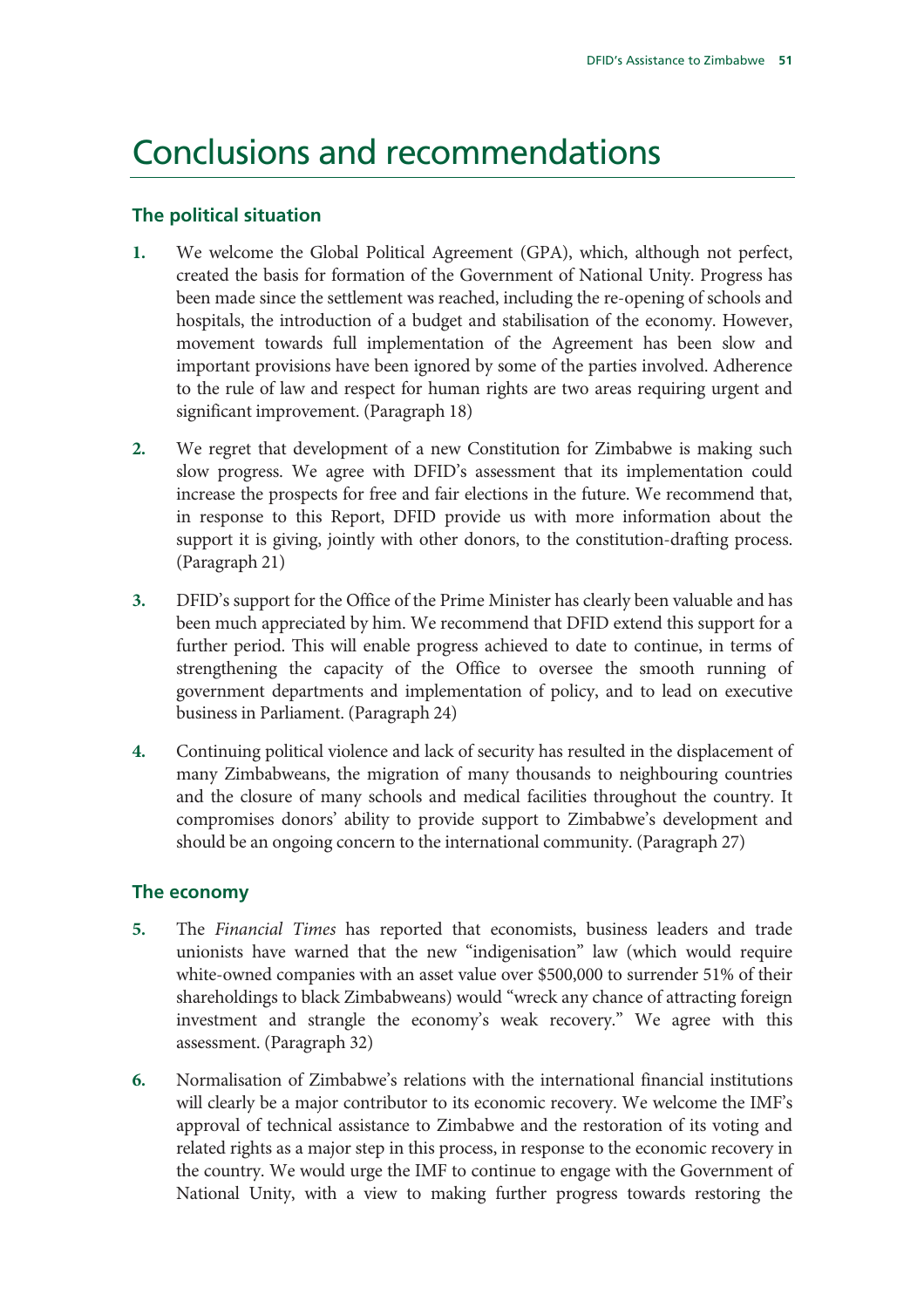availability of funding, and to support Zimbabwe in its efforts to work towards meeting the loan approval criteria. (Paragraph 35)

### **EU restrictive measures**

**7.** The EU has renewed the restrictive measures on named individuals and organisations in Zimbabwe for another year. We agree that further progress on democracy and human rights needs to be demonstrated before all the measures can be lifted. The UK should continue to make clear the basis of the measures and their specific terms to the people of Zimbabwe. It should also continue to support governance reforms which will help Zimbabwe move to a position where the measures can be removed. (Paragraph 41)

### **Land reform**

- **8.** Land reform in Zimbabwe is a complex issue. It is also a highly-charged political issue between Zimbabwe and the UK. However, resolution is essential for political stability and continued economic recovery. Land seizures have had a devastating impact, both on individual farm-owners and workers and on the agricultural economy, and should cease. We agree with the DFID Minister that the terrible human rights abuses which have taken place as part of farm invasions are completely unacceptable. The first stage in the land reform process should be a comprehensive and transparent land audit, as laid down in the Global Political Agreement. The timing of the audit is a matter for the Government of National Unity. The process should be supported by the international community, including the UK. (Paragraph 49)
- **9.** In the longer term, the UK should be prepared to join other donors to fund land reform as part of a wider rural and agricultural development strategy, provided the Government of Zimbabwe is able to give credible assurances that such a process will transfer land to the landless poor. However, the responsibility for compensating people for land seizures lies with those who seized land or condoned seizures. (Paragraph 50)

### **Regional relations**

- **10.** The member states of the Southern African Development Community (SADC) are the guarantors of the Global Political Agreement (GPA). We believe that the UK Government should urge SADC collectively, and South Africa in particular, to continue to work with the Government of National Unity towards full implementation of the GPA. We are disappointed that Zimbabwe has defied the SADC Tribunal ruling on land seizures. Zimbabwe should recognise the authority of SADC. The fact that there are no mechanisms for enforcement of the ruling is a matter of concern to us and should be addressed. (Paragraph 61)
- **11.** SADC should also fully support economic recovery in Zimbabwe. This would bring wider benefits to the whole region, not just to Zimbabwe itself. It would also encourage Zimbabwean migrants to return and help address the tensions which the large number of migrants in neighbouring countries has caused. (Paragraph 62)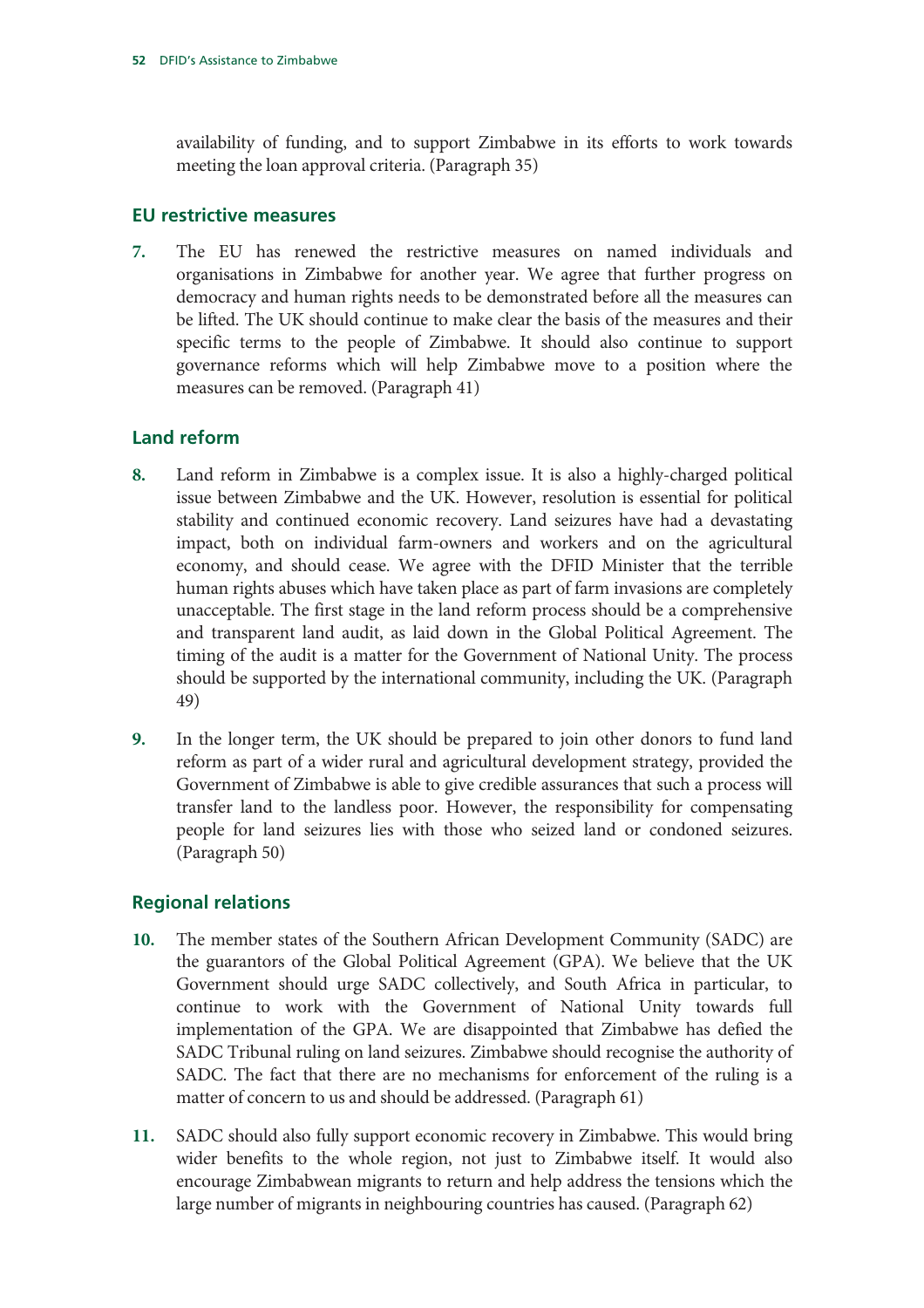### **DFID's humanitarian assistance**

**12.** DFID has provided essential humanitarian support to Zimbabwe, including food aid, over the last decade. Although the situation has improved, DFID believes it will be necessary for humanitarian assistance to continue for at least another two years. We recognise the priority which DFID and other donors have to give to meeting humanitarian needs in Zimbabwe's current situation. However, we would hope that, as the economy continues to recover, people will be more able to support themselves and donors can then review the need for food aid and other short-term interventions. We recommend that DFID regularly reassess the balance between humanitarian aid and development assistance and that more of its programmes shift to a longer-term development approach at the earliest opportunity. (Paragraph 80)

### **Internally displaced people**

**13.** Hundreds of thousands of people in Zimbabwe have been driven from their homes as a result of deliberate, forced evictions by the Government in pursuit of political ends, or in reaction to more general insecurity, violence and intimidation or unemployment. Some have been forced to move several times. DFID is providing support to internally displaced persons (IDPs) through targeted projects and through its general livelihoods and basic service assistance. Its emergency assistance programme for IDPs is due to end shortly but substantial need clearly remains. We recommend that, in response to this Report, DFID clarify how support for IDPs will be provided by the donor community over the next two years and the role which it will play in this assistance. (Paragraph 86)

### **Protracted Relief Programme**

- **14.** DFID's Protracted Relief Programme (PRP) has already reached millions of vulnerable people in Zimbabwe and has been praised by the NGOs who participate in it as an innovative, flagship programme of which DFID should be proud. We agree with this assessment. Other donors have already seen the value of funding Phase II of the PRP and it has become an effective multi-donor intervention. Its excellence lies in its ability to meet the needs of the most vulnerable people and the breadth of its reach, from home-based care for sick people to agricultural extension and employment generation. There is clearly further scope for scaling up the programme in Zimbabwe, where the need is still acute for many people, and indeed using the lessons learned to replicate it in other countries. We recommend that DFID explore both these options. (Paragraph 92)
- **15.** We accept the concerns expressed by delivery partners that the use of managing agents to administer the Protracted Relief Programme creates a distance between NGOs and DFID. DFID needs to do more to address these concerns. However, given the headcount constraint under which DFID operates, we believe it is sensible to contract out management of programmes once they are in operation, in order to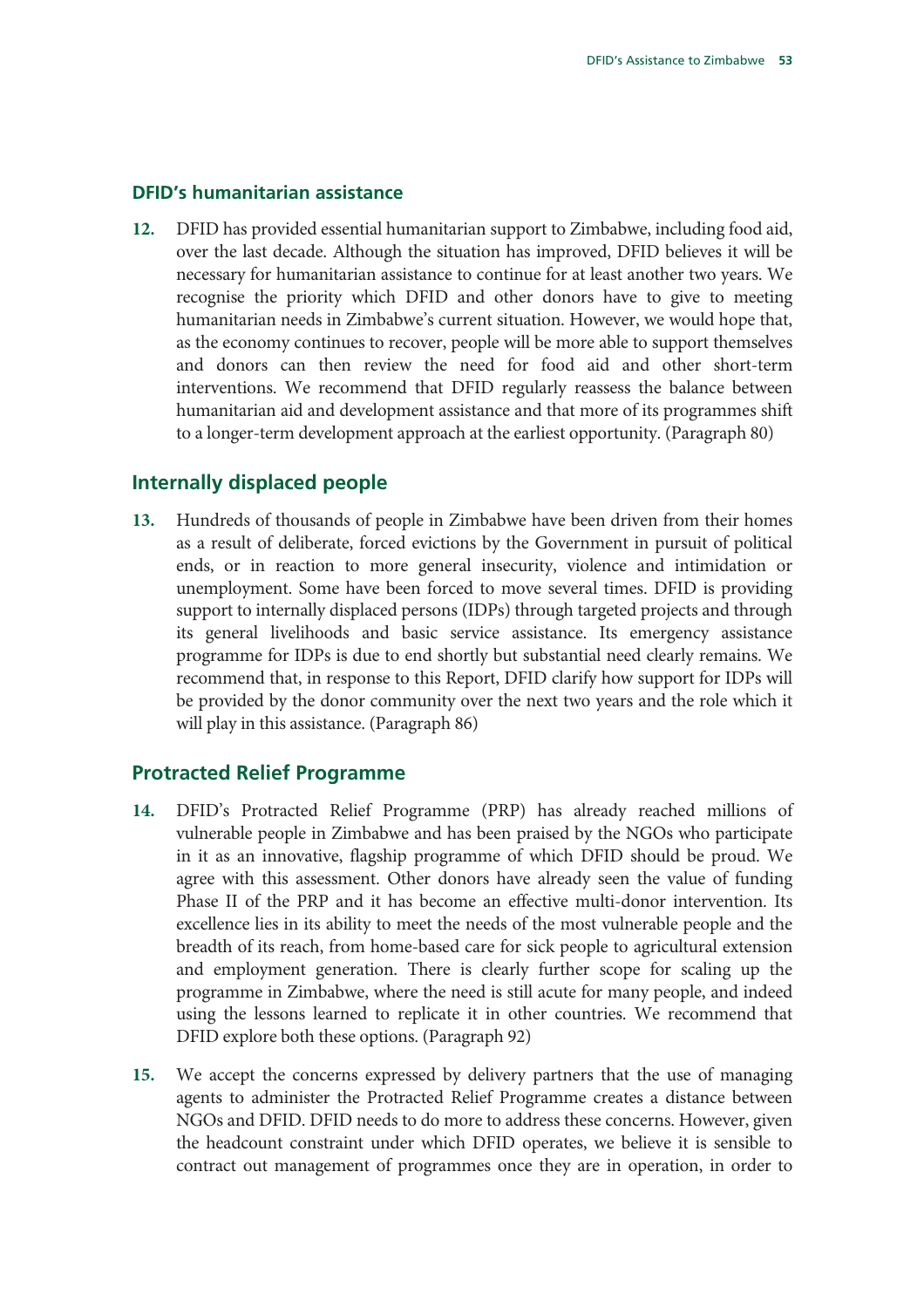release specialist DFID staff to undertake more strategic and innovative work. (Paragraph 98)

- **16.** The administration costs of the PRP are quite high but this has to be weighed against the cost-effectiveness and the value for money offered by the programme. Moreover, other donors would not be so keen to join the PRP if they did not consider that it was a worthwhile use of their funds. We believe the crucial point is that the most vulnerable and needy people in Zimbabwe are reached through the PRP. DFID should monitor the programme closely to ensure pro-poor benefits continue to be the focus, particularly if the programme is extended. DFID should also satisfy itself that its auditing mechanisms are sufficiently robust to ensure that PRP funding is reaching the intended beneficiaries, particularly given that it passes through several organisations first. (Paragraph 99)
- **17.** We were impressed by the benefits which the conservation agriculture element of the Protracted Relief Programme is bringing to communities in Zimbabwe, some of whom are the most vulnerable people in the country. Moving farmers from below subsistence to generating an income from selling crops provides direct and quick support for livelihoods. We recommend that DFID explore how this work can be expanded, both within Zimbabwe and in other African countries. (Paragraph 102)

### **Health services**

**18.** DFID support is making a significant difference to the availability and quality of health care available in Zimbabwe. The retention scheme for health workers is an important intervention which is making a contribution to addressing the lack of trained staff and supporting committed staff to continue to work in health care. The Vital Medicines programme has ensured that all health facilities in the country have basic drugs and medical supplies. We commend DFID's work in the health sector to date and recommend that it continue to give priority to supporting the rebuilding of health services. (Paragraph 110)

### **HIV/AIDS**

**19.** Zimbabwe's HIV/AIDS rate is one of the highest in the world. The country and the international community face a huge task in trying to control the epidemic and provide support to HIV/AIDS sufferers. However, progress has been made and we commend DFID's work in this sector. The male circumcision programme we saw appears to be a very cost-effective method of reducing HIV transmission in a country with a prevalence rate as high as Zimbabwe's. We would encourage DFID to support the programme as it moves from the pilot to full implementation. The Expanded Support Programme (ESP) is fulfilling a vital function in provision of anti-retroviral treatment and broader treatment and care for people living with HIV and AIDS. We request that DFID shares the outcome of its impact assessment of ESP with us when it is available. (Paragraph 116)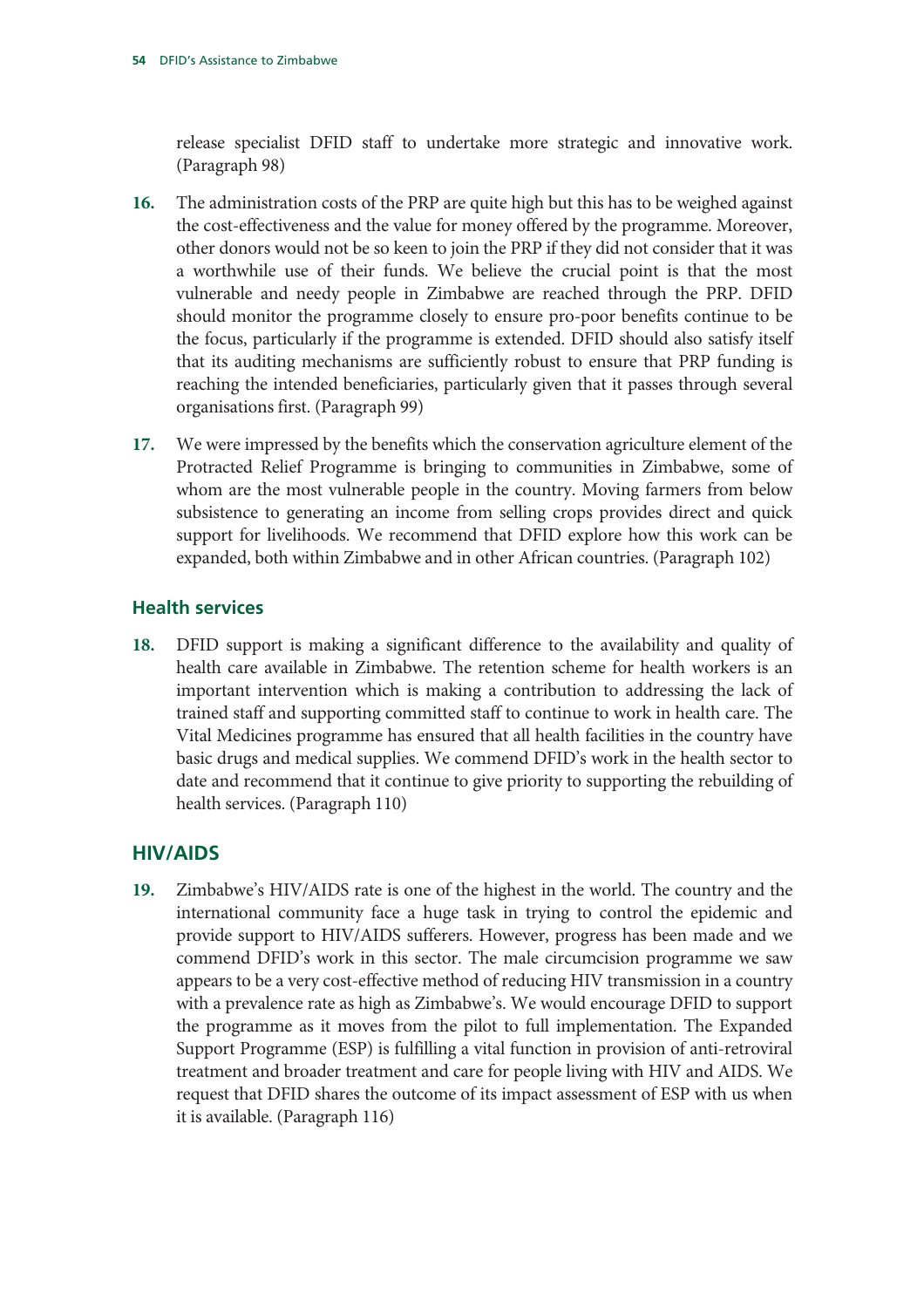### **Maternal and child health**

- **20.** Maternal and child health are two key areas hit particularly hard by the decline in services in Zimbabwe. Many mothers and babies are already vulnerable due to HIV/AIDS, and shortages of health staff and facilities have compounded this. We recommend that, in response to this Report, DFID provide us with more details of its plans to provide further support to maternal and child health, to assist Zimbabwe to get back on track on these two central Millennium Development Goals. (Paragraph 122)
- **21.** Malnutrition is the leading cause of child deaths and ill health in Zimbabwe. Donors must continue to address this through food aid and longer-term nutrition interventions. DFID has recently published a Nutrition Strategy and has included Zimbabwe as one of the six countries where it will focus its efforts to tackle malnutrition. We would welcome more details, in response to this Report, on how the Strategy will guide DFID's work on child health in Zimbabwe. (Paragraph 123)

### **Sanitation and water**

**22.** We reiterate our previously stated view that sanitation and water are at the heart of development. We accept that long-term infrastructure projects, such as rehabilitation of sanitation and water systems, must wait for the humanitarian need to decrease and for the Government of Zimbabwe to be in a position to take the lead, supported by donors. However, DFID and its donor partners need to keep a clear focus on the contribution which poor sanitation and lack of clean water made to the scale of the cholera epidemic in 2008. They must ensure health and humanitarian programmes do not lose sight of the importance of public health and hygiene in reducing the spread of disease. (Paragraph 129)

#### **Education**

**23.** Zimbabwe needs considerable donor support to rebuild its education system, which used to be one of the best in Africa. The main problem is shortage of teachers which can only be addressed through wider recovery of the economy and political system and through the Government finding ways to pay adequate salaries to public servants. We recommend that DFID discuss with its donor partners whether further support could be offered to help attract Zimbabwean teachers back from neighbouring countries and from Europe. There is also a severe shortage of textbooks. DFID is a small contributor to the multi-donor fund set up to provide educational materials. It is regrettable that it has taken so long for the books procured through the scheme to reach schools. DFID may only be funding a small fraction of this programme but it is a lead donor in the country and should apply pressure on its partners to increase the efficiency of the procurement process. (Paragraph 134)

### **Orphans and vulnerable children**

**24.** DFID's Programme of Support has brought vital assistance to children, including those whose vulnerability is compounded by loss of parents as a result of HIV/AIDS.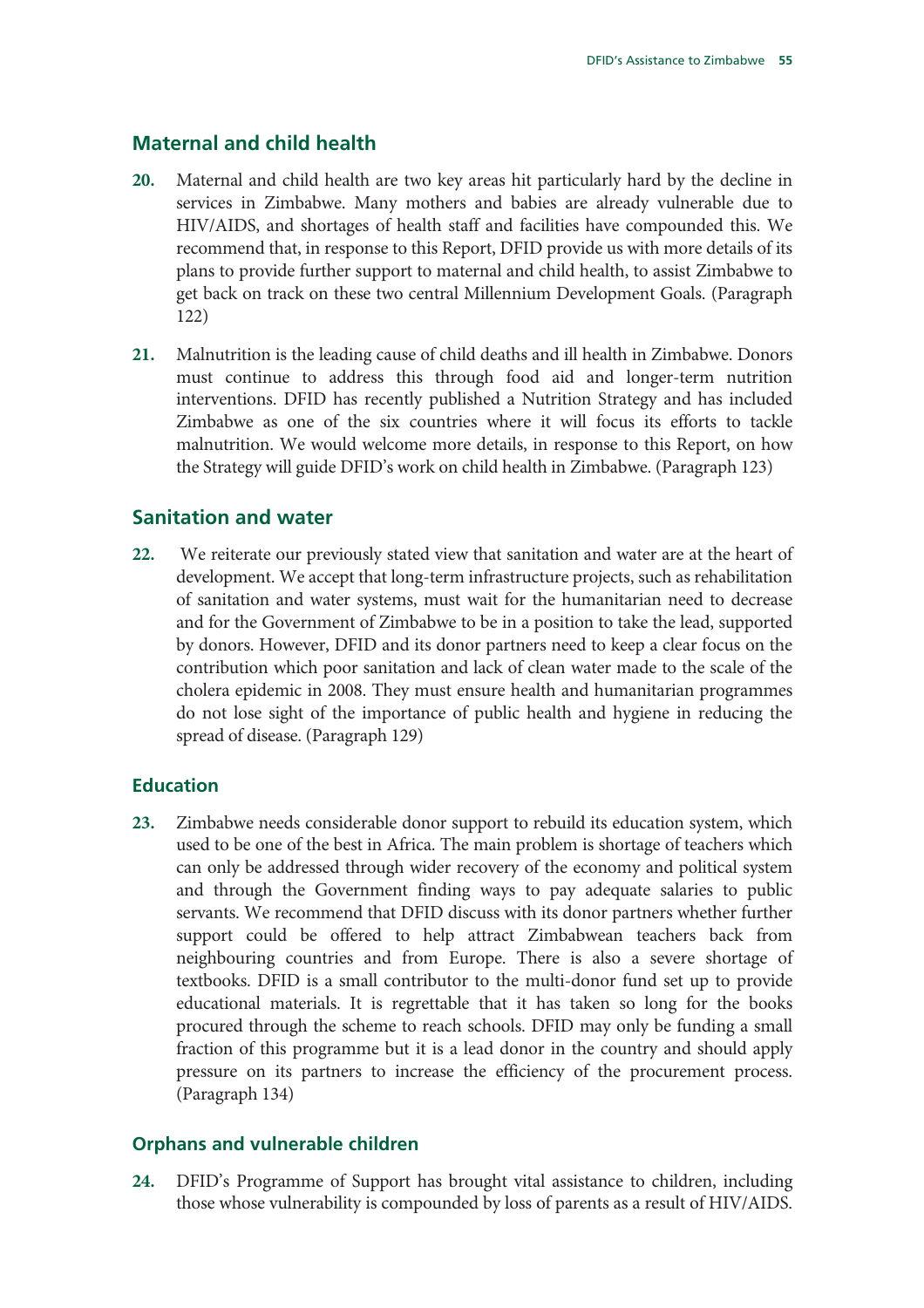The support has helped thousands of children to continue their education as well as ensuring that they are fed and have access to counselling to address the traumas they have endured and which many continue to suffer because of displacement, abuse and neglect. This is clearly fulfilling an essential and continuing need. It is right that DFID should assess the impact of the programme to date to enable it to decide how it can best continue to assist orphans and other children disadvantaged by poverty and HIV/AIDS. We recommend that, in response to this Report, DFID provide us with an indication of its future plans for supporting vulnerable children in Zimbabwe and the level of funding it will commit to this work. (Paragraph 143)

### **DFID's future engagement**

- **25.** It is right that the UK gives a high priority to Zimbabwe through the work of both DFID and the FCO. We strongly believe that the assistance which DFID provides should continue, in co-ordination with Foreign Office staff. This assessment is based on the evidence we saw of the effectiveness of UK aid in reaching poor and vulnerable people, and the level and scale of ongoing need across the country. (Paragraph 146)
- **26.** We recommend that, in response to this Report, DFID set out how much of the £60 million of British aid provided in 2009-10 for Zimbabwe was actually spent in Zimbabwe. We also recommend that the Department review the circumstances in which it may be right to buy in-country to stimulate local economic activity, even where this is not the cheapest option. (Paragraph 149)
- **27.** We agree with DFID's assessment that the time is not right to move to direct budget support in Zimbabwe. The political situation remains fragile. Until Zimbabwe has demonstrated that free and fair elections can take place, with transfer of power between parties if this is the wish of the people, uncertainty will remain. (Paragraph 151)
- **28.** The international community's focus should be on strengthening the capability of the Government of National Unity so that it is better placed to determine its own development priorities and to deliver them. For this to happen, the rights of all parties to function without intimidation must be implemented in practice. It also requires a willingness within all elements of the Government to meet the needs of the people, especially the poor. Continuing political violence and harassment is incompatible with this. (Paragraph 152)
- **29.** Progress on human rights and democracy need to be demonstrated before all the EU's restrictive measures placed on named individuals and organisations can be lifted. However, donors should continue to provide humanitarian and development assistance, based on the needs of the people and the capacity for this assistance to be absorbed. The UK has shown leadership on this and should continue its important work, based on strong co-ordination with development partners and alignment of its approach with the pro-poor elements in the Government's own policies. (Paragraph 153)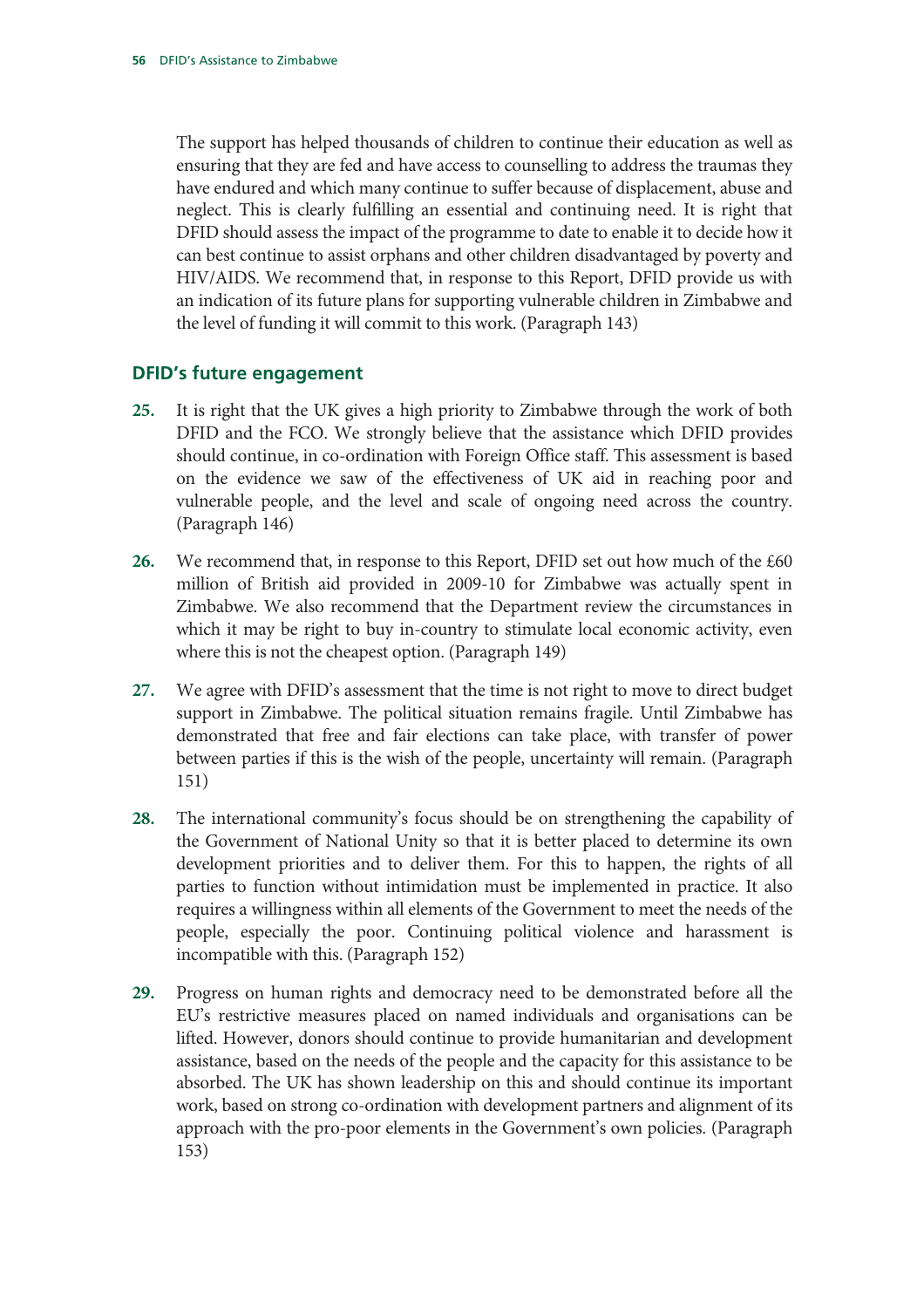### Annex: Committee's Visit Programme in Zimbabwe

The Committee visited Zimbabwe from 1 to 4 February 2010 .

Members participating: Malcolm Bruce (Chair), John Battle, Hugh Bayley, Richard Burden, Mr Nigel Evans, Mr Mark Lancaster, Daniel Kawczynski, Andrew Stunell

Accompanied by: Carol Oxborough (Clerk); Keith Neary (Second Clerk)

The Committee divided into two groups for parts of the visit.

### **Harare**

### *Monday 1 February*

Briefing from British Ambassador and Head of DFID Zimbabwe

Roundtable discussion with civil society organisations.

Meeting with Morgan Tsvangirai, Prime Minister

Working dinner with donor partners, UN agencies, representatives of the Government of Zimbabwe and media

### *Tuesday 2 February*

Meeting with Elton Mangoma, Minister of Economic Planning and Investment Promotion

### **Bulawayo**

Meeting with Cain Mathema, Governor of Bulawayo

### **Group 1**

Field visits to projects on social protection and addressing vulnerability

Field visit to International Organisation of Migration Safe Zone Centre

### **Group 2**

Field visit to Mpilo Hospital maternal care centre

Field visits to New Start HIV Counselling and Testing Centre and Male Circumcision Clinic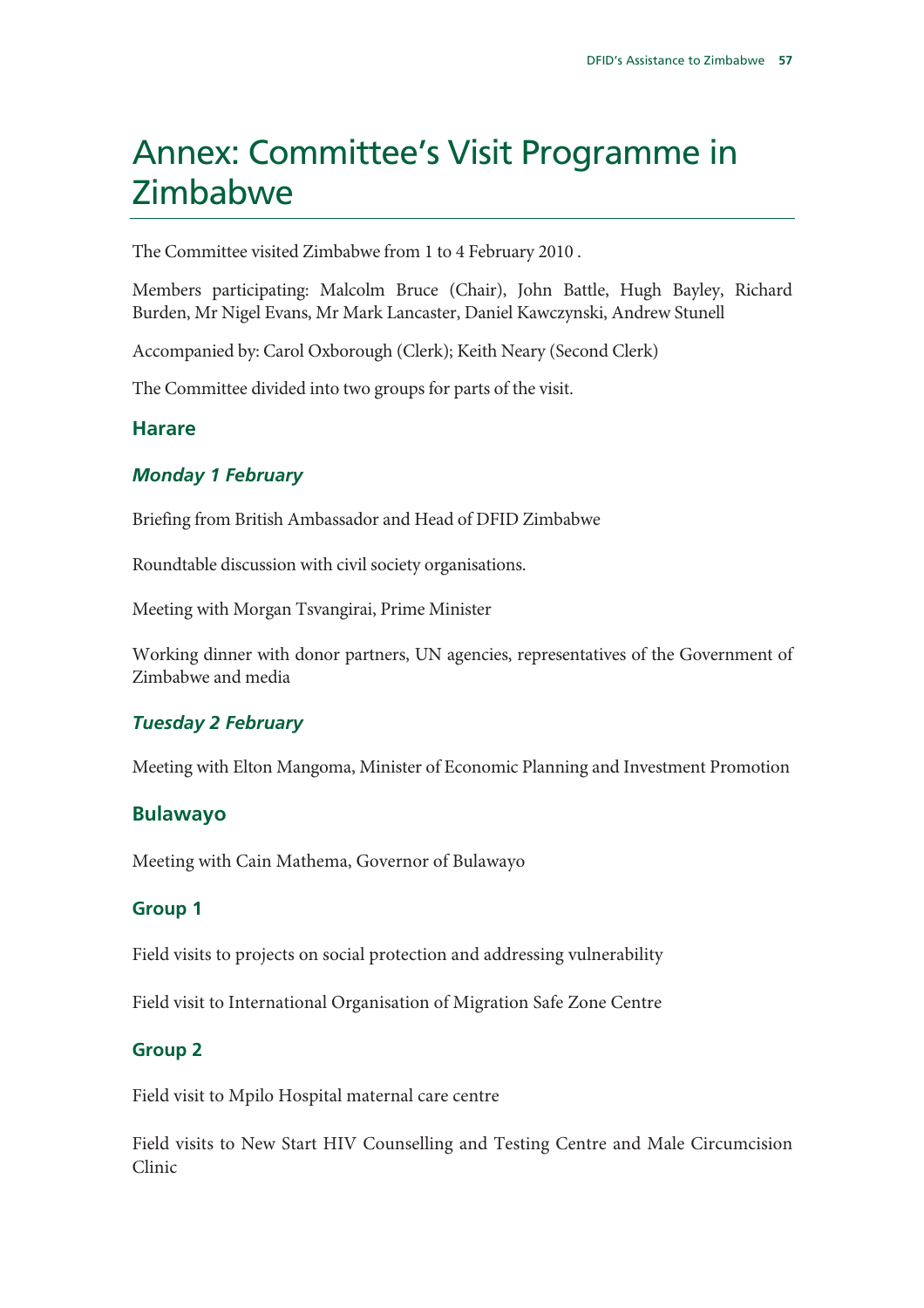### **Whole group**

Meeting with Thaba Moyo, Mayor of Bulawayo

Working dinner with local politicians and civil society representatives

### *Wednesday 3 February*

### **Group 1: Tsholotsho**

Field visits to water, sanitation and hygiene and conservation agriculture projects

### **Group 2: Matabo**

Field visit to Kezi Maphisa Hospital to see Expanded Support Programme for HIV and AIDS

Field visits in Sontala to see water and sanitation and conservation farming projects

### **Whole group**

### **Bulawayo**

Meeting with Lovemore Moyo, Speaker of the House of Assembly

### **Harare**

Reception for donor partners, NGOs and local community members

### *Thursday 4 February*

### **Harare**

### **Group 1**

Field visit to Harare Hospital to see male circumcision clinic, Vital Medicines programme delivery system, antenatal clinic, Family Support Trust and Victim Friendly Clinic (child sexual abuse support and treatment centre)

### **Group 2**

Field visit to Mavambo Learning Centre

Field visit to Tafara 1 Primary School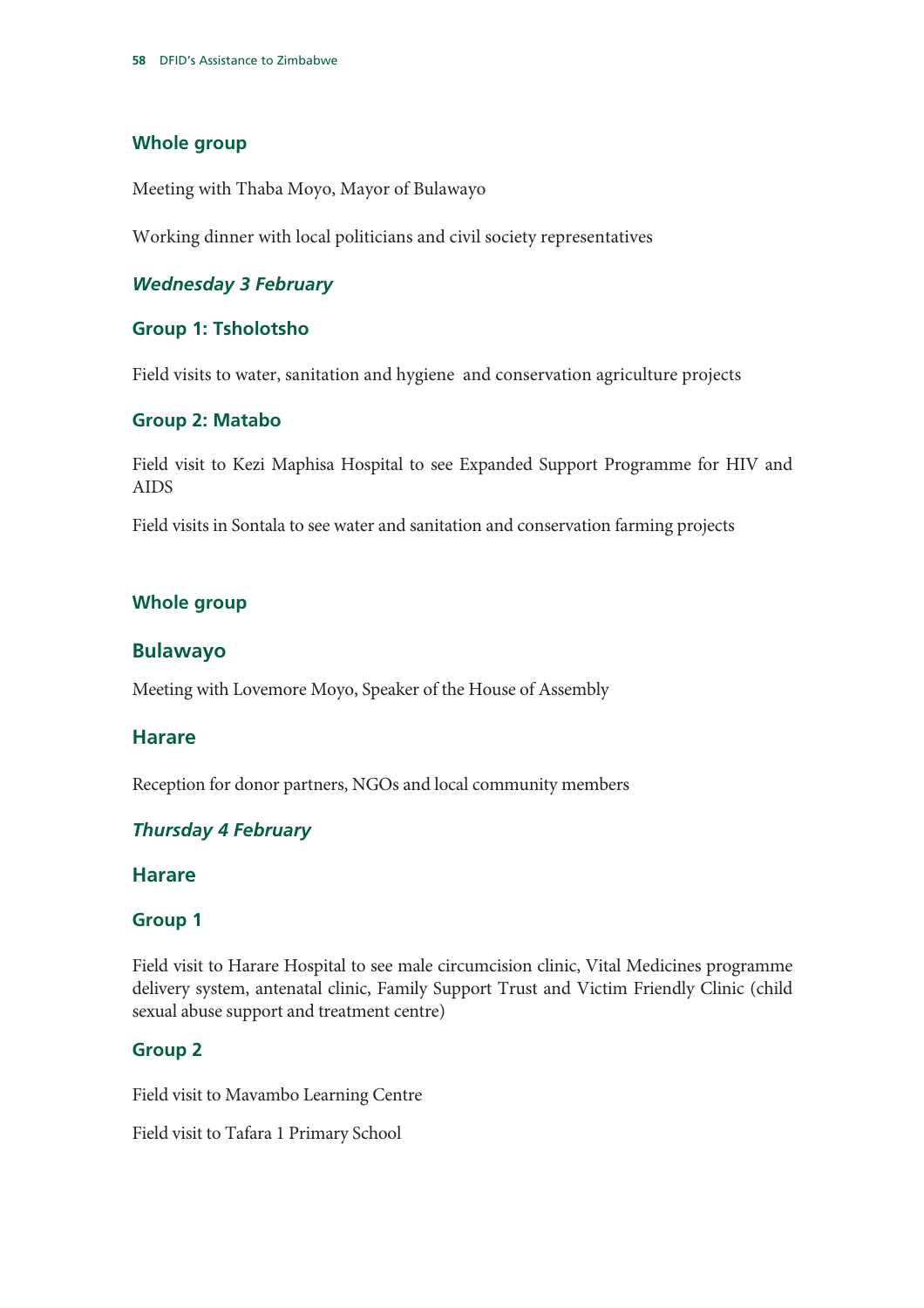### **Whole group**

Roundtable discussion on land reform:

- Dale Doré, Director, Sanduko Centre for Agrarian and Environmental Communal Areas
- Marchel Gerrman, Head of Development, Netherlands Embassy
- Professor Sam Mayo, Executive Director, African Institute for Agrarian Studies (AIAS)
- Deon Teon and Mark Kerry-Wilson, Commercial Farmers Union (CFU)
- Getrude Hambira, Secretary-General, General Agricultural and Plantation Workers Union of Zimbabwe (GAPWUZ)
- Ian Scoones, Institute of Development Studies, University of Sussex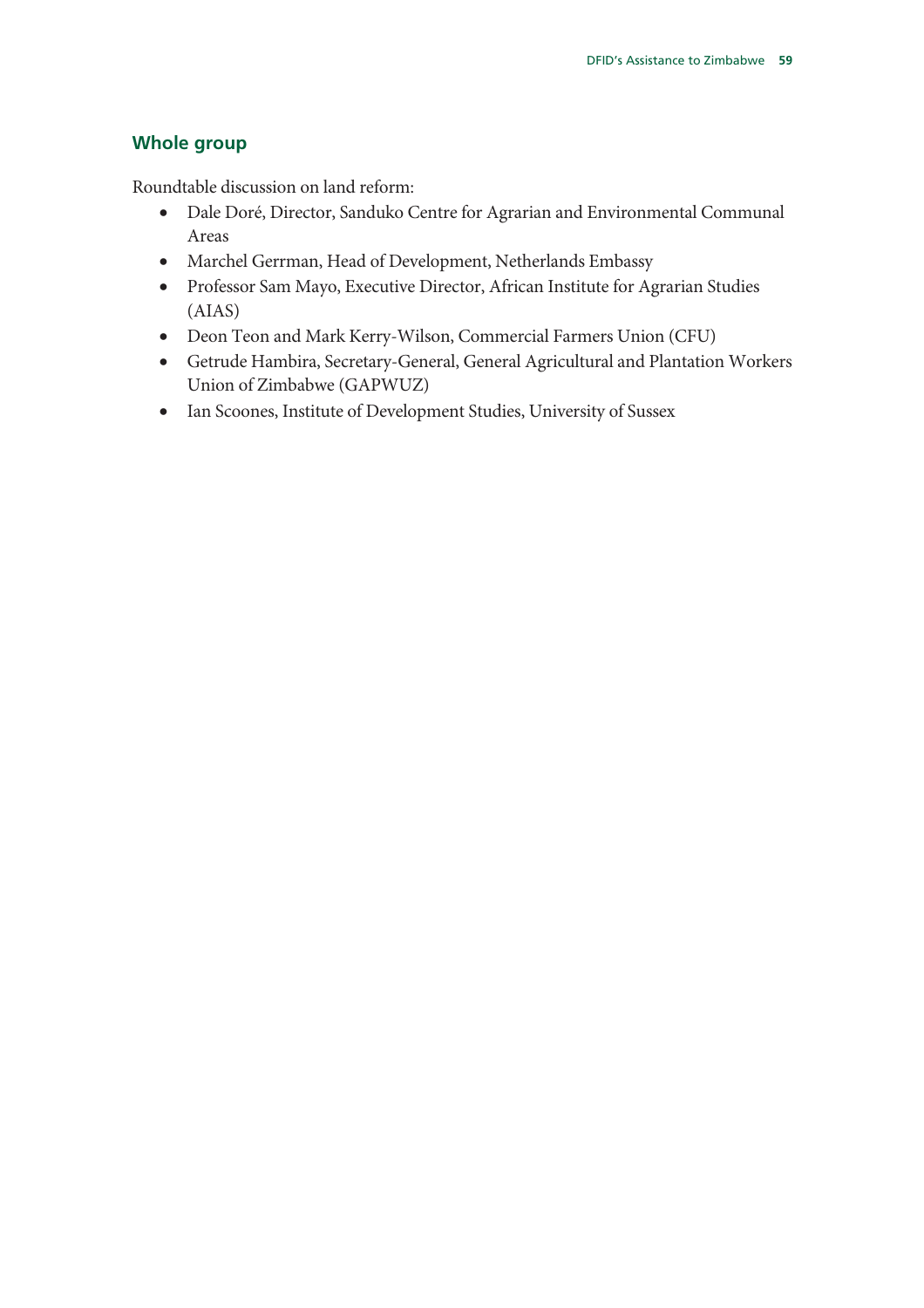## Formal Minutes

### **Tuesday 16 March 2010**

Members present:

Malcolm Bruce, in the Chair

John Battle Hugh Bayley Richard Burden Mr Nigel Evans Andrew Stunell

Draft Report (*DFID's Assistance to Zimbabwe*), proposed by the Chair, brought up and read.

*Ordered*, That the draft Report be read a second time, paragraph by paragraph.

Paragraphs 1 to 153 read and agreed to.

Annex and Summary agreed to.

*Resolved*, That the Report be the Eighth Report of the Committee to the House.

*Ordered*, That the Chair make the Report to the House.

*Ordered*, That embargoed copies of the Report be made available, in accordance with the provisions of Standing Order No. 134.

Written evidence was ordered to be reported to the House for printing with the Report, together with written evidence reported and ordered to be published on 19 and 26 January and 23 February 2010.

[The Committee adjourned.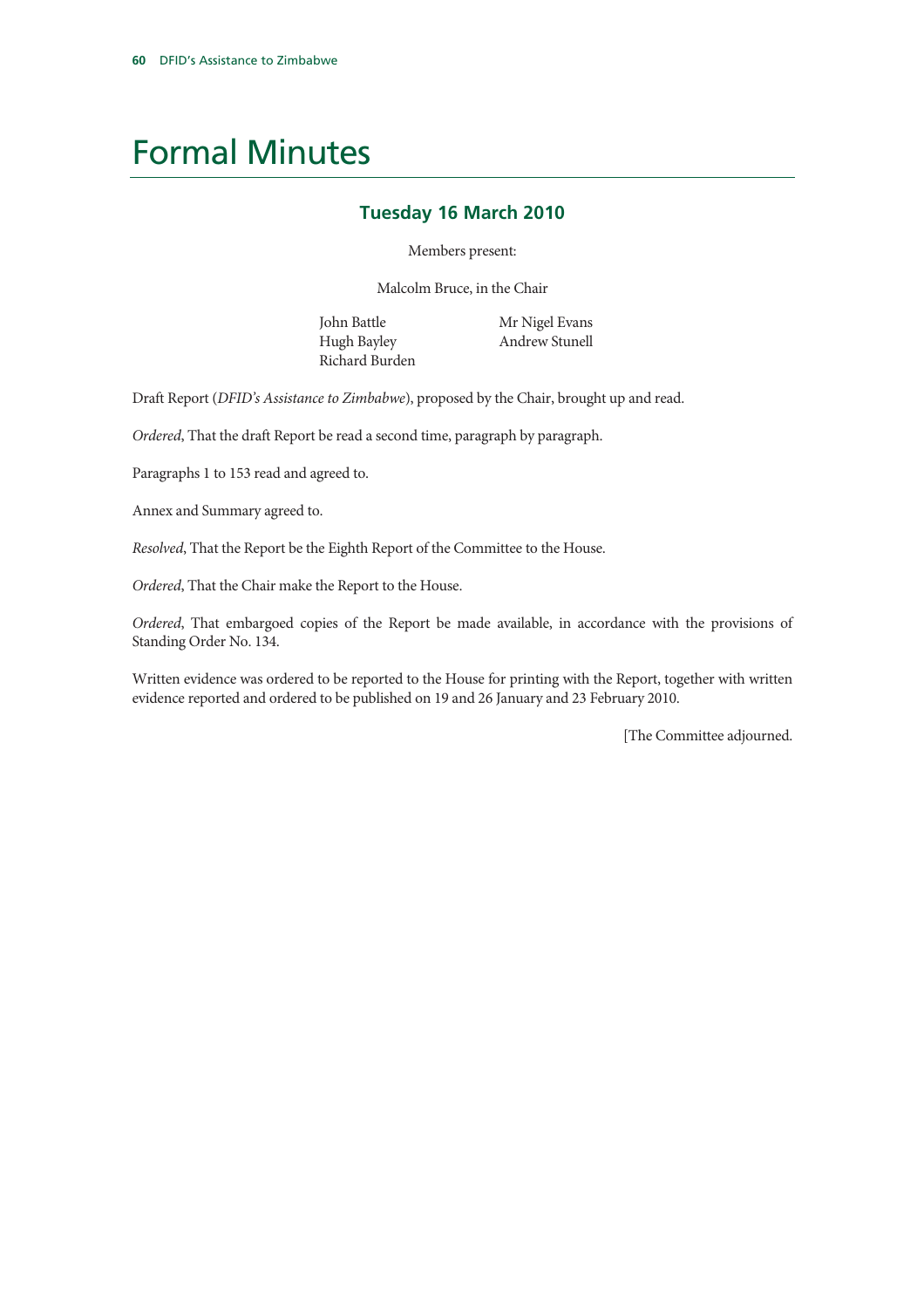### **Witnesses**

| <b>Tuesday 26 January 2010</b>                                                                                                                                                                                                   | Page            |
|----------------------------------------------------------------------------------------------------------------------------------------------------------------------------------------------------------------------------------|-----------------|
| Mr Donald Steinberg, Deputy President (Policy), International Crisis Group;<br>Professor Teddy Brett, Associate Programme Director, London School of<br>Economics; and Dr Steve Kibble, Zimbabwe Europe Network                  | Ev <sub>1</sub> |
| Mr Rob Rees, Africa Advocacy Co-ordinator, CAFOD; Mr William Anderson,<br>Country Manager Zimbabwe, Christian Aid; and Mr Justin Byworth, Chief<br><b>Executive, World Vision</b>                                                | Ev 10           |
| <b>Tuesday 23 February 2010</b>                                                                                                                                                                                                  |                 |
| Mr Gareth Thomas MP, Minister of State, and Mr Mark Lowcock, Director<br>General, Country Programmes, Department for International Development,<br>and Mr John Dennis, Head of Zimbabwe Unit, Foreign and Commonwealth<br>Office | Ev 18           |

## List of written evidence

| Action for Southern Africa                                     | Ev 35         |
|----------------------------------------------------------------|---------------|
| Professor Teddy Brett, London School of Economics              | Ev 38         |
| <b>CARE</b> International UK                                   | Ev $41$       |
| Christian Aid                                                  | Ev 42         |
| Commonwealth Local Government Forum and the Local Government   | Ev 44         |
| Association of England and Wales                               |               |
| Consortium for Street Children                                 | Ev 47         |
| Department for International Development                       | Ev 48; 94; 95 |
| Dr Steve Kibble, Zimbabwe Europe Network                       | Ev $63$       |
| <b>Leonard Cheshire Disability</b>                             | Ev 75         |
| Donald Steinberg, Deputy President, International Crisis Group | Ev 77         |
| <b>TUC</b>                                                     | Ev 80         |
| WOMANKIND Worldwide                                            | Ev 85         |
| <b>World Vision UK</b>                                         | Ev 88         |
|                                                                |               |

## List of unprinted evidence

The following written evidence has been reported to the House, but to save printing costs has not been printed and copies have been placed in the House of Commons Library, where they may be inspected by Members. Other copies are in the Parliamentary Archives (www.parliament.uk/archives), and are available to the public for inspection. Requests for inspection should be addressed to The Parliamentary Archives, Houses of Parliament, London SW1A 0PW (tel. 020 7219 3074; email archives@parliament.uk). Opening hours are from 9.30 am to 5.00 pm on Mondays to Fridays.

"Who Controls the 'New' Zimbabwe?" – Unpublished paper by Dr Steve Kibble, Zimbabwe European Network, 24 February 2009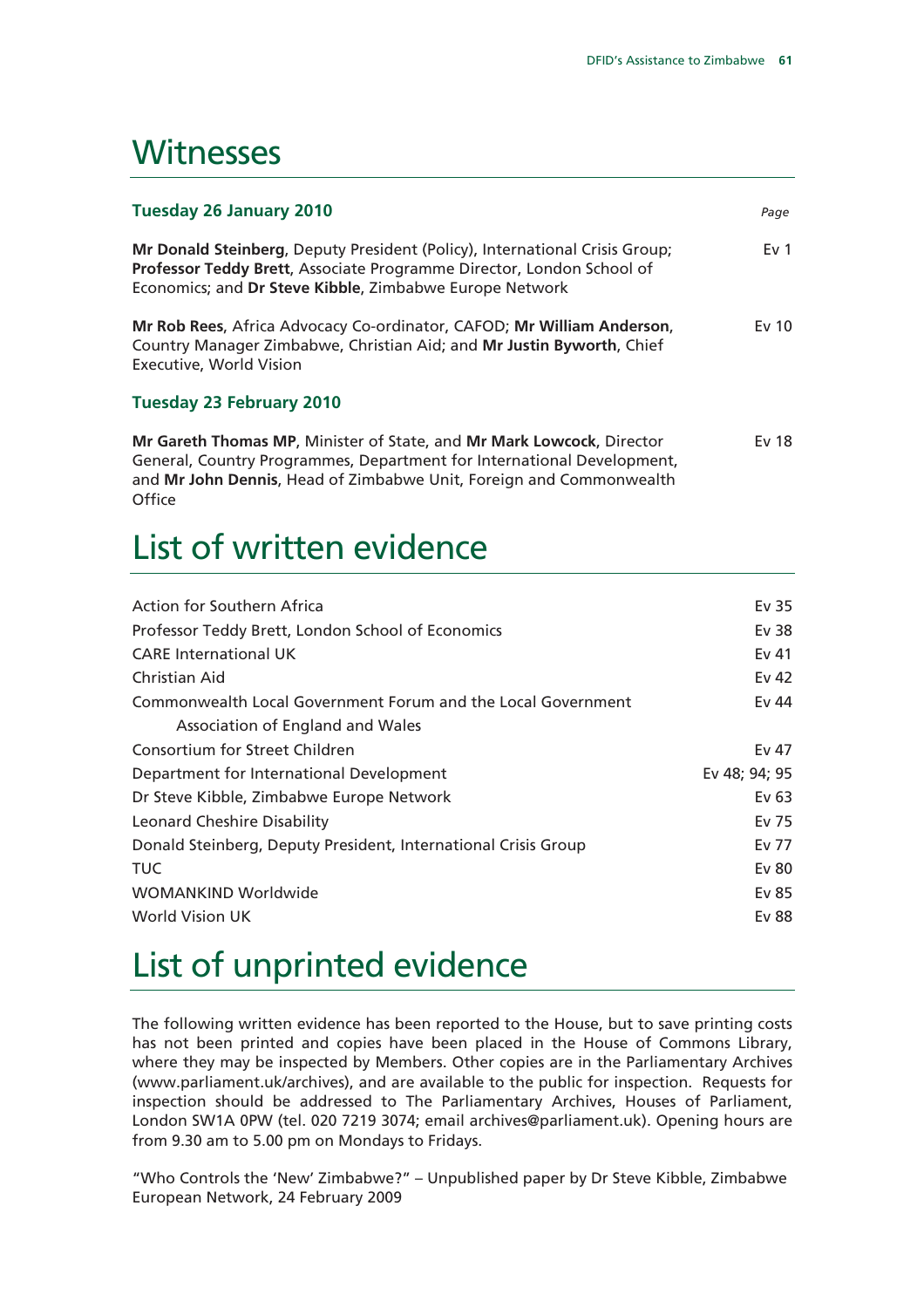## List of Reports from the Committee during the current Parliament

The reference number of the Government's response to each Report is printed in brackets after the HC printing number.

#### **Session 2009-10**

| <b>First Report</b>    | Progress on the Implementation of DFID's HIV/AIDS Strategy                                                                                                                            | <b>HC 49-1&amp;II</b><br>(HC 342)   |
|------------------------|---------------------------------------------------------------------------------------------------------------------------------------------------------------------------------------|-------------------------------------|
| Second Report          | Work of the Committee in Session 2008-09                                                                                                                                              | <b>HC 167</b>                       |
| Third Report           | DFID's Programme in Bangladesh                                                                                                                                                        | <b>HC 95-1&amp;II</b>               |
| Fourth Report          | DFID's Performance in 2008-09 and the 2009 White Paper                                                                                                                                | <b>HC 48-1&amp;-II</b>              |
| Fifth Report           | Scrutiny of Arms Export Controls (2010): UK Strategic Export<br>Controls Annual Report 2008, Quarterly Reports for 2009,<br>licensing policy and review of export control legislation | <b>HC 202</b>                       |
| Sixth Report           | DFID's Programme in Nepal                                                                                                                                                             | $HC 168 - 18 - 11$                  |
| Seventh Report         | Draft International Development (Official Development<br><b>Assistance Target) Bill</b>                                                                                               | <b>HC 404</b>                       |
| <b>Session 2008-09</b> |                                                                                                                                                                                       |                                     |
| <b>First Report</b>    | Work of the Committee in Session 2007-08                                                                                                                                              | <b>HC 138</b>                       |
| Second Report          | <b>DFID Annual Report 2008</b>                                                                                                                                                        | <b>HC 220-1&amp;II</b><br>(HC 440)  |
| <b>Third Report</b>    | DFID and China                                                                                                                                                                        | <b>HC 180-1&amp;II</b><br>(HC 535)  |
| Fourth Report          | Aid Under Pressure: Support for Development Assistance in<br><b>Global Economic Downturn</b>                                                                                          | <b>HC 179-1&amp;II</b><br>(HC 1009) |
| Fifth Report           | Sustainable Development in a Changing Climate                                                                                                                                         | <b>HC 177-1&amp;II</b><br>(HC 1008) |
| Sixth Report           | Scrutiny of Arms Export Controls (2009): UK Strategic Export<br>Controls Annual Report 2007, Quarterly Reports for 2008,<br>licensing policy and review of export control legislation | <b>HC 178</b><br>(Cm 7698)          |
| Seventh Report         | <b>Urbanisation and Poverty</b>                                                                                                                                                       | <b>HC 511-1&amp;II</b><br>(HC 251)  |
| Eighth Report          | DFID's Programme in Nigeria                                                                                                                                                           | <b>HC 840-1&amp;II</b><br>(HC 250)  |
| <b>Session 2007-08</b> |                                                                                                                                                                                       |                                     |
| <b>First Report</b>    | <b>DFID Departmental Report 2007</b>                                                                                                                                                  | <b>HC 64-1&amp;II</b><br>(HC 329)   |
| Second Report          | Development and Trade: Cross-departmental Working                                                                                                                                     | <b>HC 68</b><br>(HC 330)            |
| <b>Third Report</b>    | Work of the Committee 2007                                                                                                                                                            | <b>HC 255</b>                       |
| Fourth Report          | Reconstructing Afghanistan                                                                                                                                                            | <b>HC 65-1&amp;II</b><br>(HC 509)   |
| Fifth Report           | Maternal Health                                                                                                                                                                       | <b>HC 66-1&amp;II</b><br>(HC 592)   |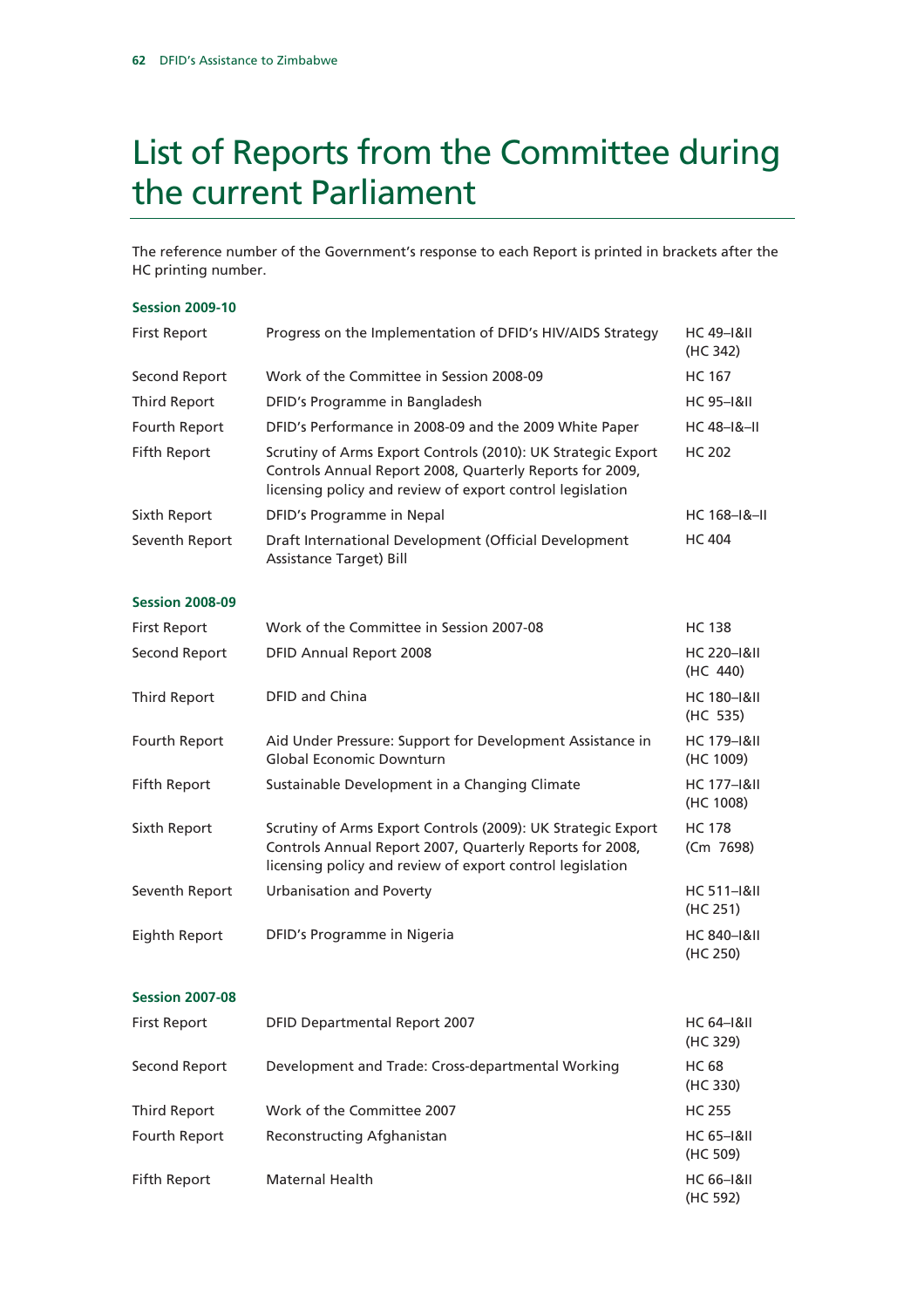| Sixth Report           | DFID and the World Bank                                                                                                                                                               | <b>HC 67-1&amp;II</b><br>(HC 548)                |
|------------------------|---------------------------------------------------------------------------------------------------------------------------------------------------------------------------------------|--------------------------------------------------|
| Seventh Report         | DFID and the African Development Bank                                                                                                                                                 | HC 441-1&II<br>(HC 988)                          |
| Eighth Report          | Scrutiny of Arms Export Controls (2008): UK Strategic Export<br>Controls Annual Report 2006, Quarterly Reports for 2007,<br>licensing policy and review of export control legislation | <b>HC 254</b><br>(Cm 7485)                       |
| Ninth Report           | Working Together to Make Aid More Effective                                                                                                                                           | <b>HC 520-1&amp;II</b><br>(HC 1065)              |
| <b>Tenth Report</b>    | The World Food Programme and Global Food Security                                                                                                                                     | <b>HC 493-1&amp;II</b><br>(HC 1066)              |
| Eleventh<br>Report     | The Humanitarian and Development Situation in the<br><b>Occupied Palestinian Territories</b>                                                                                          | <b>HC 522-1&amp;II</b><br>(HC 1067)              |
| <b>Twelfth Report</b>  | HIV/AIDS: DIFID's New Strategy                                                                                                                                                        | <b>HC 1068-1&amp;II</b><br>(HC 235)              |
| <b>Session 2006-07</b> |                                                                                                                                                                                       |                                                  |
| <b>First Report</b>    | <b>DFID Departmental Report 2006</b>                                                                                                                                                  | HC 71<br>(HC 328)                                |
| Second Report          | HIV/AIDS: Marginalised groups and emerging epidemics                                                                                                                                  | <b>HC 46-1&amp;II</b><br>(HC 329)                |
| <b>Third Report</b>    | Work of the Committee in 2005-06                                                                                                                                                      | <b>HC 228</b>                                    |
| Fourth Report          | Development Assistance and the Occupied Palestinian<br><b>Territories</b>                                                                                                             | <b>HC 114-1&amp;II</b><br>(HC 430)               |
| Fifth Report           | EU Development and Trade Policies: An update                                                                                                                                          | HC 271<br>(HC 622)                               |
| Sixth Report           | Sanitation and Water                                                                                                                                                                  | <b>HC 126-1&amp;II</b><br>(HC 854)               |
| Seventh report         | Fair Trade and Development                                                                                                                                                            | <b>HC 356-1&amp;II</b><br>(HC 1047)              |
| Eighth report          | DFID's Programme in Vietnam                                                                                                                                                           | <b>HC 732</b><br>(HC 1062)                       |
| Ninth report           | Prospects for sustainable peace in Uganda                                                                                                                                             | <b>HC 853</b><br>(HC 1063)                       |
| Tenth report           | DFID Assistance to Burmese Internally Displaced People and<br>Refugees on the Thai-Burma Border                                                                                       | <b>HC 645-1&amp;II</b><br>(HC 1070)              |
| <b>Session 2005-06</b> |                                                                                                                                                                                       |                                                  |
| <b>First Report</b>    | Delivering the Goods: HIV/AIDS and the Provision of Anti-<br>Retrovirals                                                                                                              | <b>HC 708-1&amp;II</b><br>(HC 922)               |
| Second Report          | Darfur: The killing continues                                                                                                                                                         | <b>HC 657</b>                                    |
| <b>Third Report</b>    | The WTO Hong Kong Ministerial and the Doha Development<br>Agenda                                                                                                                      | (HC 1017)<br><b>HC 730-1&amp;II</b><br>(HC 1425) |
| Fourth Report          | Private Sector Development                                                                                                                                                            | <b>HC 921-1&amp;II</b>                           |
| Fifth Report           | Strategic Export Controls: Annual Report for 2004, Quarterly<br>Reports for 2005, Licensing Policy and Parliamentary Scrutiny                                                         | (HC 1629)<br><b>HC 873</b><br>(Cm 6954)          |